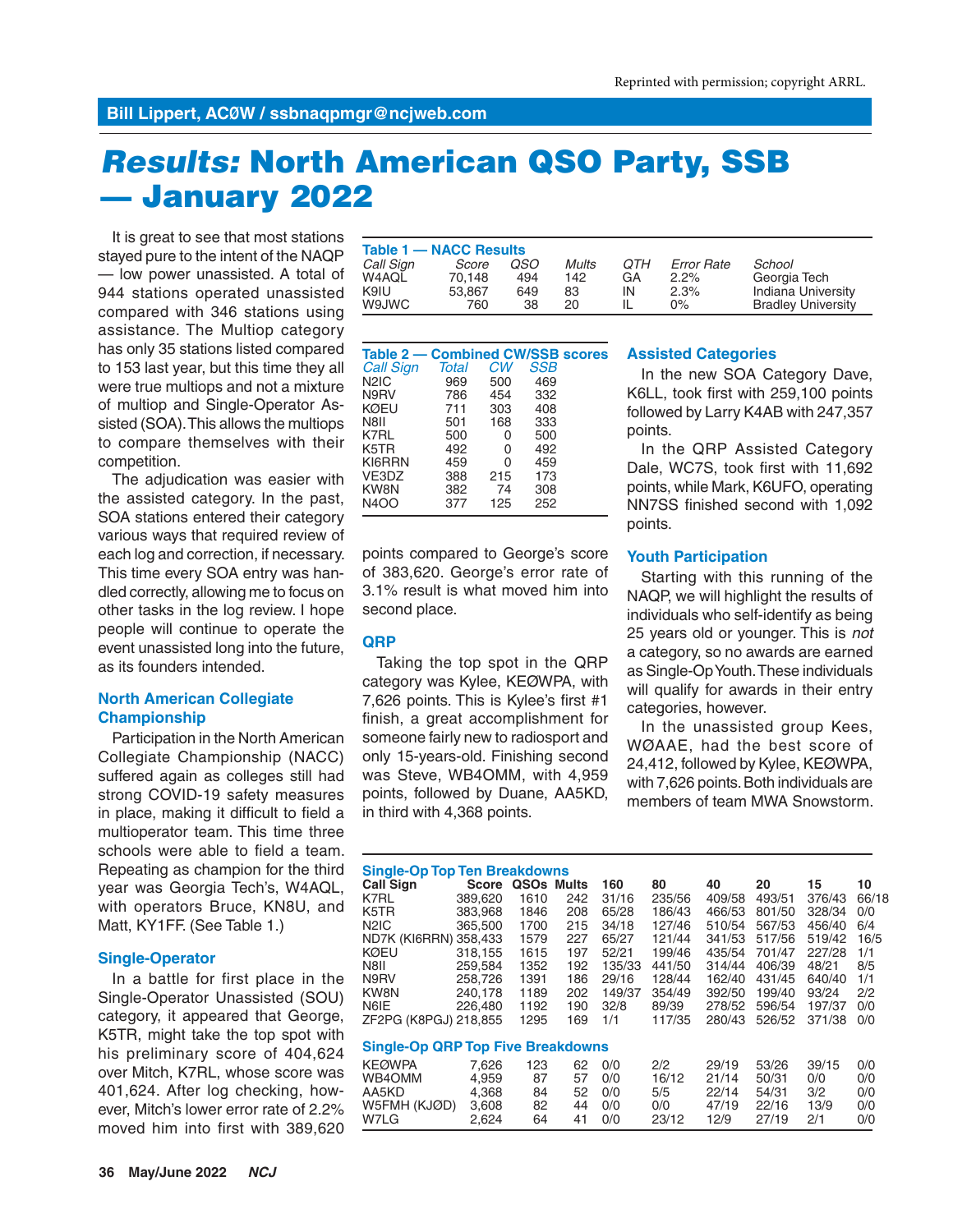Next were Maria, VE3OMV, scoring 6,903 points, and Rolly, VA2KD, with 4,104 points.

The assisted youth operators included Nick, KK4ODQ, scoring 4,080 points, and W9JWC operated by Connor, KD9LSV, with 760 points.

## **Multi-Two**

K1RX finished first in the Multi-2 (M2) category scoring 468,832 points. Operators were K1RX and KC1KUG. With 411,075 points, N2QV finished second, helmed by N2QV, WU2X, and N5DX. Following in third was NX6T with 395,044 point, and in fourth is WW4LL with 388,944 points.

#### **Teams**

Repeating in first place in the team competition was the AOCC Outlaws team with a commanding score of 1,380,369 points. Contributing to this score were ND7K, N2IC, N4ZZ, K6LL, and N7RQ. Four of these made it into the top five of their category, with one first-place finish, two thirdplace finishes, and one fourth-place finish. In second place was GMCC Avs, with team members KØEU, KØUK, N7MZW, WØETT, and NØTA. Their score was 678,920 points. Taking third with 608,919 points was Deep Dixie CC Team Elvis. Team members included K7RL, NR4L, K5RM, AL2F, and KT4Q.

## **Combined Scores**

Moving into first place of the combined scores competition was Steve, N2IC. He accomplished this with a first-place finish in CW and thirdplace finish in SSB. In second place was Pat, N9RV, with second place in CW and seventh in the SSB event. Finishing third was Ken, KØEU, with his fifth place in both the CW and SSB events.

Congratulations to the winners and thank you to everyone for participating. We look forward to seeing you in the next event on Saturday, August 20. Log-checking reports are available upon request to **ssbnaqpmgr@ ncjweb.com**.

#### **Single-Op Youth (25 years old or younger) Breakdowns**

| Call Sign     | Score  | QSOs | Mults | 160 | 80    | 40     | 20    | 15    | 10  |
|---------------|--------|------|-------|-----|-------|--------|-------|-------|-----|
| <b>WØAAE</b>  | 24.412 | 359  | 68    | 0/0 | 1/1   | 326/48 | 29/16 | 3/3   | 0/0 |
| <b>KEØWPA</b> | 7.626  | 123  | 62    | 0/0 | 2/2   | 29/19  | 53/26 | 39/15 | 0/0 |
| <b>VE3OMV</b> | 6,903  | 117  | 59    | 0/0 | 50/20 | 41/25  | 20/10 | 6/4   | 0/0 |
| VA2KD         | 4.104  | 76   | 54    | 5/5 | 28/17 | 17/13  | 25/18 | 1/1   | 0/0 |
| KD9QGE        | 1.334  | 46   | 29    | 0/0 | 0/0   | 16/12  | 29/16 | 1/1   | 0/0 |
| KO4GLN        | 924    | 44   | 21    | 0/0 | 0/0   | 28/12  | 16/9  | 0/0   | 0/0 |
| KD2UHN        | 893    | 47   | 19    | 0/0 | 29/10 | 18/9   | 0/0   | 0/0   | 0/0 |
| <b>KI7RES</b> | 858    | 33   | 26    | 0/0 | 0/0   | 14/11  | 19/15 | 0/0   | 0/0 |
| N8AJM         | 300    | 20   | 15    | 0/0 | 0/0   | 0/0    | 10/7  | 10/8  | 0/0 |
| KO4MAO        | 88     | 11   | 8     | 0/0 | 0/0   | 2/2    | 0/0   | 9/6   | 0/0 |
| K7DAE         | 70     | 10   |       | 0/0 | 0/0   | 0/0    | 10/7  | 0/0   | 0/0 |
| <b>KFØHGO</b> | 16     | 4    | 4     | 0/0 | 0/0   | 0/0    | 4/4   | 0/0   | 0/0 |
|               |        |      |       |     |       |        |       |       |     |

#### **Single-Operator Assisted Top 10**

| <b>Call Sign</b> | Score   | <b>OSOs Mults</b> |           | 160   | 80            | 40            | 20     | 15          | 10  |
|------------------|---------|-------------------|-----------|-------|---------------|---------------|--------|-------------|-----|
| K6LL             | 259.120 | 1264              | 205       | 14/6  | 48/32         | 304/58        | 667/60 | 205/41 26/8 |     |
| K4AB             | 247.357 | 1243              | 199179/44 |       |               | 469/56 181/39 | 380/44 | 34/16       | 0/0 |
| N4ZZ             | 222.906 | 1149              | 194 58/26 |       |               | 303/48 611/59 | 76/33  | 99/26       | 2/2 |
| AD4EB            | 177.707 | 893               | 199113/33 |       |               | 328/52 231/53 | 148/39 | 73/22       | 0/0 |
| <b>WBØTEV</b>    | 169.180 | 769               | 220 59/34 |       |               | 160/51 233/55 | 243/52 | 73/27       | 1/1 |
| WT9U             | 159.030 | 837               | 190150/36 |       | 306/50 159/47 |               | 173/40 | 49/17       | 0/0 |
| W3LL             | 153.300 | 876               | 175 51/24 |       |               | 358/51 378/54 | 72/30  | 17/16       | 0/0 |
| N3OE             | 148.216 | 776               | 191       | 58/25 |               | 333/51 221/55 | 133/41 | 22/15       | 9/4 |
| ND4Y             | 143.603 | 881               | 163 54/22 |       | 330/48 254/41 |               | 183/32 | 60/20       | 0/0 |
| N3AD             | 141.341 | 817               | 173102/28 |       |               | 139/38 368/55 | 187/38 | 21/14       | 0/0 |

#### **Single-Op Assisted QRP Top Five Breakdowns**

| Call Sign     | Score  | QSOs Mults |    | 160 | 80    | 40    | 20    | 15    | 10  |
|---------------|--------|------------|----|-----|-------|-------|-------|-------|-----|
| WC7S          | 11.692 | 148        | 79 | 4/2 | 12/11 | 29/25 | 66/25 | 37/16 | 0/0 |
| NN7SS (K6UFO) | 1,092  | 39         | 28 | 0/0 | 0/0   | 0/0   | 13/12 | 21/11 | 5/5 |
| W3IDT         | 168    | 14         | 12 | 0/0 | 0/0   | 0/0   | 0/0   | 14/12 | 0/0 |
| WC4J          | 144    | 12         | 12 | 0/0 | 2/2   | 8/8   | 1/1   | 1/1   | 0/0 |
| VA3AMX        | 64     |            |    | 0/0 | 0/0   | 8/8   | 0/0   | 0/0   | 0/0 |
|               |        |            |    |     |       |       |       |       |     |

#### **Single-Op Assisted Youth (25 years old or younger) Breakdowns**

| Call Sign          |       | Score QSOs Mults |     | 160 | - 80 | 40    | 20    | 15        | $10^{-1}$ |
|--------------------|-------|------------------|-----|-----|------|-------|-------|-----------|-----------|
| KK4ODO             | 4.080 | 85               | -48 | 0/0 | 0/0  | 32/16 | 11/10 | 42/22 0/0 |           |
| W9JWC (KD9LSV) 760 |       | 38               | 20  | 0/0 | 0/0  | 0/0   | 28/15 | 10/5 0/0  |           |
| K8SWS              | 30    | 6                | - 5 | 0/0 | 0/0  | 6/5   | 0/0   | 0/0       | 0/0       |

#### **Multi-Two Breakdowns**

| Call Sign                            |                          | Score QSOs Mults 160 80 |  | 40 | 20                              | 15 10 |  |
|--------------------------------------|--------------------------|-------------------------|--|----|---------------------------------|-------|--|
| K1RX                                 | 468.832 2117 224118/25   |                         |  |    | 464/51 700/59 586/50 224/38 1/1 |       |  |
| N2OV M                               | 411.075  1827  225121/32 |                         |  |    | 495/56 685/59 410/47 116/31 0/0 |       |  |
| NX6T (@WA6TQT)395,044 1846 214 16/12 |                          |                         |  |    | 159/43 397/53 650/56 620/49 4/1 |       |  |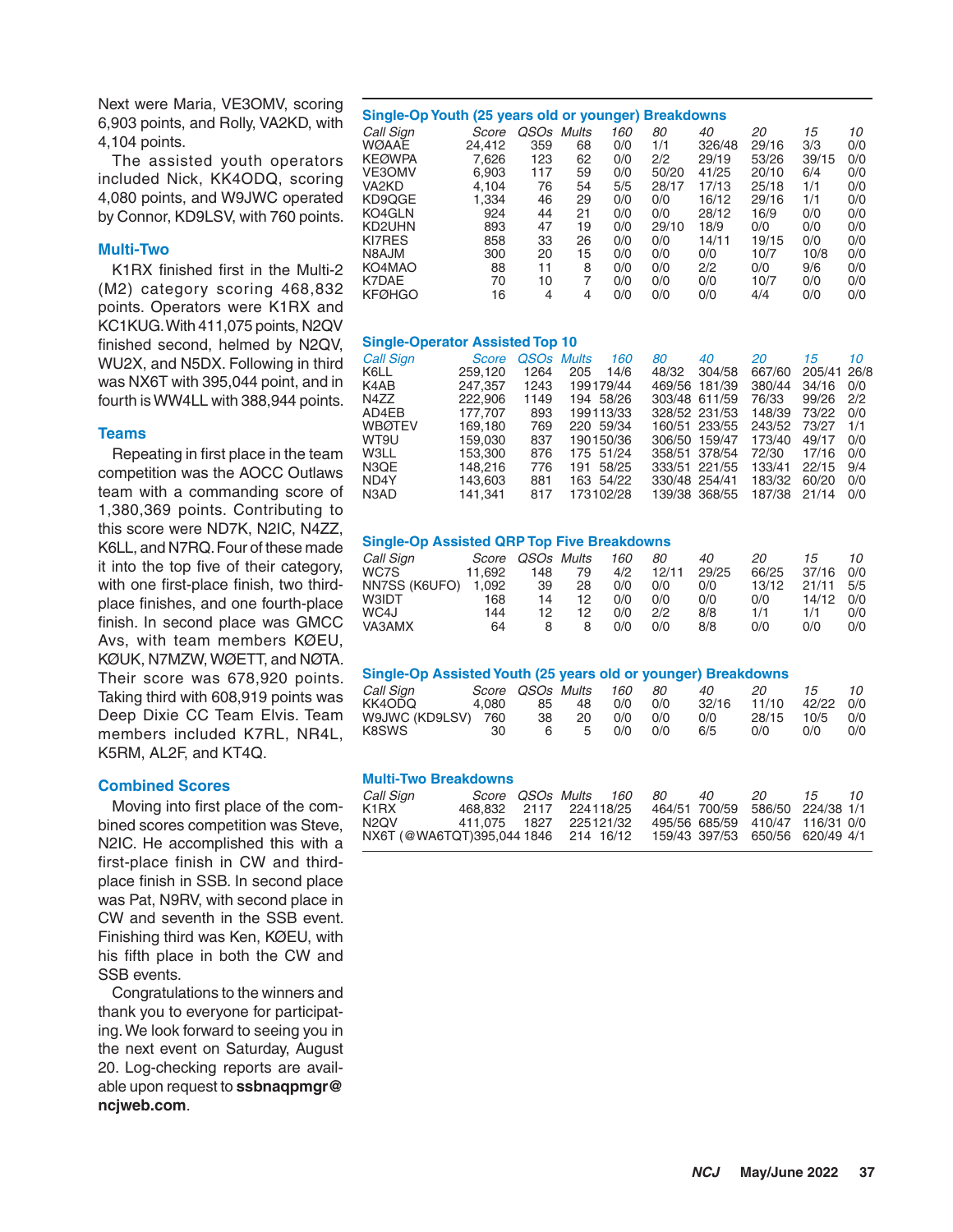| <b>Team Scores</b>                                                                     |                                                                                     |
|----------------------------------------------------------------------------------------|-------------------------------------------------------------------------------------|
| N2IC<br>ND7K<br>K6LL<br>N4ZZ<br>N7RQ<br>Total                                          | 1. AOCC OUTLAWS<br>365,500<br>358.433<br>259,120<br>222,906<br>174,410<br>1,380,369 |
| 2. GMCC Avs<br>KØEU<br>KØUK<br>N7MZW<br>WØETT<br>NØTA<br>Total                         | 318,155<br>181,560<br>80,442<br>68,103<br>30,660<br>678,920                         |
| 3. Deep Dixie CC<br><b>Team Elvis</b><br>K7RL<br>NR4L<br>K5RM<br>AL2F<br>KT4Q<br>Total | 389,620<br>128,586<br>82,662<br>7,995<br>56<br>608.919                              |

37. SHEILA MEMORIAL - 4 38. Northeast Maryland<br>ARC JawBreakers 53. Northeast Maryland ARC 58. River City ARCS 59. SMC Second Law of<br>Thermodynamics

Team **Total**<br>2. Total **Channel Communist Constructs Deperators** Operators<br>4. FRC Team Astatic Miss National National National National National National Department 4. FRC Team Astatic **Article State Constructs In Ann Astatic Article State State State State State State State**<br>1930 S. DFWCG Brisket **State State State State State State State State State State State State State State Sta** 5. DFWCG Brisket NT5V, WBØTEV, AD5XD, KG5VK, WA5LXS 562,586 6. Alabama Contest Group #1 K4AB, N4OX, K4PV, K4WI, K4CNY 534,367 7. SMC Einstein's equation WT9U, K9CT, W9QL, K9PW, KD9GY 464,723 8. MRRC/NCC Snow Plows KW8N, NA8V, W8WTS, N8FYL 437,776 9. CTDXCC K5TR, K5PI, KJ5T 432,788 10. SFCG Palmetto Pulsars K3DNE, N4IQ, N4XL, KG4IGC, WB5NHL 411,235 11. RadioSport Manitoba 2 VE5SF, VE5UO, VE4EA, VE4SF 400,078 12. RadioSport Manitoba 1 VE4VT, VE4GV, VA4HZ, VE4DL 364,437 13. Big Sky Contesters - Nines + 2 N9RV, KJ9C, K7QA 297,123 14. YCCC Mo KK1L, K5ZD, WZ1R, W1JQ 293,123 15. KCG Team A ND4Y, WX4W, KE4KY, W4LC, KG2E 282,110 16. KCCC Dahs N7WY, KØAP, KØVBU, AAØFO 269,116<br>17. NCCC Team #1 AE6Y, KA6BIM, K8TR, AJ6V 265,855 17. NCCC Team #1 AE6Y, KA6BIM, K8TR, AJ6V 265,855 18. TCG PART TIMERS AD4EB, KØEJ, W4KW, N9TF, WB5WAJ 257,672 19. FRC Team Sony W2MKM, N2NC, K3OO, N2HMM 244,023<br>20. NCCC Team #2 K6GHA, W6DMW, W6FB, N3ZZ, K6El 232,914 20. NCCC Team #2 K6GHA, W6DMW, W6FB, N3ZZ, K6EI 232,914 21. SECC#1 N3HEE, K4BAI, AA4LR, NJ8J, KI4MYD 223,393 22. Metro Screechers K9ZO, WT2P, WA9LEY, K9GA, NV9X 221,382 23. SHEILA MEMORIAL - 2 W4LT, KM4HI, K8MR, NE8P, K5KG 220,580 24. MRRC/NCC Snow Throwers K8BB, K8RYU, K8MQP, AB8OU, NF8M 202,468<br>25. SHEILA MEMORIAL - 1 N1TO, K4SBZ, N4FP, WB4UBK 187,317 26. NCCC Team #4 KK6P, W6XU, N6US, WU6W, K6ELE 186,427 27. FRC Team Heil AA3B, W3FIZ, NW3Y, K3WW, W3WHK 182,490 28. MWA Snowstorm NØXT, NØOK, WØAAE, KBØNES, KEØWPA 181,589 29. SMC Pythagorean Theorem WD9CIR, N9DR, N5RP, K9DUR, ND9G 177,382 30. SECC#2 KU8E, AA5JF, WC4Y, WU4B, W8FN 176,839 31. Shenandoah Valley Wireless W4KD, W4PJW, KB4OLM, N5SMQ 164,584 32. AE1P, NG1M, W1DYJ 158,962<br>WF7T, N8ET, AF8A 155,778 33. HamSCI Grapes WF7T, N8ET, AF8A 155,778 34. SFCG Pinnacle NU4E, WN4AFP, K4FT, KN4OQD 153,351 35. SCCC #1 W6AFA, W6TK, K6RO, WQ6X 143,099<br>36. FRC Team Electro-Voice NE3F, AA3R, K3HW, AB2E, WA3AAN 136,007 36. FRC Team Electro-Voice NE3F, AA3R, K3HW, AB2E, WA3AAN 136,007 ARC JawBreakers AK3B, KC3QVQ, KE3GK, WA1HEW 124,262 39. Team Captain Jack NO3U, K3RWN, WU3U, K3FH 124,099 40. PVRC NC 1 K3PI, N4CWZ, N4NTO, NA4J, K4QPL 120,193 41. SFCG Palmetto Pigtails WA2BCK, AC4MC, K4QQG, KG9V, NE4EA 116,757 42. Boiled Owls - Team #1 KS2G, WB2NFL, K2RB, N2YBB 111,670<br>43. KCG Team B KC4WQ, N4RZ, KM4CH 110,053 43. KCG Team B KC4WQ, N4RZ, KM4CH 110,053 44. FRC Team Turner WR2G, K2CJ, AA3K, WO2X 105,852 45. KCCC Dits AEØMO, K3PA<br>46. DFWCG Hot-Links K5RT, K5DHY, WA8ZBT 90,201 46. DFWCG Hot-Links K5RT, K5DHY, WA8ZBT 90,201<br>47. MWA Blizzard NØHJZ, NØAT, KIØF, KØTI 89,491 47. MWA Blizzard NØHJZ, NØAT, KIØF, KØTI 89,491 48. Yes, DC is a Multiplier K2ACX, W3DQ, AC5XK, NN3RP 88,312 49. Gurdy's Birdies K5KJ, K5NZ<br>50. FRC Team Shure K2RET, N2RC, NY3B 77,673 51. SMC Calculus KBØV, KM9M 68,985 KI6QDH, KCØVDY, KD5H, KD7AKE WT8WV, KC3RPO, N3AML, K2EJ 63,496<br>KW3A, K5XU 66,615 54. The Braille Team KW3A, K5XU 56,615 55. KWARC VA3KXS, VE3JZT, VA3IJK, VA3PAF 54,149 56. GMCC Bronco's KFØUR, KØNR, WC7S 47,787 55, KTAT, WAT IN KATA MEMORIAL ARABA AG, SHEILA AG, SHEILA AG, SHEILA AG, SHEILA AG, SHEILA AG, SHEI<br>TATA AG, SHEILA AG, SHEILA AG, SHEILA AG, SHEILA AG, SHEILA AG, SHEILA AG, SHEILA AG, SHEILA AG, SHEILA AG, SH Thermodynamics WB8BZK, KC9YL, KD9MS 41,818 60. GMCC Rapid's W8XAL, N4VI, AKØBC 37,060 61. HamSCI SuperDARNs VE3KTB, W2NAF, KB3LTT, KJ4OAP 37,028 62. Alabama Contest Group #2 W4NBS, KG4TEI, KI4KWR, KN4JJA 33,813 63. Boiled Owls - Team #2 <sup>AH2O,</sup> N2GA 28,000<br>64. SECC#3 KB4KBS, KT4O, KY4GS, KB3FW 22,818 64. SECC#3 KB4KBS, KT4O, KY4GS, KB3FW 22,818 65, K9PY, N9TK, K9CJ, KC9EOQ, W9AS 21,518<br>19,650 19,650 K9PG, W7KAM, AF9J 66. SMC Universal Law of Gravitation K9PG, W7KAM, AF9J 19,650<br>67. Deep Dixie CC Team Magnolia 19.103 WASDX, K4HWS 67. Deep Dixie CC Team Magnolia W4SDX, K4HWS 19,103 68. Alabama Contest Group #3 NV4B, N4GLE 19,044<br>69. MWA Flurries 18.514 WB9YLZ, NØVRM, WOØN, W6GMT 18.514 69. MWA Flurries WB9YLZ, NØVRM, WQØN, W6GMT 18,514 70. K6MM, AE6JV, K6CSL, K6KM<br>15,737 KA3D, N3RM, N3CU, KC3MYO 71. Cornwall KA3D, N3RM, N3CU, KC3MYO 15,319 72. PVRC Colonial Capital Team 2 WA3RWP, K8LF, K1NUH, AI4QQ, K4JST 14,975 73. TDXS N5DTT, K5TIA 14,305 74. HAMARC Team #1 WB8TCB, KE8VU 14,184<br>75. TF Illuminaughti W4IPA, VA7USD, VE7KPM, WC6Q, VY1FC 13,839 75. HF Illuminaughti W4IPA, VA7USD, VE7KPM, WC6Q, VY1FC 13,839 76. PVRC Colonial Capital Team 1 N4DJ, K4MI, W4YSN 13,774 77. ocapa red AA5KD, WDØGTY, N5OHL, WD5G 11,441 78. AOCC VAQUEROS W7CXX, N7LR 10,620 79. Max and Greg's Auto Repair W8XY, N4VYT 9,603 80. NCCC Team #5 W1SRD, NN7SS, N6TTV, KF6NCX, W6RKC 7,656 81. KCG Team C KM4FO, KO4OL 6,302 82. ocapa blue NQ5M, W5TJS 4,076 83. Flying Iguanas AJ9C, K9NW, EA3HSO 4,025 84. Metro Wailers W9OA 3,864 85. HamSCI Tangerines KD2UHN 893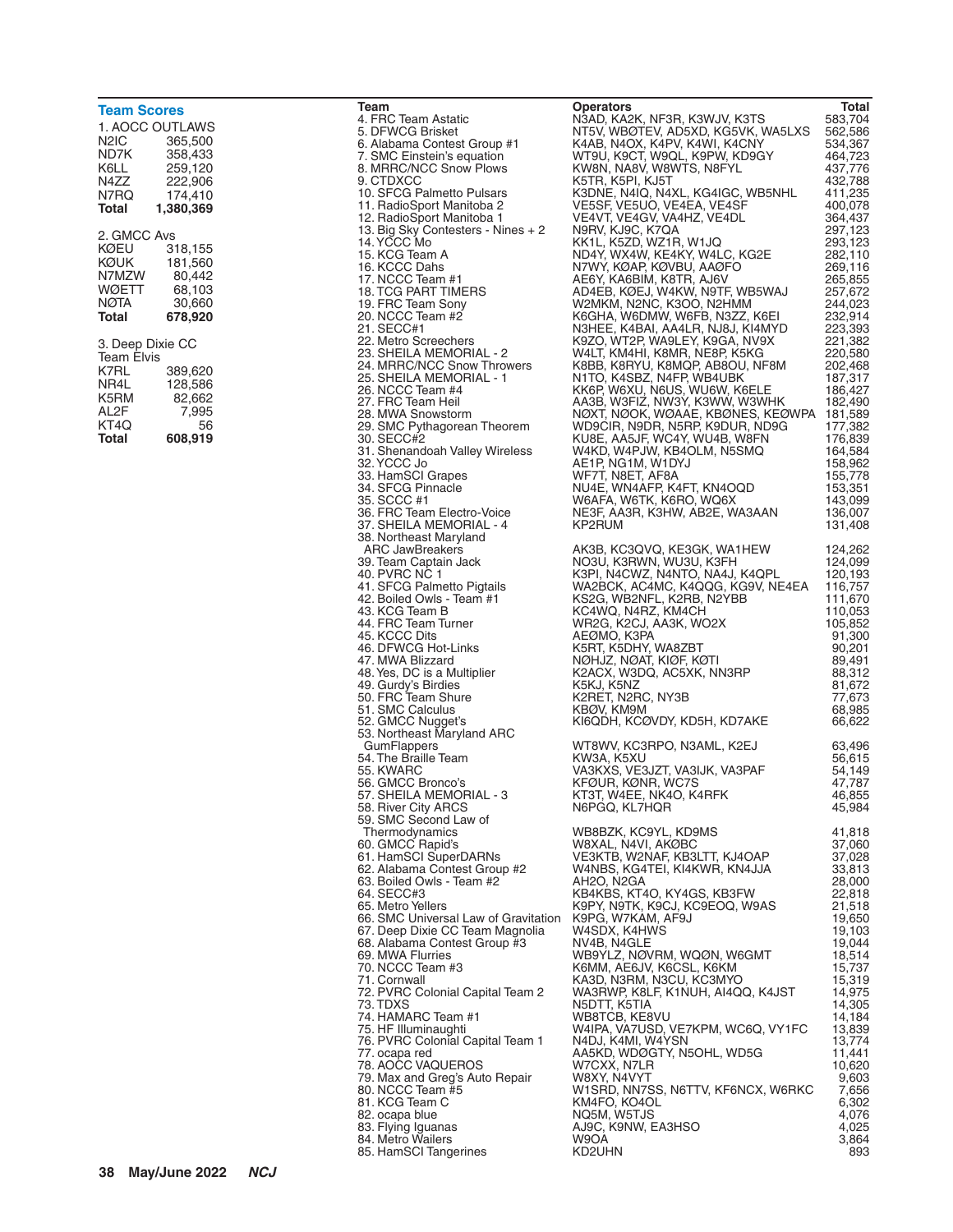| <b>Single Operator Scores</b>             |                  |                              |              |                 |                                |                  |            |                 |                        |                                  |                    |              |                 |                 |
|-------------------------------------------|------------------|------------------------------|--------------|-----------------|--------------------------------|------------------|------------|-----------------|------------------------|----------------------------------|--------------------|--------------|-----------------|-----------------|
| Call Sign<br>KK1L                         | 209,779          | Score QSOs Mults QTH<br>1159 | 181          | VT              | Call Sign<br>*N2JJ             | Score<br>2,356   | QSOs<br>62 | Mults QTH<br>38 | ΝY                     | Call Sign<br>NY3B                | Score<br>325       | QSOs<br>25   | Mults QTH<br>13 | PA              |
| W <sub>1</sub> SJ                         | 168,792          | 1082                         | 156          | VT              | W <sub>2</sub> CH <sub>Z</sub> | 2,244            | 68         | 33              | <b>NY</b>              | N3ZP                             | 322                | 23           | 14              | PA              |
| AE1P                                      | 84,424           | 692                          | 122          | <b>NH</b>       | KC <sub>2</sub> QJB            | 2,160            | 54         | 40              | <b>NJ</b>              | <b>KC3JNW</b>                    | 234                | 18           | 13              | PA              |
| K5ZD                                      | 58,636           | 428                          | 137          | МA              | NC <sub>1</sub> A              | 1,274            | 49         | 26              | <b>NJ</b>              | KD3CR                            | 192                | 16           | 12              | <b>MD</b>       |
| NG <sub>1</sub> M<br>N <sub>1</sub> RP    | 55.483<br>26,544 | 491<br>237                   | 113<br>112   | RI<br><b>NH</b> | *N2VSD<br>KB2LUV               | 1,056<br>984     | 44<br>41   | 24<br>24        | <b>NY</b><br>NY        | WB3JAC<br>KC3MSL                 | 150<br>88          | 15<br>11     | 10<br>8         | PA<br><b>MD</b> |
| N <sub>1</sub> DID                        | 25,132           | 244                          | 103          | СT              | KD2UHN                         | 893              | 47         | 19              | NJ                     | KC3RWX                           | 70                 | 10           | $\overline{7}$  | PA              |
| N <sub>1</sub> DFD                        | 15,840           | 220                          | 72           | <b>ME</b>       | W2DWS                          | 888              | 37         | 24              | <b>NY</b>              | KC3QLX                           | 63                 | 9            | 7               | PA              |
| WZ1R (N1RR)                               | 12,654           | 222                          | 57           | МA              | N <sub>2</sub> D <sub>Z</sub>  | 884              | 34         | 26              | NY                     | KC3PSX                           | 49                 | 7            | $\overline{7}$  | PA              |
| W1JQ                                      | 12,054           | 147                          | 82           | <b>CT</b>       | KD2NXM                         | 726              | 33         | 22              | <b>NJ</b>              | *KO4PGC                          | 1                  | $\mathbf{1}$ | 1               | <b>MD</b>       |
| KA1WA                                     | 11,895           | 183                          | 65           | <b>CT</b>       | KC2PDO                         | 672              | 28<br>29   | 24              | <b>NJ</b>              |                                  |                    |              |                 |                 |
| W1FJ<br>AB1EP                             | 11,385<br>11,016 | 165<br>136                   | 69<br>81     | МA<br>MЕ        | KD2RPX<br>WA2VIU               | 580<br>576       | 32         | 20<br>18        | <b>NJ</b><br>NY        | <b>N4OO</b><br>N <sub>4</sub> OX | 196,655<br>137,274 | 1063<br>822  | 185<br>167      | GA<br>FL        |
| W2PMC                                     | 10,586           | 158                          | 67           | МA              | K2IRK                          | 510              | 30         | 17              | NY                     | K3QH                             | 125,136            | 948          | 132             | FL              |
| AC5XK                                     | 9,570            | 145                          | 66           | МA              | W3PR                           | 357              | 21         | 17              | <b>NJ</b>              | N <sub>1</sub> TO                | 119,540            | 860          | 139             | <b>FL</b>       |
| W <sub>1</sub> GHD                        | 5,723            | 97                           | 59           | <b>CT</b>       | W2EMC                          | 352              | 22         | 16              | <b>NJ</b>              | NU4E                             | 107,484            | 636          | 169             | SC              |
| W1HMM                                     | 4,264<br>4,059   | 82                           | 52<br>41     | <b>NH</b><br>МA | W2MRD<br>W2STM                 | 330<br>323       | 22<br>19   | 15<br>17        | <b>NY</b><br><b>NY</b> | KU8E<br>WS7X                     | 105,266<br>103,870 | 721<br>799   | 146<br>130      | GA<br>FL        |
| AF1R<br>W1RPG                             | 3,850            | 99<br>77                     | 50           | <b>CT</b>       | KD2YAR                         | 288              | 18         | 16              | NJ                     | K4PV                             | 99,072             | 688          | 144             | FL              |
| NA <sub>1</sub> CN                        | 3,225            | 75                           | 43           | <b>CT</b>       | N <sub>2</sub> ZN              | 252              | 21         | 12              | <b>NY</b>              | WF7T                             | 95,472             | 663          | 144             | <b>TN</b>       |
| AB1XQ                                     | 3,060            | 68                           | 45           | VT              | N <sub>2</sub> PTF             | 252              | 21         | 12              | <b>NY</b>              | NR3X (N4YDU) 94,550              |                    | 610          | 155             | <b>NC</b>       |
| N <sub>1</sub> IBQ                        | 2,886            | 78                           | 37           | <b>CT</b>       | *KD2MU                         | 231              | 21         | 11              | <b>NY</b>              | K4BAI                            | 69,285             | 447          | 155             | GA              |
| N1WEN<br>WA1BR                            | 2,520            | 60                           | 42<br>39     | МA<br>МA        | KB <sub>2</sub> GD<br>KB2DSR   | 221<br>204       | 17<br>17   | 13<br>12        | <b>NY</b><br><b>NY</b> | K3PI<br>KC4WQ                    | 53,802<br>51.435   | 549<br>405   | 98              | <b>NC</b><br>KY |
| K1RTO                                     | 2,457<br>1,980   | 63<br>60                     | 33           | <b>NH</b>       | W2FTL                          | 66               | 11         | 6               | NY                     | W4PJW                            | 50,505             | 555          | 127<br>91       | VA              |
| KC1MBA                                    | 1,870            | 55                           | 34           | МA              | AC2ZZ                          | 25               | 5          | 5               | <b>NJ</b>              | WB5NHL                           | 45,320             | 515          | 88              | SC              |
| W1ABK                                     | 1,692            | 47                           | 36           | ME              | KC2JRQ                         | 18               | 6          | 3               | <b>NY</b>              | AB4GG                            | 45,000             | 500          | 90              | <b>TN</b>       |
| K1BIF                                     | 1,428            | 42                           | 34           | VT              |                                |                  |            |                 |                        | AA5JF                            | 44,577             | 351          | 127             | GA              |
| W1ZFG<br>AB1HO                            | 1,240<br>1,232   | 40<br>44                     | 31<br>28     | <b>CT</b><br>МA | WB2ZAB<br>NO3U                 | 82,931<br>65,778 | 653<br>577 | 127<br>114      | MD<br>PA               | K4SBZ<br>KØEJ                    | 42,224<br>41,738   | 364<br>509   | 116<br>82       | FL<br><b>TN</b> |
| KC1RLS                                    | 1,056            | 44                           | 24           | <b>NH</b>       | NS3T                           | 52,460           | 430        | 122             | MD                     | AA4LR                            | 40,284             | 373          | 108             | GA              |
| AE6JV                                     | 975              | 39                           | 25           | <b>NH</b>       | K <sub>2</sub> ACX             | 50,694           | 497        | 102             | DC                     | K8MR                             | 36,844             | 302          | 122             | FL              |
| W1JS                                      | 700              | 35                           | 20           | <b>NH</b>       | WR3R                           | 41,225           | 425        | 97              | MD                     | KB4CG                            | 34,132             | 322          | 106             | VA              |
| AI1G                                      | 575              | 25                           | 23           | МA              | K3RWN                          | 39,960           | 370        | 108             | PA                     | K4WI                             | 33,411             | 259          | 129             | AL              |
| KB1H<br>W <sub>1</sub> CRB                | 560<br>408       | 28<br>24                     | 20<br>17     | ME<br>МA        | KW3A<br>W3FIZ                  | 38,480<br>37,944 | 370<br>306 | 104<br>124      | PA<br>PA               | N <sub>4</sub> CF<br>N4RZ        | 33,125<br>32,200   | 265<br>322   | 125<br>100      | VA<br>KY        |
| N <sub>1</sub> CEO                        | 315              | 21                           | 15           | МA              | N3WD                           | 30,282           | 294        | 103             | MD                     | W4YE                             | 31,080             | 259          | 120             | VA              |
| N1WBV                                     | 224              | 16                           | 14           | MA              | N3FR                           | 28,982           | 337        | 86              | PA                     | WA3LXD                           | 30,303             | 259          | 117             | FL              |
| <b>WA3EEC</b>                             | 168              | 14                           | 12           | МA              | W3DQ                           | 26,228           | 316        | 83              | DC                     | KB4OLM                           | 29,302             | 322          | 91              | VA              |
| KB1GKN                                    | 140              | 14                           | 10           | <b>NH</b>       | K3KU                           | 26,134           | 358        | 73              | MD                     | K3IE                             | 26,416             | 254          | 104             | <b>TN</b>       |
| WA1YGT<br>KM1NDY                          | 72<br>49         | 9<br>$\overline{7}$          | 8<br>7       | <b>ME</b><br>МA | K3HW<br><b>WW3TRG</b>          | 21,165<br>20,608 | 255<br>322 | 83<br>64        | PA<br>PA               | KK4ADQ<br>K4TG                   | 24,388<br>24,075   | 268<br>225   | 91<br>107       | VA<br>KY        |
| KC <sub>1</sub> N <sub>BI</sub>           | 15               | 5                            | 3            | МA              | WU3U                           | 17,533           | 197        | 89              | PA                     | KA3MTT                           | 22,800             | 304          | 75              | KY              |
| KC1OCA                                    | $\mathbf{1}$     | $\mathbf{1}$                 | $\mathbf{1}$ | МA              | N8NA                           | 15,092           | 196        | 77              | DE                     | N3JT                             | 22,542             | 289          | 78              | VA              |
|                                           |                  |                              |              |                 | AA3S                           | 13,746           | 158        | 87              | MD                     | WC4Y                             | 22,236             | 218          | 102             | GA              |
| N <sub>2</sub> N <sub>C</sub>             | 84,318           | 598                          | 141          | NJ              | KE3GK                          | 13,193           | 167        | 79              | MD<br>PA               | KI4W                             | 22,050             | 350          | 63<br>97        | <b>NC</b><br>FL |
| KS2G<br>WA2BCK                            | 55,440<br>51,054 | 495<br>402                   | 112<br>127   | NY.<br>NY.      | NH7TV<br>K1EFI                 | 8,256<br>7,888   | 129<br>136 | 64<br>58        | <b>MD</b>              | AA4CS<br>N <sub>2</sub> YO       | 19,885<br>19,350   | 205<br>225   | 86              | VA              |
| WA2MCR                                    | 38,727           | 331                          | 117          | NY.             | WB3JIS                         | 7,104            | 111        | 64              | PA                     | K4CNY                            | 17,253             | 213          | 81              | AL              |
| WA2JQK                                    | 32,595           | 265                          | 123          | NY.             | K3EFS                          | 6.099            | 107        | 57              | PA                     | W4NBS                            | 16,800             | 210          | 80              | AL              |
| AF <sub>2</sub> V                         | 29,898           | 302                          | 99           | <b>NY</b>       | KT3RR                          | 5,335            | 97         | 55              | PA                     | NV4B                             | 16,632             | 189          | 88              | AL              |
| AH <sub>2</sub> O<br>N <sub>1</sub> NQD   | 26,432<br>25.086 | 236<br>222                   | 112<br>113   | NY<br><b>NY</b> | N1EK<br>KC3KSC                 | 5,304<br>4,770   | 104<br>90  | 51<br>53        | MD<br>PA               | NJ8J<br>NX9T                     | 15,040<br>14,892   | 188<br>219   | 80<br>68        | GA<br><b>NC</b> |
| N2NT                                      | 18,860           | 230                          | 82           | NJ              | W3WHK                          | 4.752            | 99         | 48              | <b>PA</b>              | AA4XG (W4ATL)14,499              |                    | 179          | 81              | GA              |
| KC2WUF                                    | 12,705           | 165                          | 77           | NJ              | NC3Y                           | 4,656            | 97         | 48              | MD                     | W <sub>2</sub> WCM               | 14,448             | 168          | 86              | VA              |
| W2XL                                      | 12,060           | 180                          | 67           | NY              | N3RM                           | 4,067            | 83         | 49              | PA                     | AI4DB                            | 14,276             | 172          | 83              | TN              |
| KA2ENE                                    | 11,524           | 172                          | 67           | NY              | KB3LTT                         | 3,822            | 78         | 49              | PA                     | N4DXY<br>KG3V                    | 14,204             | 268          | 53              | AL<br>VA        |
| WO <sub>2</sub> Y<br>W <sub>2</sub> RQ    | 11,470<br>11,232 | 155<br>234                   | 74<br>48     | NJ<br>NJ        | N3KCR<br>N3WMC                 | 3,589<br>3,010   | 97<br>70   | 37<br>43        | PA<br>PA               | N4FP                             | 14,110<br>13,940   | 166<br>170   | 85<br>82        | FL              |
| N <sub>2</sub> OA                         | 10,720           | 160                          | 67           | NY              | WD8RYV                         | 2,925            | 75         | 39              | PA                     | WB4E                             | 13.932             | 172          | 81              | <b>TN</b>       |
| K2WJL                                     | 10,512           | 144                          | 73           | NJ              | N3OJU                          | 2,760            | 69         | 40              | PA                     | AK4I                             | 13,351             | 169          | 79              | TN              |
| WA2CNV                                    | 9,842            | 133                          | 74           | NY              | W3BQ                           | 2,747            | 67         | 41              | DE                     | K4FMI                            | 13,351             | 169          | 79              | <b>NC</b>       |
| WO <sub>2</sub> X<br>KI2D                 | 9,750<br>8,909   | 130<br>151                   | 75<br>59     | <b>NJ</b><br>NY | *W7LG<br>K3ISH                 | 2,624<br>2,120   | 64<br>53   | 41<br>40        | PA<br>PA               | KI4MYD<br>WO4ROG                 | 12,672<br>12,663   | 176<br>189   | 72<br>67        | GA<br><b>NC</b> |
| N2PYH                                     | 8,470            | 121                          | 70           | NY.             | WB3AVZ                         | 1,740            | 60         | 29              | PA                     | W4SLT                            | 12,420             | 135          | 92              | SC              |
| N <sub>2</sub> MTG                        | 6,728            | 116                          | 58           | NY              | N3DRL                          | 1,728            | 54         | 32              | PA                     | K7SV                             | 12,342             | 187          | 66              | VA              |
| N2YBB                                     | 6,695            | 103                          | 65           | ΝY              | N3VFK                          | 1,568            | 49         | 32              | PA                     | N4KGL                            | 12,191             | 167          | 73              | AL              |
| NW <sub>2</sub> K                         | 5,429            | 89                           | 61           | NY.             | K3TN                           | 1,530            | 45         | 34              | MD                     | K4EJ                             | 11,760             | 245          | 48              | FL              |
| WA2QAU<br>N <sub>2</sub> L <sub>D</sub> V | 5,170<br>5,162   | 94<br>89                     | 55<br>58     | NY<br>ΝY        | KC3RDV<br><b>KC3HMY</b>        | 1,457<br>1,248   | 47<br>48   | 31<br>26        | PA<br>DC               | W3DQS<br>W4IOD                   | 11,715<br>11,284   | 165<br>124   | 71<br>91        | <b>NC</b><br>KY |
| N <sub>2</sub> TTA                        | 4,830            | 105                          | 46           | NY.             | N3CU                           | 1,200            | 48         | 25              | PA                     | N4DJ                             | 10,584             | 147          | 72              | VA              |
| AB2TC                                     | 4,512            | 94                           | 48           | NY              | WC3O                           | 1,175            | 47         | 25              | PA                     | KZ1X                             | 10,064             | 148          | 68              | <b>NC</b>       |
| WB2KLD                                    | 4,059            | 99                           | 41           | ΝY              | KF3EB                          | 1,150            | 50         | 23              | PA                     | KG9V                             | 9,796              | 158          | 62              | SC              |
| N <sub>2</sub> Y <sub>G</sub>             | 3,999            | 93                           | 43           | NY.             | K2EJ                           | 962              | 37         | 26              | MD                     | K4KO                             | 9,216              | 128          | 72              | <b>TN</b>       |
| N2MEE<br>KD2NE                            | 3,939<br>3,634   | 101<br>79                    | 39<br>46     | NY<br>ΝY        | K3RMB<br>W3RA (W3WC)           | 888<br>777       | 37<br>37   | 24<br>21        | <b>PA</b><br>PA        | W4LC<br>AC <sub>2</sub> N        | 8,370<br>8,260     | 135<br>118   | 62<br>70        | KY<br><b>FL</b> |
| N2MM                                      | 3,564            | 66                           | 54           | <b>NJ</b>       | KI4TXP                         | 648              | 36         | 18              | DE                     | KM4IZZ                           | 7,800              | 120          | 65              | TN              |
| W <sub>2</sub> COD                        | 3,400            | 85                           | 40           | NY              | KE3AO                          | 621              | 27         | 23              | MD                     | K4DR                             | 7,735              | 119          | 65              | TN              |
| KC2WQD                                    | 3,034            | 74                           | 41           | NJ              | KA3KSP                         | 546              | 26         | 21              | PA                     | KG2E                             | 7,623              | 121          | 63              | KY              |
| WA2UBK<br>KD2TBS                          | 2,888<br>2,788   | 76<br>68                     | 38<br>41     | <b>NJ</b><br>NY | WA3AAN<br>KN1OLA               | 504<br>345       | 28<br>23   | 18<br>15        | PA<br>PA               | K4HQK<br>WA3GDB                  | 7,412<br>7,360     | 109<br>115   | 68<br>64        | VA<br><b>NC</b> |
|                                           |                  |                              |              |                 |                                |                  |            |                 |                        |                                  |                    |              |                 |                 |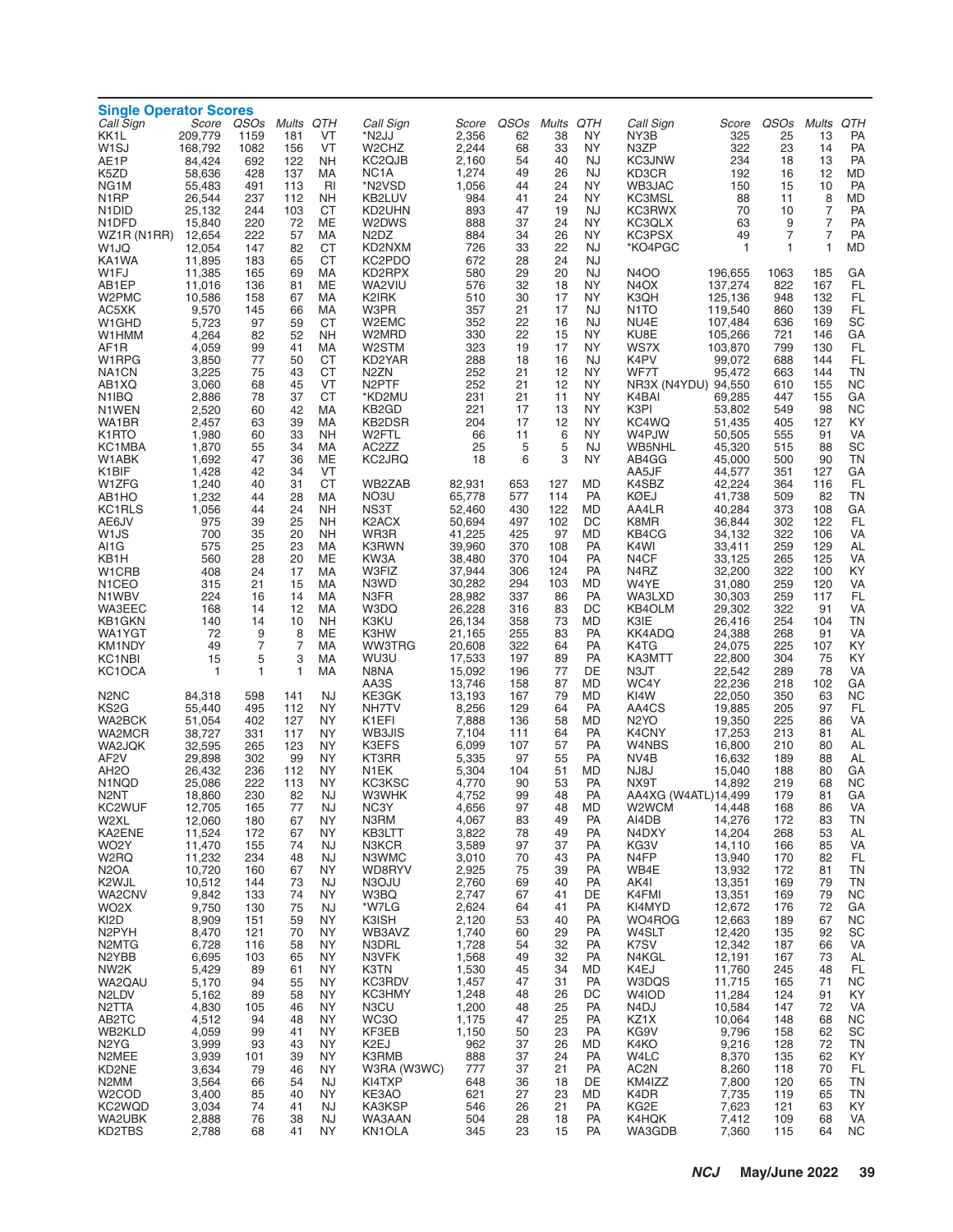| 924<br>K <sub>1</sub> SO<br>7,038<br>KO4GLN<br>44<br>21<br><b>VA</b><br>N5ZKF<br>7,906<br>134<br>59<br>TX<br>138<br>51<br>VA<br>WB5WAJ<br>7,020<br>TN<br>W8UF/4<br>875<br>25<br>FL<br>7,239<br><b>TX</b><br>117<br>60<br>35<br>KK5LO<br>127<br>57<br>W4BBT<br>6,832<br><b>NC</b><br>800<br>32<br>25<br>GA<br>7,198<br>TX<br>112<br>61<br>KB4MG<br>N5DTT<br>118<br>61<br>NC4MI<br>6,572<br><b>NC</b><br>KJ4KKD<br>780<br>20<br>TN<br>K5AEB<br>7,192<br>106<br>62<br>39<br>116<br>62<br>OK<br>KM4IAJ<br>6,448<br>VA<br>KJ4QAC<br>777<br>TN<br><b>TX</b><br>104<br>62<br>37<br>21<br>KE5ET<br>7,130<br>62<br>115<br>K4YCR<br>6,222<br><b>VA</b><br><b>KK4TBC</b><br>703<br>37<br>19<br><b>NC</b><br>W4IPA<br>6,307<br>TX<br>102<br>61<br>119<br>53<br>WA3RWP<br>6,148<br>KM4TLR<br>667<br>23<br>GA<br>W5XNA<br>6,000<br>106<br>58<br>VA<br>29<br>100<br>60<br>AR<br>W4LAT<br>6,039<br>99<br>FL.<br>KE4WE<br>648<br>TN<br>5,995<br>61<br>36<br>18<br>WX5SAR<br>55<br>OK<br>109<br>KM4FO<br>5,928<br>57<br>KY<br>648<br>27<br>24<br>FL<br>5,332<br>62<br>OK<br>104<br>ND4G<br>N5UM<br>86<br>AF4T<br>NB4F<br>616<br>22<br>KI5ETN<br>4,680<br>TX<br>5,858<br>101<br>58<br>TN<br>28<br>GА<br>104<br>45<br>KO4DN<br>5,814<br>102<br>FL.<br>KK4CS<br>598<br>23<br>GA<br>57<br>26<br>K5TBA<br>4,400<br><b>NM</b><br>88<br>50<br>W4FSO<br>520<br>K4ORD<br>5,760<br><b>VA</b><br>20<br>VA<br>4,368<br>52<br>OK<br>96<br>60<br>26<br>*AA5KD<br>84<br>W <sub>1</sub> BQ<br>KW4J<br>483<br>N5GD<br>4,050<br>5,518<br>89<br>62<br>FL.<br>23<br>21<br>AL<br>81<br>50<br>ΜS<br>N <sub>4</sub> CW<br>5,364<br><b>NC</b><br>*WR4I<br>149<br>36<br>480<br>24<br>20<br><b>VA</b><br>K5MAY<br>3,850<br>77<br>TX<br>50<br>480<br>K4QPL<br>5,358<br><b>NC</b><br>K4JSK<br>32<br><b>NC</b><br>3,741<br>43<br>ТX<br>94<br>57<br>15<br>W5TJL<br>87<br>W2ZDP<br>95<br><b>NC</b><br>K4QR<br>475<br>FL<br>*W5FMH (KJØD)<br>3,608<br>44<br>ТX<br>5,320<br>56<br>25<br>19<br>82<br>K8LF<br>VA<br><b>FL</b><br><b>TX</b><br>5,040<br>112<br>45<br>N <sub>4</sub> FA<br>456<br>24<br>19<br>W5PKK<br>2,992<br>68<br>44<br>K <sub>2</sub> DM<br>5,005<br>35<br>FL.<br>WA3RGH<br>437<br>23<br>VA<br>2,812<br>76<br>37<br>AR<br>143<br>19<br>KA4OTB<br>*WB4OMM<br>57<br>FL.<br>NN4SS<br>437<br>SC<br>W5FYR<br>4,959<br>87<br>23<br>19<br>2,769<br>71<br>39<br>AR<br>KN4OQD<br>SC<br>FL.<br>4,888<br>104<br>47<br>NN <sub>2</sub> T<br>414<br>23<br>18<br>KD5H<br>2,346<br>69<br>34<br><b>NM</b><br>414<br>K5EEE<br>4,620<br>44<br>FL.<br>KO4UAX<br>23<br>KF5VO<br>1,870<br>55<br>TX<br>105<br>18<br>GA<br>34<br>KK4TKJ<br>4,536<br>54<br>K4CGA<br>403<br>N5PBP<br>ТX<br>84<br>GА<br>31<br>13<br>GA<br>1,750<br>50<br>35<br>KY4MAK<br>4,500<br>KY<br>375<br><b>TX</b><br>90<br>50<br>KN4RFK<br>25<br>15<br>KY<br>KD5FBA<br>1,749<br>53<br>33<br>KO4PQT<br>4,472<br>52<br><b>NC</b><br>KO4OL<br>374<br>22<br>KY<br>1,716<br>52<br>33<br>OK<br>86<br>17<br>N5OHL<br>KD4TTP<br>4,224<br>48<br>KB3FW<br>374<br>22<br>17<br>SC<br>K5YX<br>1,612<br>52<br>TX<br>88<br>VA<br>31<br>K3GWK<br>4,180<br>GA<br>336<br>95<br>44<br>KJ4UBM<br>21<br>16<br><b>NC</b><br>WD5G<br>1,584<br>48<br>33<br>OK<br>K4HWS<br>4,165<br>85<br>49<br>TN<br>W4DFU (KN4EDG)<br>322<br>23<br>FL<br>KA5PMV<br>1,581<br>OK<br>14<br>51<br>31<br>N4VYT<br>SC<br>308<br>22<br>SC<br>AA5ZT<br>1,551<br>33<br>4,131<br>81<br>51<br>N <sub>4</sub> QI<br>14<br>47<br>OK<br>NE4EA<br>4,085<br>SC<br>304<br>95<br>43<br>WA2OMT<br>19<br><b>VA</b><br>AE5MM<br>1,431<br>53<br>27<br>OK<br>16<br>K3YDX<br>4,047<br>71<br><b>NC</b><br>K4GRE<br>272<br>SC<br>W5TV<br>43<br>TX<br>57<br>17<br>16<br>1,333<br>31<br>KU4FX<br>4,032<br>W5TJS<br>1,302<br>42<br>84<br>48<br>FL.<br>KM4GWQ<br>272<br>17<br>16<br>VA<br>31<br>OK<br>K <sub>2</sub> CAF<br>3,975<br>75<br>FL.<br><b>TX</b><br>53<br>W4YSN<br>266<br>19<br><b>VA</b><br>K5SLO<br>1,254<br>38<br>33<br>14<br>KT4O<br>3,872<br>32<br><b>TN</b><br>247<br>19<br>13<br>GA<br>WM1MM<br>984<br>ТX<br>121<br>W4XO<br>41<br>24<br>KM4ALL<br>54<br>N4LKE<br>216<br>12<br>TN<br>K <sub>2</sub> ZP<br>975<br>3,834<br>71<br>VA<br>18<br>39<br>25<br>LA<br>AI8O<br>3,828<br><b>NC</b><br><b>TX</b><br>87<br>44<br>NJ4Q<br>182<br>13<br>VA<br>KI5MPX<br>972<br>36<br>27<br>14<br>75<br>K4MV<br>3,825<br>51<br><b>NC</b><br>168<br>12<br>FL.<br>950<br>25<br>LA<br>N4KXO<br>14<br>KI5KOI<br>38<br>K4EAK<br>3,744<br>WA4OFW<br>KI5RCS<br>25<br>ТX<br>78<br>48<br>GA<br>150<br>15<br>10<br>VA<br>950<br>38<br>NK4O<br>3,713<br>79<br>FL.<br>132<br>47<br>W4CWM<br>12<br>11<br>SC<br><b>WØAMT</b><br>888<br>37<br>24<br><b>NM</b><br>K4LBL<br>3,652<br>83<br>44<br><b>VA</b><br>W4CDO<br>126<br>9<br>TN<br>43<br>20<br>AR<br>14<br>KD5J<br>860<br>K4RFK<br>78<br>W4CMG<br>10<br>TN<br><b>WBØRUR</b><br>42<br>3,588<br>46<br>FL<br>120<br>12<br>798<br>19<br>AR<br>NN4NT<br>3,525<br>75<br>AL<br>47<br>N3UA<br>100<br><b>VA</b><br>KJ5CF<br>726<br>33<br>22<br>TX<br>10<br>10<br><b>TX</b><br>K8RAR<br>3,404<br>74<br>46<br>FL.<br>KO4LZZ<br>100<br><b>NC</b><br>NT5TM<br>10<br>10<br>666<br>37<br>18<br>3,390<br><b>NC</b><br>*AA4GA<br>WB5K<br>525<br>ТX<br>WX4DAT<br>113<br>30<br>100<br>10<br>10<br>GA<br>25<br>21<br>KJ4OAP<br>2,952<br>82<br>VA<br><b>TX</b><br>36<br>KN4RXT<br>99<br>9<br><b>VA</b><br>AC5EZ<br>500<br>25<br>20<br>11<br><b>TX</b><br>2,924<br>68<br>43<br>VA<br>90<br>9<br><b>NC</b><br>WA5DSS<br>25<br>K4MI<br><b>KEØQKF</b><br>10<br>450<br>18<br>KO4DQZ<br>TN<br>AA5AH<br>22<br>TX<br>2,898<br>63<br>46<br>VA<br>KO4MAO<br>88<br>11<br>8<br>440<br>20<br>WB4MM<br>2,745<br>FL.<br><b>MS</b><br>61<br>45<br>*N1MT<br>80<br>8<br>FL.<br>KB5IXI<br>429<br>39<br>10<br>11<br>KN4UND<br>2,720<br>68<br>40<br>VA<br>60<br>6<br><b>NC</b><br>TX<br>K4EVT<br>10<br>KI6HQT<br>405<br>27<br>15<br>N <sub>1</sub> MHV<br>*K4JST<br>42<br>7<br>KU5D<br>2,623<br>61<br>43<br>GА<br>6<br>VA<br>320<br>20<br>16<br>AR<br>KK4PJ<br>2,622<br>FL.<br>69<br>38<br>NA4ST<br>36<br>6<br>AL<br>N5WMQ<br>240<br>20<br>12<br><b>NM</b><br>6<br><b>KC4TNQ</b><br>2,583<br>K4ILG<br>5<br>FL<br>ТX<br>63<br>41<br>TN<br>30<br>W5RAW<br>176<br>16<br>6<br>11<br>N4GLE<br>KK4BZ<br>9<br>3<br>3<br>VA<br>KF5OMH<br>TX<br>2,412<br>67<br>36<br>AL<br>169<br>13<br>13<br>WB8RGE<br>2,394<br>38<br>KY<br>9<br>3<br><b>TX</b><br>63<br>K9SDM<br>3<br>FL.<br>AI5G<br>154<br>14<br>11<br>9<br>2,320<br>40<br>VA<br>3<br>3<br><b>AL</b><br>TX<br><b>W9TCV</b><br>58<br>W2BL<br>NA5TR<br>117<br>13<br>9<br>2,090<br>KD4QMY<br>$\overline{c}$<br>W4TWR<br>SC<br>GA<br>55<br>38<br>4<br>2<br>W5RES<br>81<br>9<br>9<br>NM<br>KQ3K<br>2,088<br>58<br>36<br>FL.<br>KD2WIU<br>2<br>2<br>FL<br>KI5PED<br>4<br>72<br>9<br>8<br>ТX<br>2<br>KA4JRY<br>1,980<br>33<br>GA<br>KC2QIL<br>4<br>2<br>ΤN<br>KF5ZNQ<br>8<br>8<br>ТX<br>60<br>64<br>K1NUH<br>1,953<br>63<br>31<br>W4BCG<br>0<br>0<br>0<br>TN<br>WE5TR<br>32<br>8<br>4<br>ТX<br>VA<br>W8FN<br>1,920<br>32<br><b>NC</b><br>60<br>KI5FIQ<br>25<br>5<br>5<br>ТX<br>5<br>5<br>K4MLY<br>1,904<br>34<br><b>NC</b><br>383,968<br>208<br>TX<br>TX<br>56<br>K5TR<br>1846<br>KU5Y<br>25<br>37<br>KG4WOJ<br>1,813<br>49<br>N <sub>2</sub> IC<br>365,500<br>1700<br>215<br><b>NM</b><br>VA<br>AI4QQ<br>1,792<br>32<br>VA<br>NT5V<br>56<br>204,608<br>1112<br>184<br>TX<br>N6IE<br>CA<br>226,480<br>1192<br>190<br>W3SA<br>1,736<br>31<br><b>NC</b><br>TX<br>KK6P (W7IV)<br>159,844<br>178<br>CA<br>56<br>AD5XD<br>128,138<br>811<br>158<br>898<br>89,598<br>KD4EMU<br>1,716<br>52<br>33<br>K5TS<br>822<br>AE6Y<br>138,096<br>822<br>168<br>CA<br>VA<br>109<br>LA<br>KE4THX<br>1,696<br>53<br>32<br>SC<br>WA5JMZ<br>81,765<br>711<br>115<br>TX<br>W6AFA<br>127,140<br>780<br>163<br>CA<br>N4RWH<br>1,692<br>36<br>FL<br>KB5KYX<br>74,800<br>TX<br>CA<br>47<br>550<br>136<br>K6GHA<br>92,435<br>139<br>665<br>K4MJF<br>71,370<br>1,680<br>30<br>TN<br>W5TMC<br>585<br>122<br>KA6KEN<br>40,898<br>338<br>121<br>CA<br>56<br>OK<br>KF8N<br>1,652<br>28<br>VA<br>43,320<br>59<br>K5PI<br>570<br>76<br>TX<br>(@W6RFU)<br>N5SMQ<br>1,650<br>33<br>VA<br>K5RT<br>34,068<br>334<br>TX<br>37,600<br>470<br>80<br>CA<br>50<br>102<br>N6OKU<br><b>AJØIM</b><br>1,638<br>42<br>39<br>33,813<br>289<br>117<br>K8TR<br>37,312<br>CA<br>FL<br>K5DHY<br>ТX<br>352<br>106<br>K5KG<br>1,632<br>34<br>FL.<br>K5XS<br>48<br>32,264<br>296<br>109<br>AR<br>N6PGQ<br>31,080<br>296<br>105<br>CA<br>KJ4YKG<br>1,530<br>34<br>VA<br>28,084<br>238<br>AJ6V<br>30,912<br>CA<br>45<br>KD2KW<br>118<br>ТX<br>322<br>96<br>N8AID<br>1,456<br>52<br>28<br>WA5LFD<br>24,738<br>WC6H<br>27,400<br>274<br>100<br>CA<br>VA<br>266<br>93<br>ТX<br>KJ4ND<br>1,440<br>KY<br>WA8ZBT<br>22,320<br>48<br>30<br>240<br>93<br>TX<br>WH7T<br>18,972<br>279<br>68<br>KH <sub>6</sub><br>WM4ST<br>1,440<br>30<br>VA<br>22,250<br>250<br>ТX<br>N3ZZ<br>48<br>K5GN<br>89<br>17,756<br>193<br>92<br>СA<br>KM4IKO<br>1,218<br>29<br>K5OLV<br>18,601<br>209<br>MS<br>K6NR<br>17,014<br>CA<br>42<br>GА<br>89<br>181<br>94<br>WJ4HCP<br>1,200<br>TN<br>K5XU<br>40<br>30<br>18,135<br>195<br>93<br>MS<br><b>KL7HQR</b><br>14,904<br>184<br>CA<br>81<br>KK6OKU<br>1,170<br>26<br>TN<br>KA5CRL<br>14,003<br>45<br>15,664<br>178<br>88<br>ТX<br>K6MM<br>209<br>67<br>СA<br>N5ASH<br>29<br>TN<br>W5RJJ<br>11,600<br>W6XU<br>13,632<br>64<br>1,131<br>39<br>145<br>80<br><b>NM</b><br>213<br>СA<br><b>NØFIR</b><br>1,100<br>25<br>VA<br>44<br>KU5J<br>10,452<br>134<br>78<br>AR<br>AJ6CE<br>12,264<br>CA<br>146<br>84<br>W4VIC<br>49<br>20<br>VA<br>WW5L<br>9,452<br>139<br>68<br>CA<br>980<br>68<br>LA<br>N6US<br>11,152<br>164 | Call Sign<br>N9TF | Score<br>7,169 | QSOs<br>107 | Mults<br>67 | QTH<br>TN | Call Sign<br>NA9J | 952 | Score QSOs<br>34 | Mults<br>28 | QTH<br>FL | Call Sign<br>AA3C | 8,704 | Score QSOs Mults<br>128 | 68 | QTH<br>TX |
|------------------------------------------------------------------------------------------------------------------------------------------------------------------------------------------------------------------------------------------------------------------------------------------------------------------------------------------------------------------------------------------------------------------------------------------------------------------------------------------------------------------------------------------------------------------------------------------------------------------------------------------------------------------------------------------------------------------------------------------------------------------------------------------------------------------------------------------------------------------------------------------------------------------------------------------------------------------------------------------------------------------------------------------------------------------------------------------------------------------------------------------------------------------------------------------------------------------------------------------------------------------------------------------------------------------------------------------------------------------------------------------------------------------------------------------------------------------------------------------------------------------------------------------------------------------------------------------------------------------------------------------------------------------------------------------------------------------------------------------------------------------------------------------------------------------------------------------------------------------------------------------------------------------------------------------------------------------------------------------------------------------------------------------------------------------------------------------------------------------------------------------------------------------------------------------------------------------------------------------------------------------------------------------------------------------------------------------------------------------------------------------------------------------------------------------------------------------------------------------------------------------------------------------------------------------------------------------------------------------------------------------------------------------------------------------------------------------------------------------------------------------------------------------------------------------------------------------------------------------------------------------------------------------------------------------------------------------------------------------------------------------------------------------------------------------------------------------------------------------------------------------------------------------------------------------------------------------------------------------------------------------------------------------------------------------------------------------------------------------------------------------------------------------------------------------------------------------------------------------------------------------------------------------------------------------------------------------------------------------------------------------------------------------------------------------------------------------------------------------------------------------------------------------------------------------------------------------------------------------------------------------------------------------------------------------------------------------------------------------------------------------------------------------------------------------------------------------------------------------------------------------------------------------------------------------------------------------------------------------------------------------------------------------------------------------------------------------------------------------------------------------------------------------------------------------------------------------------------------------------------------------------------------------------------------------------------------------------------------------------------------------------------------------------------------------------------------------------------------------------------------------------------------------------------------------------------------------------------------------------------------------------------------------------------------------------------------------------------------------------------------------------------------------------------------------------------------------------------------------------------------------------------------------------------------------------------------------------------------------------------------------------------------------------------------------------------------------------------------------------------------------------------------------------------------------------------------------------------------------------------------------------------------------------------------------------------------------------------------------------------------------------------------------------------------------------------------------------------------------------------------------------------------------------------------------------------------------------------------------------------------------------------------------------------------------------------------------------------------------------------------------------------------------------------------------------------------------------------------------------------------------------------------------------------------------------------------------------------------------------------------------------------------------------------------------------------------------------------------------------------------------------------------------------------------------------------------------------------------------------------------------------------------------------------------------------------------------------------------------------------------------------------------------------------------------------------------------------------------------------------------------------------------------------------------------------------------------------------------------------------------------------------------------------------------------------------------------------------------------------------------------------------------------------------------------------------------------------------------------------------------------------------------------------------------------------------------------------------------------------------------------------------------------------------------------------------------------------------------------------------------------------------------------------------------------------------------------------------------------------------------------------------------------------------------------------------------------------------------------------------------------------------------------------------------------------------------------------------------------------------------------------------------------------------------------------------------------------------------------------------------------------------------------------------------------------------------------------------------------------------------------------------------------------------------------------------------------------------------------------------------------------------------------------------------------------------------------------------------------------------------------------------------------------------------------------------------------------------------------------------------------------------------------------------------------------------------------------------------------------------------------------------------------------------------------------------------------------------------------------------------------------------------------------------------------------------------------------------------------------------------------------------------------------------------------------------------------------------------------------------------------------------------------------------------------------------------------------------------------------------------------------------------------------------------------------------------------------------------------------------------------------------------------------------------------------------------------------------------------------------------------------------------------------------------------------------------------------------------------------------------------------------------------------------------------------------------------------------------------------------------------------------------------------|-------------------|----------------|-------------|-------------|-----------|-------------------|-----|------------------|-------------|-----------|-------------------|-------|-------------------------|----|-----------|
|                                                                                                                                                                                                                                                                                                                                                                                                                                                                                                                                                                                                                                                                                                                                                                                                                                                                                                                                                                                                                                                                                                                                                                                                                                                                                                                                                                                                                                                                                                                                                                                                                                                                                                                                                                                                                                                                                                                                                                                                                                                                                                                                                                                                                                                                                                                                                                                                                                                                                                                                                                                                                                                                                                                                                                                                                                                                                                                                                                                                                                                                                                                                                                                                                                                                                                                                                                                                                                                                                                                                                                                                                                                                                                                                                                                                                                                                                                                                                                                                                                                                                                                                                                                                                                                                                                                                                                                                                                                                                                                                                                                                                                                                                                                                                                                                                                                                                                                                                                                                                                                                                                                                                                                                                                                                                                                                                                                                                                                                                                                                                                                                                                                                                                                                                                                                                                                                                                                                                                                                                                                                                                                                                                                                                                                                                                                                                                                                                                                                                                                                                                                                                                                                                                                                                                                                                                                                                                                                                                                                                                                                                                                                                                                                                                                                                                                                                                                                                                                                                                                                                                                                                                                                                                                                                                                                                                                                                                                                                                                                                                                                                                                                                                                                                                                                                                                                                                                                                                                                                                                                                                                                                                                                                                                                                                                                                                                                                                                                                                                                                                                                                                                                                                                                                                                                                                                                                                                                                                                                                                                                                |                   |                |             |             |           |                   |     |                  |             |           |                   |       |                         |    |           |
|                                                                                                                                                                                                                                                                                                                                                                                                                                                                                                                                                                                                                                                                                                                                                                                                                                                                                                                                                                                                                                                                                                                                                                                                                                                                                                                                                                                                                                                                                                                                                                                                                                                                                                                                                                                                                                                                                                                                                                                                                                                                                                                                                                                                                                                                                                                                                                                                                                                                                                                                                                                                                                                                                                                                                                                                                                                                                                                                                                                                                                                                                                                                                                                                                                                                                                                                                                                                                                                                                                                                                                                                                                                                                                                                                                                                                                                                                                                                                                                                                                                                                                                                                                                                                                                                                                                                                                                                                                                                                                                                                                                                                                                                                                                                                                                                                                                                                                                                                                                                                                                                                                                                                                                                                                                                                                                                                                                                                                                                                                                                                                                                                                                                                                                                                                                                                                                                                                                                                                                                                                                                                                                                                                                                                                                                                                                                                                                                                                                                                                                                                                                                                                                                                                                                                                                                                                                                                                                                                                                                                                                                                                                                                                                                                                                                                                                                                                                                                                                                                                                                                                                                                                                                                                                                                                                                                                                                                                                                                                                                                                                                                                                                                                                                                                                                                                                                                                                                                                                                                                                                                                                                                                                                                                                                                                                                                                                                                                                                                                                                                                                                                                                                                                                                                                                                                                                                                                                                                                                                                                                                                |                   |                |             |             |           |                   |     |                  |             |           |                   |       |                         |    |           |
|                                                                                                                                                                                                                                                                                                                                                                                                                                                                                                                                                                                                                                                                                                                                                                                                                                                                                                                                                                                                                                                                                                                                                                                                                                                                                                                                                                                                                                                                                                                                                                                                                                                                                                                                                                                                                                                                                                                                                                                                                                                                                                                                                                                                                                                                                                                                                                                                                                                                                                                                                                                                                                                                                                                                                                                                                                                                                                                                                                                                                                                                                                                                                                                                                                                                                                                                                                                                                                                                                                                                                                                                                                                                                                                                                                                                                                                                                                                                                                                                                                                                                                                                                                                                                                                                                                                                                                                                                                                                                                                                                                                                                                                                                                                                                                                                                                                                                                                                                                                                                                                                                                                                                                                                                                                                                                                                                                                                                                                                                                                                                                                                                                                                                                                                                                                                                                                                                                                                                                                                                                                                                                                                                                                                                                                                                                                                                                                                                                                                                                                                                                                                                                                                                                                                                                                                                                                                                                                                                                                                                                                                                                                                                                                                                                                                                                                                                                                                                                                                                                                                                                                                                                                                                                                                                                                                                                                                                                                                                                                                                                                                                                                                                                                                                                                                                                                                                                                                                                                                                                                                                                                                                                                                                                                                                                                                                                                                                                                                                                                                                                                                                                                                                                                                                                                                                                                                                                                                                                                                                                                                                |                   |                |             |             |           |                   |     |                  |             |           |                   |       |                         |    |           |
|                                                                                                                                                                                                                                                                                                                                                                                                                                                                                                                                                                                                                                                                                                                                                                                                                                                                                                                                                                                                                                                                                                                                                                                                                                                                                                                                                                                                                                                                                                                                                                                                                                                                                                                                                                                                                                                                                                                                                                                                                                                                                                                                                                                                                                                                                                                                                                                                                                                                                                                                                                                                                                                                                                                                                                                                                                                                                                                                                                                                                                                                                                                                                                                                                                                                                                                                                                                                                                                                                                                                                                                                                                                                                                                                                                                                                                                                                                                                                                                                                                                                                                                                                                                                                                                                                                                                                                                                                                                                                                                                                                                                                                                                                                                                                                                                                                                                                                                                                                                                                                                                                                                                                                                                                                                                                                                                                                                                                                                                                                                                                                                                                                                                                                                                                                                                                                                                                                                                                                                                                                                                                                                                                                                                                                                                                                                                                                                                                                                                                                                                                                                                                                                                                                                                                                                                                                                                                                                                                                                                                                                                                                                                                                                                                                                                                                                                                                                                                                                                                                                                                                                                                                                                                                                                                                                                                                                                                                                                                                                                                                                                                                                                                                                                                                                                                                                                                                                                                                                                                                                                                                                                                                                                                                                                                                                                                                                                                                                                                                                                                                                                                                                                                                                                                                                                                                                                                                                                                                                                                                                                                |                   |                |             |             |           |                   |     |                  |             |           |                   |       |                         |    |           |
|                                                                                                                                                                                                                                                                                                                                                                                                                                                                                                                                                                                                                                                                                                                                                                                                                                                                                                                                                                                                                                                                                                                                                                                                                                                                                                                                                                                                                                                                                                                                                                                                                                                                                                                                                                                                                                                                                                                                                                                                                                                                                                                                                                                                                                                                                                                                                                                                                                                                                                                                                                                                                                                                                                                                                                                                                                                                                                                                                                                                                                                                                                                                                                                                                                                                                                                                                                                                                                                                                                                                                                                                                                                                                                                                                                                                                                                                                                                                                                                                                                                                                                                                                                                                                                                                                                                                                                                                                                                                                                                                                                                                                                                                                                                                                                                                                                                                                                                                                                                                                                                                                                                                                                                                                                                                                                                                                                                                                                                                                                                                                                                                                                                                                                                                                                                                                                                                                                                                                                                                                                                                                                                                                                                                                                                                                                                                                                                                                                                                                                                                                                                                                                                                                                                                                                                                                                                                                                                                                                                                                                                                                                                                                                                                                                                                                                                                                                                                                                                                                                                                                                                                                                                                                                                                                                                                                                                                                                                                                                                                                                                                                                                                                                                                                                                                                                                                                                                                                                                                                                                                                                                                                                                                                                                                                                                                                                                                                                                                                                                                                                                                                                                                                                                                                                                                                                                                                                                                                                                                                                                                                |                   |                |             |             |           |                   |     |                  |             |           |                   |       |                         |    |           |
|                                                                                                                                                                                                                                                                                                                                                                                                                                                                                                                                                                                                                                                                                                                                                                                                                                                                                                                                                                                                                                                                                                                                                                                                                                                                                                                                                                                                                                                                                                                                                                                                                                                                                                                                                                                                                                                                                                                                                                                                                                                                                                                                                                                                                                                                                                                                                                                                                                                                                                                                                                                                                                                                                                                                                                                                                                                                                                                                                                                                                                                                                                                                                                                                                                                                                                                                                                                                                                                                                                                                                                                                                                                                                                                                                                                                                                                                                                                                                                                                                                                                                                                                                                                                                                                                                                                                                                                                                                                                                                                                                                                                                                                                                                                                                                                                                                                                                                                                                                                                                                                                                                                                                                                                                                                                                                                                                                                                                                                                                                                                                                                                                                                                                                                                                                                                                                                                                                                                                                                                                                                                                                                                                                                                                                                                                                                                                                                                                                                                                                                                                                                                                                                                                                                                                                                                                                                                                                                                                                                                                                                                                                                                                                                                                                                                                                                                                                                                                                                                                                                                                                                                                                                                                                                                                                                                                                                                                                                                                                                                                                                                                                                                                                                                                                                                                                                                                                                                                                                                                                                                                                                                                                                                                                                                                                                                                                                                                                                                                                                                                                                                                                                                                                                                                                                                                                                                                                                                                                                                                                                                                |                   |                |             |             |           |                   |     |                  |             |           |                   |       |                         |    |           |
|                                                                                                                                                                                                                                                                                                                                                                                                                                                                                                                                                                                                                                                                                                                                                                                                                                                                                                                                                                                                                                                                                                                                                                                                                                                                                                                                                                                                                                                                                                                                                                                                                                                                                                                                                                                                                                                                                                                                                                                                                                                                                                                                                                                                                                                                                                                                                                                                                                                                                                                                                                                                                                                                                                                                                                                                                                                                                                                                                                                                                                                                                                                                                                                                                                                                                                                                                                                                                                                                                                                                                                                                                                                                                                                                                                                                                                                                                                                                                                                                                                                                                                                                                                                                                                                                                                                                                                                                                                                                                                                                                                                                                                                                                                                                                                                                                                                                                                                                                                                                                                                                                                                                                                                                                                                                                                                                                                                                                                                                                                                                                                                                                                                                                                                                                                                                                                                                                                                                                                                                                                                                                                                                                                                                                                                                                                                                                                                                                                                                                                                                                                                                                                                                                                                                                                                                                                                                                                                                                                                                                                                                                                                                                                                                                                                                                                                                                                                                                                                                                                                                                                                                                                                                                                                                                                                                                                                                                                                                                                                                                                                                                                                                                                                                                                                                                                                                                                                                                                                                                                                                                                                                                                                                                                                                                                                                                                                                                                                                                                                                                                                                                                                                                                                                                                                                                                                                                                                                                                                                                                                                                |                   |                |             |             |           |                   |     |                  |             |           |                   |       |                         |    |           |
|                                                                                                                                                                                                                                                                                                                                                                                                                                                                                                                                                                                                                                                                                                                                                                                                                                                                                                                                                                                                                                                                                                                                                                                                                                                                                                                                                                                                                                                                                                                                                                                                                                                                                                                                                                                                                                                                                                                                                                                                                                                                                                                                                                                                                                                                                                                                                                                                                                                                                                                                                                                                                                                                                                                                                                                                                                                                                                                                                                                                                                                                                                                                                                                                                                                                                                                                                                                                                                                                                                                                                                                                                                                                                                                                                                                                                                                                                                                                                                                                                                                                                                                                                                                                                                                                                                                                                                                                                                                                                                                                                                                                                                                                                                                                                                                                                                                                                                                                                                                                                                                                                                                                                                                                                                                                                                                                                                                                                                                                                                                                                                                                                                                                                                                                                                                                                                                                                                                                                                                                                                                                                                                                                                                                                                                                                                                                                                                                                                                                                                                                                                                                                                                                                                                                                                                                                                                                                                                                                                                                                                                                                                                                                                                                                                                                                                                                                                                                                                                                                                                                                                                                                                                                                                                                                                                                                                                                                                                                                                                                                                                                                                                                                                                                                                                                                                                                                                                                                                                                                                                                                                                                                                                                                                                                                                                                                                                                                                                                                                                                                                                                                                                                                                                                                                                                                                                                                                                                                                                                                                                                                |                   |                |             |             |           |                   |     |                  |             |           |                   |       |                         |    |           |
|                                                                                                                                                                                                                                                                                                                                                                                                                                                                                                                                                                                                                                                                                                                                                                                                                                                                                                                                                                                                                                                                                                                                                                                                                                                                                                                                                                                                                                                                                                                                                                                                                                                                                                                                                                                                                                                                                                                                                                                                                                                                                                                                                                                                                                                                                                                                                                                                                                                                                                                                                                                                                                                                                                                                                                                                                                                                                                                                                                                                                                                                                                                                                                                                                                                                                                                                                                                                                                                                                                                                                                                                                                                                                                                                                                                                                                                                                                                                                                                                                                                                                                                                                                                                                                                                                                                                                                                                                                                                                                                                                                                                                                                                                                                                                                                                                                                                                                                                                                                                                                                                                                                                                                                                                                                                                                                                                                                                                                                                                                                                                                                                                                                                                                                                                                                                                                                                                                                                                                                                                                                                                                                                                                                                                                                                                                                                                                                                                                                                                                                                                                                                                                                                                                                                                                                                                                                                                                                                                                                                                                                                                                                                                                                                                                                                                                                                                                                                                                                                                                                                                                                                                                                                                                                                                                                                                                                                                                                                                                                                                                                                                                                                                                                                                                                                                                                                                                                                                                                                                                                                                                                                                                                                                                                                                                                                                                                                                                                                                                                                                                                                                                                                                                                                                                                                                                                                                                                                                                                                                                                                                |                   |                |             |             |           |                   |     |                  |             |           |                   |       |                         |    |           |
|                                                                                                                                                                                                                                                                                                                                                                                                                                                                                                                                                                                                                                                                                                                                                                                                                                                                                                                                                                                                                                                                                                                                                                                                                                                                                                                                                                                                                                                                                                                                                                                                                                                                                                                                                                                                                                                                                                                                                                                                                                                                                                                                                                                                                                                                                                                                                                                                                                                                                                                                                                                                                                                                                                                                                                                                                                                                                                                                                                                                                                                                                                                                                                                                                                                                                                                                                                                                                                                                                                                                                                                                                                                                                                                                                                                                                                                                                                                                                                                                                                                                                                                                                                                                                                                                                                                                                                                                                                                                                                                                                                                                                                                                                                                                                                                                                                                                                                                                                                                                                                                                                                                                                                                                                                                                                                                                                                                                                                                                                                                                                                                                                                                                                                                                                                                                                                                                                                                                                                                                                                                                                                                                                                                                                                                                                                                                                                                                                                                                                                                                                                                                                                                                                                                                                                                                                                                                                                                                                                                                                                                                                                                                                                                                                                                                                                                                                                                                                                                                                                                                                                                                                                                                                                                                                                                                                                                                                                                                                                                                                                                                                                                                                                                                                                                                                                                                                                                                                                                                                                                                                                                                                                                                                                                                                                                                                                                                                                                                                                                                                                                                                                                                                                                                                                                                                                                                                                                                                                                                                                                                                |                   |                |             |             |           |                   |     |                  |             |           |                   |       |                         |    |           |
|                                                                                                                                                                                                                                                                                                                                                                                                                                                                                                                                                                                                                                                                                                                                                                                                                                                                                                                                                                                                                                                                                                                                                                                                                                                                                                                                                                                                                                                                                                                                                                                                                                                                                                                                                                                                                                                                                                                                                                                                                                                                                                                                                                                                                                                                                                                                                                                                                                                                                                                                                                                                                                                                                                                                                                                                                                                                                                                                                                                                                                                                                                                                                                                                                                                                                                                                                                                                                                                                                                                                                                                                                                                                                                                                                                                                                                                                                                                                                                                                                                                                                                                                                                                                                                                                                                                                                                                                                                                                                                                                                                                                                                                                                                                                                                                                                                                                                                                                                                                                                                                                                                                                                                                                                                                                                                                                                                                                                                                                                                                                                                                                                                                                                                                                                                                                                                                                                                                                                                                                                                                                                                                                                                                                                                                                                                                                                                                                                                                                                                                                                                                                                                                                                                                                                                                                                                                                                                                                                                                                                                                                                                                                                                                                                                                                                                                                                                                                                                                                                                                                                                                                                                                                                                                                                                                                                                                                                                                                                                                                                                                                                                                                                                                                                                                                                                                                                                                                                                                                                                                                                                                                                                                                                                                                                                                                                                                                                                                                                                                                                                                                                                                                                                                                                                                                                                                                                                                                                                                                                                                                                |                   |                |             |             |           |                   |     |                  |             |           |                   |       |                         |    |           |
|                                                                                                                                                                                                                                                                                                                                                                                                                                                                                                                                                                                                                                                                                                                                                                                                                                                                                                                                                                                                                                                                                                                                                                                                                                                                                                                                                                                                                                                                                                                                                                                                                                                                                                                                                                                                                                                                                                                                                                                                                                                                                                                                                                                                                                                                                                                                                                                                                                                                                                                                                                                                                                                                                                                                                                                                                                                                                                                                                                                                                                                                                                                                                                                                                                                                                                                                                                                                                                                                                                                                                                                                                                                                                                                                                                                                                                                                                                                                                                                                                                                                                                                                                                                                                                                                                                                                                                                                                                                                                                                                                                                                                                                                                                                                                                                                                                                                                                                                                                                                                                                                                                                                                                                                                                                                                                                                                                                                                                                                                                                                                                                                                                                                                                                                                                                                                                                                                                                                                                                                                                                                                                                                                                                                                                                                                                                                                                                                                                                                                                                                                                                                                                                                                                                                                                                                                                                                                                                                                                                                                                                                                                                                                                                                                                                                                                                                                                                                                                                                                                                                                                                                                                                                                                                                                                                                                                                                                                                                                                                                                                                                                                                                                                                                                                                                                                                                                                                                                                                                                                                                                                                                                                                                                                                                                                                                                                                                                                                                                                                                                                                                                                                                                                                                                                                                                                                                                                                                                                                                                                                                                |                   |                |             |             |           |                   |     |                  |             |           |                   |       |                         |    |           |
|                                                                                                                                                                                                                                                                                                                                                                                                                                                                                                                                                                                                                                                                                                                                                                                                                                                                                                                                                                                                                                                                                                                                                                                                                                                                                                                                                                                                                                                                                                                                                                                                                                                                                                                                                                                                                                                                                                                                                                                                                                                                                                                                                                                                                                                                                                                                                                                                                                                                                                                                                                                                                                                                                                                                                                                                                                                                                                                                                                                                                                                                                                                                                                                                                                                                                                                                                                                                                                                                                                                                                                                                                                                                                                                                                                                                                                                                                                                                                                                                                                                                                                                                                                                                                                                                                                                                                                                                                                                                                                                                                                                                                                                                                                                                                                                                                                                                                                                                                                                                                                                                                                                                                                                                                                                                                                                                                                                                                                                                                                                                                                                                                                                                                                                                                                                                                                                                                                                                                                                                                                                                                                                                                                                                                                                                                                                                                                                                                                                                                                                                                                                                                                                                                                                                                                                                                                                                                                                                                                                                                                                                                                                                                                                                                                                                                                                                                                                                                                                                                                                                                                                                                                                                                                                                                                                                                                                                                                                                                                                                                                                                                                                                                                                                                                                                                                                                                                                                                                                                                                                                                                                                                                                                                                                                                                                                                                                                                                                                                                                                                                                                                                                                                                                                                                                                                                                                                                                                                                                                                                                                                |                   |                |             |             |           |                   |     |                  |             |           |                   |       |                         |    |           |
|                                                                                                                                                                                                                                                                                                                                                                                                                                                                                                                                                                                                                                                                                                                                                                                                                                                                                                                                                                                                                                                                                                                                                                                                                                                                                                                                                                                                                                                                                                                                                                                                                                                                                                                                                                                                                                                                                                                                                                                                                                                                                                                                                                                                                                                                                                                                                                                                                                                                                                                                                                                                                                                                                                                                                                                                                                                                                                                                                                                                                                                                                                                                                                                                                                                                                                                                                                                                                                                                                                                                                                                                                                                                                                                                                                                                                                                                                                                                                                                                                                                                                                                                                                                                                                                                                                                                                                                                                                                                                                                                                                                                                                                                                                                                                                                                                                                                                                                                                                                                                                                                                                                                                                                                                                                                                                                                                                                                                                                                                                                                                                                                                                                                                                                                                                                                                                                                                                                                                                                                                                                                                                                                                                                                                                                                                                                                                                                                                                                                                                                                                                                                                                                                                                                                                                                                                                                                                                                                                                                                                                                                                                                                                                                                                                                                                                                                                                                                                                                                                                                                                                                                                                                                                                                                                                                                                                                                                                                                                                                                                                                                                                                                                                                                                                                                                                                                                                                                                                                                                                                                                                                                                                                                                                                                                                                                                                                                                                                                                                                                                                                                                                                                                                                                                                                                                                                                                                                                                                                                                                                                                |                   |                |             |             |           |                   |     |                  |             |           |                   |       |                         |    |           |
|                                                                                                                                                                                                                                                                                                                                                                                                                                                                                                                                                                                                                                                                                                                                                                                                                                                                                                                                                                                                                                                                                                                                                                                                                                                                                                                                                                                                                                                                                                                                                                                                                                                                                                                                                                                                                                                                                                                                                                                                                                                                                                                                                                                                                                                                                                                                                                                                                                                                                                                                                                                                                                                                                                                                                                                                                                                                                                                                                                                                                                                                                                                                                                                                                                                                                                                                                                                                                                                                                                                                                                                                                                                                                                                                                                                                                                                                                                                                                                                                                                                                                                                                                                                                                                                                                                                                                                                                                                                                                                                                                                                                                                                                                                                                                                                                                                                                                                                                                                                                                                                                                                                                                                                                                                                                                                                                                                                                                                                                                                                                                                                                                                                                                                                                                                                                                                                                                                                                                                                                                                                                                                                                                                                                                                                                                                                                                                                                                                                                                                                                                                                                                                                                                                                                                                                                                                                                                                                                                                                                                                                                                                                                                                                                                                                                                                                                                                                                                                                                                                                                                                                                                                                                                                                                                                                                                                                                                                                                                                                                                                                                                                                                                                                                                                                                                                                                                                                                                                                                                                                                                                                                                                                                                                                                                                                                                                                                                                                                                                                                                                                                                                                                                                                                                                                                                                                                                                                                                                                                                                                                                |                   |                |             |             |           |                   |     |                  |             |           |                   |       |                         |    |           |
|                                                                                                                                                                                                                                                                                                                                                                                                                                                                                                                                                                                                                                                                                                                                                                                                                                                                                                                                                                                                                                                                                                                                                                                                                                                                                                                                                                                                                                                                                                                                                                                                                                                                                                                                                                                                                                                                                                                                                                                                                                                                                                                                                                                                                                                                                                                                                                                                                                                                                                                                                                                                                                                                                                                                                                                                                                                                                                                                                                                                                                                                                                                                                                                                                                                                                                                                                                                                                                                                                                                                                                                                                                                                                                                                                                                                                                                                                                                                                                                                                                                                                                                                                                                                                                                                                                                                                                                                                                                                                                                                                                                                                                                                                                                                                                                                                                                                                                                                                                                                                                                                                                                                                                                                                                                                                                                                                                                                                                                                                                                                                                                                                                                                                                                                                                                                                                                                                                                                                                                                                                                                                                                                                                                                                                                                                                                                                                                                                                                                                                                                                                                                                                                                                                                                                                                                                                                                                                                                                                                                                                                                                                                                                                                                                                                                                                                                                                                                                                                                                                                                                                                                                                                                                                                                                                                                                                                                                                                                                                                                                                                                                                                                                                                                                                                                                                                                                                                                                                                                                                                                                                                                                                                                                                                                                                                                                                                                                                                                                                                                                                                                                                                                                                                                                                                                                                                                                                                                                                                                                                                                                |                   |                |             |             |           |                   |     |                  |             |           |                   |       |                         |    |           |
|                                                                                                                                                                                                                                                                                                                                                                                                                                                                                                                                                                                                                                                                                                                                                                                                                                                                                                                                                                                                                                                                                                                                                                                                                                                                                                                                                                                                                                                                                                                                                                                                                                                                                                                                                                                                                                                                                                                                                                                                                                                                                                                                                                                                                                                                                                                                                                                                                                                                                                                                                                                                                                                                                                                                                                                                                                                                                                                                                                                                                                                                                                                                                                                                                                                                                                                                                                                                                                                                                                                                                                                                                                                                                                                                                                                                                                                                                                                                                                                                                                                                                                                                                                                                                                                                                                                                                                                                                                                                                                                                                                                                                                                                                                                                                                                                                                                                                                                                                                                                                                                                                                                                                                                                                                                                                                                                                                                                                                                                                                                                                                                                                                                                                                                                                                                                                                                                                                                                                                                                                                                                                                                                                                                                                                                                                                                                                                                                                                                                                                                                                                                                                                                                                                                                                                                                                                                                                                                                                                                                                                                                                                                                                                                                                                                                                                                                                                                                                                                                                                                                                                                                                                                                                                                                                                                                                                                                                                                                                                                                                                                                                                                                                                                                                                                                                                                                                                                                                                                                                                                                                                                                                                                                                                                                                                                                                                                                                                                                                                                                                                                                                                                                                                                                                                                                                                                                                                                                                                                                                                                                                |                   |                |             |             |           |                   |     |                  |             |           |                   |       |                         |    |           |
|                                                                                                                                                                                                                                                                                                                                                                                                                                                                                                                                                                                                                                                                                                                                                                                                                                                                                                                                                                                                                                                                                                                                                                                                                                                                                                                                                                                                                                                                                                                                                                                                                                                                                                                                                                                                                                                                                                                                                                                                                                                                                                                                                                                                                                                                                                                                                                                                                                                                                                                                                                                                                                                                                                                                                                                                                                                                                                                                                                                                                                                                                                                                                                                                                                                                                                                                                                                                                                                                                                                                                                                                                                                                                                                                                                                                                                                                                                                                                                                                                                                                                                                                                                                                                                                                                                                                                                                                                                                                                                                                                                                                                                                                                                                                                                                                                                                                                                                                                                                                                                                                                                                                                                                                                                                                                                                                                                                                                                                                                                                                                                                                                                                                                                                                                                                                                                                                                                                                                                                                                                                                                                                                                                                                                                                                                                                                                                                                                                                                                                                                                                                                                                                                                                                                                                                                                                                                                                                                                                                                                                                                                                                                                                                                                                                                                                                                                                                                                                                                                                                                                                                                                                                                                                                                                                                                                                                                                                                                                                                                                                                                                                                                                                                                                                                                                                                                                                                                                                                                                                                                                                                                                                                                                                                                                                                                                                                                                                                                                                                                                                                                                                                                                                                                                                                                                                                                                                                                                                                                                                                                                |                   |                |             |             |           |                   |     |                  |             |           |                   |       |                         |    |           |
|                                                                                                                                                                                                                                                                                                                                                                                                                                                                                                                                                                                                                                                                                                                                                                                                                                                                                                                                                                                                                                                                                                                                                                                                                                                                                                                                                                                                                                                                                                                                                                                                                                                                                                                                                                                                                                                                                                                                                                                                                                                                                                                                                                                                                                                                                                                                                                                                                                                                                                                                                                                                                                                                                                                                                                                                                                                                                                                                                                                                                                                                                                                                                                                                                                                                                                                                                                                                                                                                                                                                                                                                                                                                                                                                                                                                                                                                                                                                                                                                                                                                                                                                                                                                                                                                                                                                                                                                                                                                                                                                                                                                                                                                                                                                                                                                                                                                                                                                                                                                                                                                                                                                                                                                                                                                                                                                                                                                                                                                                                                                                                                                                                                                                                                                                                                                                                                                                                                                                                                                                                                                                                                                                                                                                                                                                                                                                                                                                                                                                                                                                                                                                                                                                                                                                                                                                                                                                                                                                                                                                                                                                                                                                                                                                                                                                                                                                                                                                                                                                                                                                                                                                                                                                                                                                                                                                                                                                                                                                                                                                                                                                                                                                                                                                                                                                                                                                                                                                                                                                                                                                                                                                                                                                                                                                                                                                                                                                                                                                                                                                                                                                                                                                                                                                                                                                                                                                                                                                                                                                                                                                |                   |                |             |             |           |                   |     |                  |             |           |                   |       |                         |    |           |
|                                                                                                                                                                                                                                                                                                                                                                                                                                                                                                                                                                                                                                                                                                                                                                                                                                                                                                                                                                                                                                                                                                                                                                                                                                                                                                                                                                                                                                                                                                                                                                                                                                                                                                                                                                                                                                                                                                                                                                                                                                                                                                                                                                                                                                                                                                                                                                                                                                                                                                                                                                                                                                                                                                                                                                                                                                                                                                                                                                                                                                                                                                                                                                                                                                                                                                                                                                                                                                                                                                                                                                                                                                                                                                                                                                                                                                                                                                                                                                                                                                                                                                                                                                                                                                                                                                                                                                                                                                                                                                                                                                                                                                                                                                                                                                                                                                                                                                                                                                                                                                                                                                                                                                                                                                                                                                                                                                                                                                                                                                                                                                                                                                                                                                                                                                                                                                                                                                                                                                                                                                                                                                                                                                                                                                                                                                                                                                                                                                                                                                                                                                                                                                                                                                                                                                                                                                                                                                                                                                                                                                                                                                                                                                                                                                                                                                                                                                                                                                                                                                                                                                                                                                                                                                                                                                                                                                                                                                                                                                                                                                                                                                                                                                                                                                                                                                                                                                                                                                                                                                                                                                                                                                                                                                                                                                                                                                                                                                                                                                                                                                                                                                                                                                                                                                                                                                                                                                                                                                                                                                                                                |                   |                |             |             |           |                   |     |                  |             |           |                   |       |                         |    |           |
|                                                                                                                                                                                                                                                                                                                                                                                                                                                                                                                                                                                                                                                                                                                                                                                                                                                                                                                                                                                                                                                                                                                                                                                                                                                                                                                                                                                                                                                                                                                                                                                                                                                                                                                                                                                                                                                                                                                                                                                                                                                                                                                                                                                                                                                                                                                                                                                                                                                                                                                                                                                                                                                                                                                                                                                                                                                                                                                                                                                                                                                                                                                                                                                                                                                                                                                                                                                                                                                                                                                                                                                                                                                                                                                                                                                                                                                                                                                                                                                                                                                                                                                                                                                                                                                                                                                                                                                                                                                                                                                                                                                                                                                                                                                                                                                                                                                                                                                                                                                                                                                                                                                                                                                                                                                                                                                                                                                                                                                                                                                                                                                                                                                                                                                                                                                                                                                                                                                                                                                                                                                                                                                                                                                                                                                                                                                                                                                                                                                                                                                                                                                                                                                                                                                                                                                                                                                                                                                                                                                                                                                                                                                                                                                                                                                                                                                                                                                                                                                                                                                                                                                                                                                                                                                                                                                                                                                                                                                                                                                                                                                                                                                                                                                                                                                                                                                                                                                                                                                                                                                                                                                                                                                                                                                                                                                                                                                                                                                                                                                                                                                                                                                                                                                                                                                                                                                                                                                                                                                                                                                                                |                   |                |             |             |           |                   |     |                  |             |           |                   |       |                         |    |           |
|                                                                                                                                                                                                                                                                                                                                                                                                                                                                                                                                                                                                                                                                                                                                                                                                                                                                                                                                                                                                                                                                                                                                                                                                                                                                                                                                                                                                                                                                                                                                                                                                                                                                                                                                                                                                                                                                                                                                                                                                                                                                                                                                                                                                                                                                                                                                                                                                                                                                                                                                                                                                                                                                                                                                                                                                                                                                                                                                                                                                                                                                                                                                                                                                                                                                                                                                                                                                                                                                                                                                                                                                                                                                                                                                                                                                                                                                                                                                                                                                                                                                                                                                                                                                                                                                                                                                                                                                                                                                                                                                                                                                                                                                                                                                                                                                                                                                                                                                                                                                                                                                                                                                                                                                                                                                                                                                                                                                                                                                                                                                                                                                                                                                                                                                                                                                                                                                                                                                                                                                                                                                                                                                                                                                                                                                                                                                                                                                                                                                                                                                                                                                                                                                                                                                                                                                                                                                                                                                                                                                                                                                                                                                                                                                                                                                                                                                                                                                                                                                                                                                                                                                                                                                                                                                                                                                                                                                                                                                                                                                                                                                                                                                                                                                                                                                                                                                                                                                                                                                                                                                                                                                                                                                                                                                                                                                                                                                                                                                                                                                                                                                                                                                                                                                                                                                                                                                                                                                                                                                                                                                                |                   |                |             |             |           |                   |     |                  |             |           |                   |       |                         |    |           |
|                                                                                                                                                                                                                                                                                                                                                                                                                                                                                                                                                                                                                                                                                                                                                                                                                                                                                                                                                                                                                                                                                                                                                                                                                                                                                                                                                                                                                                                                                                                                                                                                                                                                                                                                                                                                                                                                                                                                                                                                                                                                                                                                                                                                                                                                                                                                                                                                                                                                                                                                                                                                                                                                                                                                                                                                                                                                                                                                                                                                                                                                                                                                                                                                                                                                                                                                                                                                                                                                                                                                                                                                                                                                                                                                                                                                                                                                                                                                                                                                                                                                                                                                                                                                                                                                                                                                                                                                                                                                                                                                                                                                                                                                                                                                                                                                                                                                                                                                                                                                                                                                                                                                                                                                                                                                                                                                                                                                                                                                                                                                                                                                                                                                                                                                                                                                                                                                                                                                                                                                                                                                                                                                                                                                                                                                                                                                                                                                                                                                                                                                                                                                                                                                                                                                                                                                                                                                                                                                                                                                                                                                                                                                                                                                                                                                                                                                                                                                                                                                                                                                                                                                                                                                                                                                                                                                                                                                                                                                                                                                                                                                                                                                                                                                                                                                                                                                                                                                                                                                                                                                                                                                                                                                                                                                                                                                                                                                                                                                                                                                                                                                                                                                                                                                                                                                                                                                                                                                                                                                                                                                                |                   |                |             |             |           |                   |     |                  |             |           |                   |       |                         |    |           |
|                                                                                                                                                                                                                                                                                                                                                                                                                                                                                                                                                                                                                                                                                                                                                                                                                                                                                                                                                                                                                                                                                                                                                                                                                                                                                                                                                                                                                                                                                                                                                                                                                                                                                                                                                                                                                                                                                                                                                                                                                                                                                                                                                                                                                                                                                                                                                                                                                                                                                                                                                                                                                                                                                                                                                                                                                                                                                                                                                                                                                                                                                                                                                                                                                                                                                                                                                                                                                                                                                                                                                                                                                                                                                                                                                                                                                                                                                                                                                                                                                                                                                                                                                                                                                                                                                                                                                                                                                                                                                                                                                                                                                                                                                                                                                                                                                                                                                                                                                                                                                                                                                                                                                                                                                                                                                                                                                                                                                                                                                                                                                                                                                                                                                                                                                                                                                                                                                                                                                                                                                                                                                                                                                                                                                                                                                                                                                                                                                                                                                                                                                                                                                                                                                                                                                                                                                                                                                                                                                                                                                                                                                                                                                                                                                                                                                                                                                                                                                                                                                                                                                                                                                                                                                                                                                                                                                                                                                                                                                                                                                                                                                                                                                                                                                                                                                                                                                                                                                                                                                                                                                                                                                                                                                                                                                                                                                                                                                                                                                                                                                                                                                                                                                                                                                                                                                                                                                                                                                                                                                                                                                |                   |                |             |             |           |                   |     |                  |             |           |                   |       |                         |    |           |
|                                                                                                                                                                                                                                                                                                                                                                                                                                                                                                                                                                                                                                                                                                                                                                                                                                                                                                                                                                                                                                                                                                                                                                                                                                                                                                                                                                                                                                                                                                                                                                                                                                                                                                                                                                                                                                                                                                                                                                                                                                                                                                                                                                                                                                                                                                                                                                                                                                                                                                                                                                                                                                                                                                                                                                                                                                                                                                                                                                                                                                                                                                                                                                                                                                                                                                                                                                                                                                                                                                                                                                                                                                                                                                                                                                                                                                                                                                                                                                                                                                                                                                                                                                                                                                                                                                                                                                                                                                                                                                                                                                                                                                                                                                                                                                                                                                                                                                                                                                                                                                                                                                                                                                                                                                                                                                                                                                                                                                                                                                                                                                                                                                                                                                                                                                                                                                                                                                                                                                                                                                                                                                                                                                                                                                                                                                                                                                                                                                                                                                                                                                                                                                                                                                                                                                                                                                                                                                                                                                                                                                                                                                                                                                                                                                                                                                                                                                                                                                                                                                                                                                                                                                                                                                                                                                                                                                                                                                                                                                                                                                                                                                                                                                                                                                                                                                                                                                                                                                                                                                                                                                                                                                                                                                                                                                                                                                                                                                                                                                                                                                                                                                                                                                                                                                                                                                                                                                                                                                                                                                                                                |                   |                |             |             |           |                   |     |                  |             |           |                   |       |                         |    |           |
|                                                                                                                                                                                                                                                                                                                                                                                                                                                                                                                                                                                                                                                                                                                                                                                                                                                                                                                                                                                                                                                                                                                                                                                                                                                                                                                                                                                                                                                                                                                                                                                                                                                                                                                                                                                                                                                                                                                                                                                                                                                                                                                                                                                                                                                                                                                                                                                                                                                                                                                                                                                                                                                                                                                                                                                                                                                                                                                                                                                                                                                                                                                                                                                                                                                                                                                                                                                                                                                                                                                                                                                                                                                                                                                                                                                                                                                                                                                                                                                                                                                                                                                                                                                                                                                                                                                                                                                                                                                                                                                                                                                                                                                                                                                                                                                                                                                                                                                                                                                                                                                                                                                                                                                                                                                                                                                                                                                                                                                                                                                                                                                                                                                                                                                                                                                                                                                                                                                                                                                                                                                                                                                                                                                                                                                                                                                                                                                                                                                                                                                                                                                                                                                                                                                                                                                                                                                                                                                                                                                                                                                                                                                                                                                                                                                                                                                                                                                                                                                                                                                                                                                                                                                                                                                                                                                                                                                                                                                                                                                                                                                                                                                                                                                                                                                                                                                                                                                                                                                                                                                                                                                                                                                                                                                                                                                                                                                                                                                                                                                                                                                                                                                                                                                                                                                                                                                                                                                                                                                                                                                                                |                   |                |             |             |           |                   |     |                  |             |           |                   |       |                         |    |           |
|                                                                                                                                                                                                                                                                                                                                                                                                                                                                                                                                                                                                                                                                                                                                                                                                                                                                                                                                                                                                                                                                                                                                                                                                                                                                                                                                                                                                                                                                                                                                                                                                                                                                                                                                                                                                                                                                                                                                                                                                                                                                                                                                                                                                                                                                                                                                                                                                                                                                                                                                                                                                                                                                                                                                                                                                                                                                                                                                                                                                                                                                                                                                                                                                                                                                                                                                                                                                                                                                                                                                                                                                                                                                                                                                                                                                                                                                                                                                                                                                                                                                                                                                                                                                                                                                                                                                                                                                                                                                                                                                                                                                                                                                                                                                                                                                                                                                                                                                                                                                                                                                                                                                                                                                                                                                                                                                                                                                                                                                                                                                                                                                                                                                                                                                                                                                                                                                                                                                                                                                                                                                                                                                                                                                                                                                                                                                                                                                                                                                                                                                                                                                                                                                                                                                                                                                                                                                                                                                                                                                                                                                                                                                                                                                                                                                                                                                                                                                                                                                                                                                                                                                                                                                                                                                                                                                                                                                                                                                                                                                                                                                                                                                                                                                                                                                                                                                                                                                                                                                                                                                                                                                                                                                                                                                                                                                                                                                                                                                                                                                                                                                                                                                                                                                                                                                                                                                                                                                                                                                                                                                                |                   |                |             |             |           |                   |     |                  |             |           |                   |       |                         |    |           |
|                                                                                                                                                                                                                                                                                                                                                                                                                                                                                                                                                                                                                                                                                                                                                                                                                                                                                                                                                                                                                                                                                                                                                                                                                                                                                                                                                                                                                                                                                                                                                                                                                                                                                                                                                                                                                                                                                                                                                                                                                                                                                                                                                                                                                                                                                                                                                                                                                                                                                                                                                                                                                                                                                                                                                                                                                                                                                                                                                                                                                                                                                                                                                                                                                                                                                                                                                                                                                                                                                                                                                                                                                                                                                                                                                                                                                                                                                                                                                                                                                                                                                                                                                                                                                                                                                                                                                                                                                                                                                                                                                                                                                                                                                                                                                                                                                                                                                                                                                                                                                                                                                                                                                                                                                                                                                                                                                                                                                                                                                                                                                                                                                                                                                                                                                                                                                                                                                                                                                                                                                                                                                                                                                                                                                                                                                                                                                                                                                                                                                                                                                                                                                                                                                                                                                                                                                                                                                                                                                                                                                                                                                                                                                                                                                                                                                                                                                                                                                                                                                                                                                                                                                                                                                                                                                                                                                                                                                                                                                                                                                                                                                                                                                                                                                                                                                                                                                                                                                                                                                                                                                                                                                                                                                                                                                                                                                                                                                                                                                                                                                                                                                                                                                                                                                                                                                                                                                                                                                                                                                                                                                |                   |                |             |             |           |                   |     |                  |             |           |                   |       |                         |    |           |
|                                                                                                                                                                                                                                                                                                                                                                                                                                                                                                                                                                                                                                                                                                                                                                                                                                                                                                                                                                                                                                                                                                                                                                                                                                                                                                                                                                                                                                                                                                                                                                                                                                                                                                                                                                                                                                                                                                                                                                                                                                                                                                                                                                                                                                                                                                                                                                                                                                                                                                                                                                                                                                                                                                                                                                                                                                                                                                                                                                                                                                                                                                                                                                                                                                                                                                                                                                                                                                                                                                                                                                                                                                                                                                                                                                                                                                                                                                                                                                                                                                                                                                                                                                                                                                                                                                                                                                                                                                                                                                                                                                                                                                                                                                                                                                                                                                                                                                                                                                                                                                                                                                                                                                                                                                                                                                                                                                                                                                                                                                                                                                                                                                                                                                                                                                                                                                                                                                                                                                                                                                                                                                                                                                                                                                                                                                                                                                                                                                                                                                                                                                                                                                                                                                                                                                                                                                                                                                                                                                                                                                                                                                                                                                                                                                                                                                                                                                                                                                                                                                                                                                                                                                                                                                                                                                                                                                                                                                                                                                                                                                                                                                                                                                                                                                                                                                                                                                                                                                                                                                                                                                                                                                                                                                                                                                                                                                                                                                                                                                                                                                                                                                                                                                                                                                                                                                                                                                                                                                                                                                                                                |                   |                |             |             |           |                   |     |                  |             |           |                   |       |                         |    |           |
|                                                                                                                                                                                                                                                                                                                                                                                                                                                                                                                                                                                                                                                                                                                                                                                                                                                                                                                                                                                                                                                                                                                                                                                                                                                                                                                                                                                                                                                                                                                                                                                                                                                                                                                                                                                                                                                                                                                                                                                                                                                                                                                                                                                                                                                                                                                                                                                                                                                                                                                                                                                                                                                                                                                                                                                                                                                                                                                                                                                                                                                                                                                                                                                                                                                                                                                                                                                                                                                                                                                                                                                                                                                                                                                                                                                                                                                                                                                                                                                                                                                                                                                                                                                                                                                                                                                                                                                                                                                                                                                                                                                                                                                                                                                                                                                                                                                                                                                                                                                                                                                                                                                                                                                                                                                                                                                                                                                                                                                                                                                                                                                                                                                                                                                                                                                                                                                                                                                                                                                                                                                                                                                                                                                                                                                                                                                                                                                                                                                                                                                                                                                                                                                                                                                                                                                                                                                                                                                                                                                                                                                                                                                                                                                                                                                                                                                                                                                                                                                                                                                                                                                                                                                                                                                                                                                                                                                                                                                                                                                                                                                                                                                                                                                                                                                                                                                                                                                                                                                                                                                                                                                                                                                                                                                                                                                                                                                                                                                                                                                                                                                                                                                                                                                                                                                                                                                                                                                                                                                                                                                                                |                   |                |             |             |           |                   |     |                  |             |           |                   |       |                         |    |           |
|                                                                                                                                                                                                                                                                                                                                                                                                                                                                                                                                                                                                                                                                                                                                                                                                                                                                                                                                                                                                                                                                                                                                                                                                                                                                                                                                                                                                                                                                                                                                                                                                                                                                                                                                                                                                                                                                                                                                                                                                                                                                                                                                                                                                                                                                                                                                                                                                                                                                                                                                                                                                                                                                                                                                                                                                                                                                                                                                                                                                                                                                                                                                                                                                                                                                                                                                                                                                                                                                                                                                                                                                                                                                                                                                                                                                                                                                                                                                                                                                                                                                                                                                                                                                                                                                                                                                                                                                                                                                                                                                                                                                                                                                                                                                                                                                                                                                                                                                                                                                                                                                                                                                                                                                                                                                                                                                                                                                                                                                                                                                                                                                                                                                                                                                                                                                                                                                                                                                                                                                                                                                                                                                                                                                                                                                                                                                                                                                                                                                                                                                                                                                                                                                                                                                                                                                                                                                                                                                                                                                                                                                                                                                                                                                                                                                                                                                                                                                                                                                                                                                                                                                                                                                                                                                                                                                                                                                                                                                                                                                                                                                                                                                                                                                                                                                                                                                                                                                                                                                                                                                                                                                                                                                                                                                                                                                                                                                                                                                                                                                                                                                                                                                                                                                                                                                                                                                                                                                                                                                                                                                                |                   |                |             |             |           |                   |     |                  |             |           |                   |       |                         |    |           |
|                                                                                                                                                                                                                                                                                                                                                                                                                                                                                                                                                                                                                                                                                                                                                                                                                                                                                                                                                                                                                                                                                                                                                                                                                                                                                                                                                                                                                                                                                                                                                                                                                                                                                                                                                                                                                                                                                                                                                                                                                                                                                                                                                                                                                                                                                                                                                                                                                                                                                                                                                                                                                                                                                                                                                                                                                                                                                                                                                                                                                                                                                                                                                                                                                                                                                                                                                                                                                                                                                                                                                                                                                                                                                                                                                                                                                                                                                                                                                                                                                                                                                                                                                                                                                                                                                                                                                                                                                                                                                                                                                                                                                                                                                                                                                                                                                                                                                                                                                                                                                                                                                                                                                                                                                                                                                                                                                                                                                                                                                                                                                                                                                                                                                                                                                                                                                                                                                                                                                                                                                                                                                                                                                                                                                                                                                                                                                                                                                                                                                                                                                                                                                                                                                                                                                                                                                                                                                                                                                                                                                                                                                                                                                                                                                                                                                                                                                                                                                                                                                                                                                                                                                                                                                                                                                                                                                                                                                                                                                                                                                                                                                                                                                                                                                                                                                                                                                                                                                                                                                                                                                                                                                                                                                                                                                                                                                                                                                                                                                                                                                                                                                                                                                                                                                                                                                                                                                                                                                                                                                                                                                |                   |                |             |             |           |                   |     |                  |             |           |                   |       |                         |    |           |
|                                                                                                                                                                                                                                                                                                                                                                                                                                                                                                                                                                                                                                                                                                                                                                                                                                                                                                                                                                                                                                                                                                                                                                                                                                                                                                                                                                                                                                                                                                                                                                                                                                                                                                                                                                                                                                                                                                                                                                                                                                                                                                                                                                                                                                                                                                                                                                                                                                                                                                                                                                                                                                                                                                                                                                                                                                                                                                                                                                                                                                                                                                                                                                                                                                                                                                                                                                                                                                                                                                                                                                                                                                                                                                                                                                                                                                                                                                                                                                                                                                                                                                                                                                                                                                                                                                                                                                                                                                                                                                                                                                                                                                                                                                                                                                                                                                                                                                                                                                                                                                                                                                                                                                                                                                                                                                                                                                                                                                                                                                                                                                                                                                                                                                                                                                                                                                                                                                                                                                                                                                                                                                                                                                                                                                                                                                                                                                                                                                                                                                                                                                                                                                                                                                                                                                                                                                                                                                                                                                                                                                                                                                                                                                                                                                                                                                                                                                                                                                                                                                                                                                                                                                                                                                                                                                                                                                                                                                                                                                                                                                                                                                                                                                                                                                                                                                                                                                                                                                                                                                                                                                                                                                                                                                                                                                                                                                                                                                                                                                                                                                                                                                                                                                                                                                                                                                                                                                                                                                                                                                                                                |                   |                |             |             |           |                   |     |                  |             |           |                   |       |                         |    |           |
|                                                                                                                                                                                                                                                                                                                                                                                                                                                                                                                                                                                                                                                                                                                                                                                                                                                                                                                                                                                                                                                                                                                                                                                                                                                                                                                                                                                                                                                                                                                                                                                                                                                                                                                                                                                                                                                                                                                                                                                                                                                                                                                                                                                                                                                                                                                                                                                                                                                                                                                                                                                                                                                                                                                                                                                                                                                                                                                                                                                                                                                                                                                                                                                                                                                                                                                                                                                                                                                                                                                                                                                                                                                                                                                                                                                                                                                                                                                                                                                                                                                                                                                                                                                                                                                                                                                                                                                                                                                                                                                                                                                                                                                                                                                                                                                                                                                                                                                                                                                                                                                                                                                                                                                                                                                                                                                                                                                                                                                                                                                                                                                                                                                                                                                                                                                                                                                                                                                                                                                                                                                                                                                                                                                                                                                                                                                                                                                                                                                                                                                                                                                                                                                                                                                                                                                                                                                                                                                                                                                                                                                                                                                                                                                                                                                                                                                                                                                                                                                                                                                                                                                                                                                                                                                                                                                                                                                                                                                                                                                                                                                                                                                                                                                                                                                                                                                                                                                                                                                                                                                                                                                                                                                                                                                                                                                                                                                                                                                                                                                                                                                                                                                                                                                                                                                                                                                                                                                                                                                                                                                                                |                   |                |             |             |           |                   |     |                  |             |           |                   |       |                         |    |           |
|                                                                                                                                                                                                                                                                                                                                                                                                                                                                                                                                                                                                                                                                                                                                                                                                                                                                                                                                                                                                                                                                                                                                                                                                                                                                                                                                                                                                                                                                                                                                                                                                                                                                                                                                                                                                                                                                                                                                                                                                                                                                                                                                                                                                                                                                                                                                                                                                                                                                                                                                                                                                                                                                                                                                                                                                                                                                                                                                                                                                                                                                                                                                                                                                                                                                                                                                                                                                                                                                                                                                                                                                                                                                                                                                                                                                                                                                                                                                                                                                                                                                                                                                                                                                                                                                                                                                                                                                                                                                                                                                                                                                                                                                                                                                                                                                                                                                                                                                                                                                                                                                                                                                                                                                                                                                                                                                                                                                                                                                                                                                                                                                                                                                                                                                                                                                                                                                                                                                                                                                                                                                                                                                                                                                                                                                                                                                                                                                                                                                                                                                                                                                                                                                                                                                                                                                                                                                                                                                                                                                                                                                                                                                                                                                                                                                                                                                                                                                                                                                                                                                                                                                                                                                                                                                                                                                                                                                                                                                                                                                                                                                                                                                                                                                                                                                                                                                                                                                                                                                                                                                                                                                                                                                                                                                                                                                                                                                                                                                                                                                                                                                                                                                                                                                                                                                                                                                                                                                                                                                                                                                                |                   |                |             |             |           |                   |     |                  |             |           |                   |       |                         |    |           |
|                                                                                                                                                                                                                                                                                                                                                                                                                                                                                                                                                                                                                                                                                                                                                                                                                                                                                                                                                                                                                                                                                                                                                                                                                                                                                                                                                                                                                                                                                                                                                                                                                                                                                                                                                                                                                                                                                                                                                                                                                                                                                                                                                                                                                                                                                                                                                                                                                                                                                                                                                                                                                                                                                                                                                                                                                                                                                                                                                                                                                                                                                                                                                                                                                                                                                                                                                                                                                                                                                                                                                                                                                                                                                                                                                                                                                                                                                                                                                                                                                                                                                                                                                                                                                                                                                                                                                                                                                                                                                                                                                                                                                                                                                                                                                                                                                                                                                                                                                                                                                                                                                                                                                                                                                                                                                                                                                                                                                                                                                                                                                                                                                                                                                                                                                                                                                                                                                                                                                                                                                                                                                                                                                                                                                                                                                                                                                                                                                                                                                                                                                                                                                                                                                                                                                                                                                                                                                                                                                                                                                                                                                                                                                                                                                                                                                                                                                                                                                                                                                                                                                                                                                                                                                                                                                                                                                                                                                                                                                                                                                                                                                                                                                                                                                                                                                                                                                                                                                                                                                                                                                                                                                                                                                                                                                                                                                                                                                                                                                                                                                                                                                                                                                                                                                                                                                                                                                                                                                                                                                                                                                |                   |                |             |             |           |                   |     |                  |             |           |                   |       |                         |    |           |
|                                                                                                                                                                                                                                                                                                                                                                                                                                                                                                                                                                                                                                                                                                                                                                                                                                                                                                                                                                                                                                                                                                                                                                                                                                                                                                                                                                                                                                                                                                                                                                                                                                                                                                                                                                                                                                                                                                                                                                                                                                                                                                                                                                                                                                                                                                                                                                                                                                                                                                                                                                                                                                                                                                                                                                                                                                                                                                                                                                                                                                                                                                                                                                                                                                                                                                                                                                                                                                                                                                                                                                                                                                                                                                                                                                                                                                                                                                                                                                                                                                                                                                                                                                                                                                                                                                                                                                                                                                                                                                                                                                                                                                                                                                                                                                                                                                                                                                                                                                                                                                                                                                                                                                                                                                                                                                                                                                                                                                                                                                                                                                                                                                                                                                                                                                                                                                                                                                                                                                                                                                                                                                                                                                                                                                                                                                                                                                                                                                                                                                                                                                                                                                                                                                                                                                                                                                                                                                                                                                                                                                                                                                                                                                                                                                                                                                                                                                                                                                                                                                                                                                                                                                                                                                                                                                                                                                                                                                                                                                                                                                                                                                                                                                                                                                                                                                                                                                                                                                                                                                                                                                                                                                                                                                                                                                                                                                                                                                                                                                                                                                                                                                                                                                                                                                                                                                                                                                                                                                                                                                                                                |                   |                |             |             |           |                   |     |                  |             |           |                   |       |                         |    |           |
|                                                                                                                                                                                                                                                                                                                                                                                                                                                                                                                                                                                                                                                                                                                                                                                                                                                                                                                                                                                                                                                                                                                                                                                                                                                                                                                                                                                                                                                                                                                                                                                                                                                                                                                                                                                                                                                                                                                                                                                                                                                                                                                                                                                                                                                                                                                                                                                                                                                                                                                                                                                                                                                                                                                                                                                                                                                                                                                                                                                                                                                                                                                                                                                                                                                                                                                                                                                                                                                                                                                                                                                                                                                                                                                                                                                                                                                                                                                                                                                                                                                                                                                                                                                                                                                                                                                                                                                                                                                                                                                                                                                                                                                                                                                                                                                                                                                                                                                                                                                                                                                                                                                                                                                                                                                                                                                                                                                                                                                                                                                                                                                                                                                                                                                                                                                                                                                                                                                                                                                                                                                                                                                                                                                                                                                                                                                                                                                                                                                                                                                                                                                                                                                                                                                                                                                                                                                                                                                                                                                                                                                                                                                                                                                                                                                                                                                                                                                                                                                                                                                                                                                                                                                                                                                                                                                                                                                                                                                                                                                                                                                                                                                                                                                                                                                                                                                                                                                                                                                                                                                                                                                                                                                                                                                                                                                                                                                                                                                                                                                                                                                                                                                                                                                                                                                                                                                                                                                                                                                                                                                                                |                   |                |             |             |           |                   |     |                  |             |           |                   |       |                         |    |           |
|                                                                                                                                                                                                                                                                                                                                                                                                                                                                                                                                                                                                                                                                                                                                                                                                                                                                                                                                                                                                                                                                                                                                                                                                                                                                                                                                                                                                                                                                                                                                                                                                                                                                                                                                                                                                                                                                                                                                                                                                                                                                                                                                                                                                                                                                                                                                                                                                                                                                                                                                                                                                                                                                                                                                                                                                                                                                                                                                                                                                                                                                                                                                                                                                                                                                                                                                                                                                                                                                                                                                                                                                                                                                                                                                                                                                                                                                                                                                                                                                                                                                                                                                                                                                                                                                                                                                                                                                                                                                                                                                                                                                                                                                                                                                                                                                                                                                                                                                                                                                                                                                                                                                                                                                                                                                                                                                                                                                                                                                                                                                                                                                                                                                                                                                                                                                                                                                                                                                                                                                                                                                                                                                                                                                                                                                                                                                                                                                                                                                                                                                                                                                                                                                                                                                                                                                                                                                                                                                                                                                                                                                                                                                                                                                                                                                                                                                                                                                                                                                                                                                                                                                                                                                                                                                                                                                                                                                                                                                                                                                                                                                                                                                                                                                                                                                                                                                                                                                                                                                                                                                                                                                                                                                                                                                                                                                                                                                                                                                                                                                                                                                                                                                                                                                                                                                                                                                                                                                                                                                                                                                                |                   |                |             |             |           |                   |     |                  |             |           |                   |       |                         |    |           |
|                                                                                                                                                                                                                                                                                                                                                                                                                                                                                                                                                                                                                                                                                                                                                                                                                                                                                                                                                                                                                                                                                                                                                                                                                                                                                                                                                                                                                                                                                                                                                                                                                                                                                                                                                                                                                                                                                                                                                                                                                                                                                                                                                                                                                                                                                                                                                                                                                                                                                                                                                                                                                                                                                                                                                                                                                                                                                                                                                                                                                                                                                                                                                                                                                                                                                                                                                                                                                                                                                                                                                                                                                                                                                                                                                                                                                                                                                                                                                                                                                                                                                                                                                                                                                                                                                                                                                                                                                                                                                                                                                                                                                                                                                                                                                                                                                                                                                                                                                                                                                                                                                                                                                                                                                                                                                                                                                                                                                                                                                                                                                                                                                                                                                                                                                                                                                                                                                                                                                                                                                                                                                                                                                                                                                                                                                                                                                                                                                                                                                                                                                                                                                                                                                                                                                                                                                                                                                                                                                                                                                                                                                                                                                                                                                                                                                                                                                                                                                                                                                                                                                                                                                                                                                                                                                                                                                                                                                                                                                                                                                                                                                                                                                                                                                                                                                                                                                                                                                                                                                                                                                                                                                                                                                                                                                                                                                                                                                                                                                                                                                                                                                                                                                                                                                                                                                                                                                                                                                                                                                                                                                |                   |                |             |             |           |                   |     |                  |             |           |                   |       |                         |    |           |
|                                                                                                                                                                                                                                                                                                                                                                                                                                                                                                                                                                                                                                                                                                                                                                                                                                                                                                                                                                                                                                                                                                                                                                                                                                                                                                                                                                                                                                                                                                                                                                                                                                                                                                                                                                                                                                                                                                                                                                                                                                                                                                                                                                                                                                                                                                                                                                                                                                                                                                                                                                                                                                                                                                                                                                                                                                                                                                                                                                                                                                                                                                                                                                                                                                                                                                                                                                                                                                                                                                                                                                                                                                                                                                                                                                                                                                                                                                                                                                                                                                                                                                                                                                                                                                                                                                                                                                                                                                                                                                                                                                                                                                                                                                                                                                                                                                                                                                                                                                                                                                                                                                                                                                                                                                                                                                                                                                                                                                                                                                                                                                                                                                                                                                                                                                                                                                                                                                                                                                                                                                                                                                                                                                                                                                                                                                                                                                                                                                                                                                                                                                                                                                                                                                                                                                                                                                                                                                                                                                                                                                                                                                                                                                                                                                                                                                                                                                                                                                                                                                                                                                                                                                                                                                                                                                                                                                                                                                                                                                                                                                                                                                                                                                                                                                                                                                                                                                                                                                                                                                                                                                                                                                                                                                                                                                                                                                                                                                                                                                                                                                                                                                                                                                                                                                                                                                                                                                                                                                                                                                                                                |                   |                |             |             |           |                   |     |                  |             |           |                   |       |                         |    |           |
|                                                                                                                                                                                                                                                                                                                                                                                                                                                                                                                                                                                                                                                                                                                                                                                                                                                                                                                                                                                                                                                                                                                                                                                                                                                                                                                                                                                                                                                                                                                                                                                                                                                                                                                                                                                                                                                                                                                                                                                                                                                                                                                                                                                                                                                                                                                                                                                                                                                                                                                                                                                                                                                                                                                                                                                                                                                                                                                                                                                                                                                                                                                                                                                                                                                                                                                                                                                                                                                                                                                                                                                                                                                                                                                                                                                                                                                                                                                                                                                                                                                                                                                                                                                                                                                                                                                                                                                                                                                                                                                                                                                                                                                                                                                                                                                                                                                                                                                                                                                                                                                                                                                                                                                                                                                                                                                                                                                                                                                                                                                                                                                                                                                                                                                                                                                                                                                                                                                                                                                                                                                                                                                                                                                                                                                                                                                                                                                                                                                                                                                                                                                                                                                                                                                                                                                                                                                                                                                                                                                                                                                                                                                                                                                                                                                                                                                                                                                                                                                                                                                                                                                                                                                                                                                                                                                                                                                                                                                                                                                                                                                                                                                                                                                                                                                                                                                                                                                                                                                                                                                                                                                                                                                                                                                                                                                                                                                                                                                                                                                                                                                                                                                                                                                                                                                                                                                                                                                                                                                                                                                                                |                   |                |             |             |           |                   |     |                  |             |           |                   |       |                         |    |           |
|                                                                                                                                                                                                                                                                                                                                                                                                                                                                                                                                                                                                                                                                                                                                                                                                                                                                                                                                                                                                                                                                                                                                                                                                                                                                                                                                                                                                                                                                                                                                                                                                                                                                                                                                                                                                                                                                                                                                                                                                                                                                                                                                                                                                                                                                                                                                                                                                                                                                                                                                                                                                                                                                                                                                                                                                                                                                                                                                                                                                                                                                                                                                                                                                                                                                                                                                                                                                                                                                                                                                                                                                                                                                                                                                                                                                                                                                                                                                                                                                                                                                                                                                                                                                                                                                                                                                                                                                                                                                                                                                                                                                                                                                                                                                                                                                                                                                                                                                                                                                                                                                                                                                                                                                                                                                                                                                                                                                                                                                                                                                                                                                                                                                                                                                                                                                                                                                                                                                                                                                                                                                                                                                                                                                                                                                                                                                                                                                                                                                                                                                                                                                                                                                                                                                                                                                                                                                                                                                                                                                                                                                                                                                                                                                                                                                                                                                                                                                                                                                                                                                                                                                                                                                                                                                                                                                                                                                                                                                                                                                                                                                                                                                                                                                                                                                                                                                                                                                                                                                                                                                                                                                                                                                                                                                                                                                                                                                                                                                                                                                                                                                                                                                                                                                                                                                                                                                                                                                                                                                                                                                                |                   |                |             |             |           |                   |     |                  |             |           |                   |       |                         |    |           |
|                                                                                                                                                                                                                                                                                                                                                                                                                                                                                                                                                                                                                                                                                                                                                                                                                                                                                                                                                                                                                                                                                                                                                                                                                                                                                                                                                                                                                                                                                                                                                                                                                                                                                                                                                                                                                                                                                                                                                                                                                                                                                                                                                                                                                                                                                                                                                                                                                                                                                                                                                                                                                                                                                                                                                                                                                                                                                                                                                                                                                                                                                                                                                                                                                                                                                                                                                                                                                                                                                                                                                                                                                                                                                                                                                                                                                                                                                                                                                                                                                                                                                                                                                                                                                                                                                                                                                                                                                                                                                                                                                                                                                                                                                                                                                                                                                                                                                                                                                                                                                                                                                                                                                                                                                                                                                                                                                                                                                                                                                                                                                                                                                                                                                                                                                                                                                                                                                                                                                                                                                                                                                                                                                                                                                                                                                                                                                                                                                                                                                                                                                                                                                                                                                                                                                                                                                                                                                                                                                                                                                                                                                                                                                                                                                                                                                                                                                                                                                                                                                                                                                                                                                                                                                                                                                                                                                                                                                                                                                                                                                                                                                                                                                                                                                                                                                                                                                                                                                                                                                                                                                                                                                                                                                                                                                                                                                                                                                                                                                                                                                                                                                                                                                                                                                                                                                                                                                                                                                                                                                                                                                |                   |                |             |             |           |                   |     |                  |             |           |                   |       |                         |    |           |
|                                                                                                                                                                                                                                                                                                                                                                                                                                                                                                                                                                                                                                                                                                                                                                                                                                                                                                                                                                                                                                                                                                                                                                                                                                                                                                                                                                                                                                                                                                                                                                                                                                                                                                                                                                                                                                                                                                                                                                                                                                                                                                                                                                                                                                                                                                                                                                                                                                                                                                                                                                                                                                                                                                                                                                                                                                                                                                                                                                                                                                                                                                                                                                                                                                                                                                                                                                                                                                                                                                                                                                                                                                                                                                                                                                                                                                                                                                                                                                                                                                                                                                                                                                                                                                                                                                                                                                                                                                                                                                                                                                                                                                                                                                                                                                                                                                                                                                                                                                                                                                                                                                                                                                                                                                                                                                                                                                                                                                                                                                                                                                                                                                                                                                                                                                                                                                                                                                                                                                                                                                                                                                                                                                                                                                                                                                                                                                                                                                                                                                                                                                                                                                                                                                                                                                                                                                                                                                                                                                                                                                                                                                                                                                                                                                                                                                                                                                                                                                                                                                                                                                                                                                                                                                                                                                                                                                                                                                                                                                                                                                                                                                                                                                                                                                                                                                                                                                                                                                                                                                                                                                                                                                                                                                                                                                                                                                                                                                                                                                                                                                                                                                                                                                                                                                                                                                                                                                                                                                                                                                                                                |                   |                |             |             |           |                   |     |                  |             |           |                   |       |                         |    |           |
|                                                                                                                                                                                                                                                                                                                                                                                                                                                                                                                                                                                                                                                                                                                                                                                                                                                                                                                                                                                                                                                                                                                                                                                                                                                                                                                                                                                                                                                                                                                                                                                                                                                                                                                                                                                                                                                                                                                                                                                                                                                                                                                                                                                                                                                                                                                                                                                                                                                                                                                                                                                                                                                                                                                                                                                                                                                                                                                                                                                                                                                                                                                                                                                                                                                                                                                                                                                                                                                                                                                                                                                                                                                                                                                                                                                                                                                                                                                                                                                                                                                                                                                                                                                                                                                                                                                                                                                                                                                                                                                                                                                                                                                                                                                                                                                                                                                                                                                                                                                                                                                                                                                                                                                                                                                                                                                                                                                                                                                                                                                                                                                                                                                                                                                                                                                                                                                                                                                                                                                                                                                                                                                                                                                                                                                                                                                                                                                                                                                                                                                                                                                                                                                                                                                                                                                                                                                                                                                                                                                                                                                                                                                                                                                                                                                                                                                                                                                                                                                                                                                                                                                                                                                                                                                                                                                                                                                                                                                                                                                                                                                                                                                                                                                                                                                                                                                                                                                                                                                                                                                                                                                                                                                                                                                                                                                                                                                                                                                                                                                                                                                                                                                                                                                                                                                                                                                                                                                                                                                                                                                                                |                   |                |             |             |           |                   |     |                  |             |           |                   |       |                         |    |           |
|                                                                                                                                                                                                                                                                                                                                                                                                                                                                                                                                                                                                                                                                                                                                                                                                                                                                                                                                                                                                                                                                                                                                                                                                                                                                                                                                                                                                                                                                                                                                                                                                                                                                                                                                                                                                                                                                                                                                                                                                                                                                                                                                                                                                                                                                                                                                                                                                                                                                                                                                                                                                                                                                                                                                                                                                                                                                                                                                                                                                                                                                                                                                                                                                                                                                                                                                                                                                                                                                                                                                                                                                                                                                                                                                                                                                                                                                                                                                                                                                                                                                                                                                                                                                                                                                                                                                                                                                                                                                                                                                                                                                                                                                                                                                                                                                                                                                                                                                                                                                                                                                                                                                                                                                                                                                                                                                                                                                                                                                                                                                                                                                                                                                                                                                                                                                                                                                                                                                                                                                                                                                                                                                                                                                                                                                                                                                                                                                                                                                                                                                                                                                                                                                                                                                                                                                                                                                                                                                                                                                                                                                                                                                                                                                                                                                                                                                                                                                                                                                                                                                                                                                                                                                                                                                                                                                                                                                                                                                                                                                                                                                                                                                                                                                                                                                                                                                                                                                                                                                                                                                                                                                                                                                                                                                                                                                                                                                                                                                                                                                                                                                                                                                                                                                                                                                                                                                                                                                                                                                                                                                                |                   |                |             |             |           |                   |     |                  |             |           |                   |       |                         |    |           |
|                                                                                                                                                                                                                                                                                                                                                                                                                                                                                                                                                                                                                                                                                                                                                                                                                                                                                                                                                                                                                                                                                                                                                                                                                                                                                                                                                                                                                                                                                                                                                                                                                                                                                                                                                                                                                                                                                                                                                                                                                                                                                                                                                                                                                                                                                                                                                                                                                                                                                                                                                                                                                                                                                                                                                                                                                                                                                                                                                                                                                                                                                                                                                                                                                                                                                                                                                                                                                                                                                                                                                                                                                                                                                                                                                                                                                                                                                                                                                                                                                                                                                                                                                                                                                                                                                                                                                                                                                                                                                                                                                                                                                                                                                                                                                                                                                                                                                                                                                                                                                                                                                                                                                                                                                                                                                                                                                                                                                                                                                                                                                                                                                                                                                                                                                                                                                                                                                                                                                                                                                                                                                                                                                                                                                                                                                                                                                                                                                                                                                                                                                                                                                                                                                                                                                                                                                                                                                                                                                                                                                                                                                                                                                                                                                                                                                                                                                                                                                                                                                                                                                                                                                                                                                                                                                                                                                                                                                                                                                                                                                                                                                                                                                                                                                                                                                                                                                                                                                                                                                                                                                                                                                                                                                                                                                                                                                                                                                                                                                                                                                                                                                                                                                                                                                                                                                                                                                                                                                                                                                                                                                |                   |                |             |             |           |                   |     |                  |             |           |                   |       |                         |    |           |
|                                                                                                                                                                                                                                                                                                                                                                                                                                                                                                                                                                                                                                                                                                                                                                                                                                                                                                                                                                                                                                                                                                                                                                                                                                                                                                                                                                                                                                                                                                                                                                                                                                                                                                                                                                                                                                                                                                                                                                                                                                                                                                                                                                                                                                                                                                                                                                                                                                                                                                                                                                                                                                                                                                                                                                                                                                                                                                                                                                                                                                                                                                                                                                                                                                                                                                                                                                                                                                                                                                                                                                                                                                                                                                                                                                                                                                                                                                                                                                                                                                                                                                                                                                                                                                                                                                                                                                                                                                                                                                                                                                                                                                                                                                                                                                                                                                                                                                                                                                                                                                                                                                                                                                                                                                                                                                                                                                                                                                                                                                                                                                                                                                                                                                                                                                                                                                                                                                                                                                                                                                                                                                                                                                                                                                                                                                                                                                                                                                                                                                                                                                                                                                                                                                                                                                                                                                                                                                                                                                                                                                                                                                                                                                                                                                                                                                                                                                                                                                                                                                                                                                                                                                                                                                                                                                                                                                                                                                                                                                                                                                                                                                                                                                                                                                                                                                                                                                                                                                                                                                                                                                                                                                                                                                                                                                                                                                                                                                                                                                                                                                                                                                                                                                                                                                                                                                                                                                                                                                                                                                                                                |                   |                |             |             |           |                   |     |                  |             |           |                   |       |                         |    |           |
|                                                                                                                                                                                                                                                                                                                                                                                                                                                                                                                                                                                                                                                                                                                                                                                                                                                                                                                                                                                                                                                                                                                                                                                                                                                                                                                                                                                                                                                                                                                                                                                                                                                                                                                                                                                                                                                                                                                                                                                                                                                                                                                                                                                                                                                                                                                                                                                                                                                                                                                                                                                                                                                                                                                                                                                                                                                                                                                                                                                                                                                                                                                                                                                                                                                                                                                                                                                                                                                                                                                                                                                                                                                                                                                                                                                                                                                                                                                                                                                                                                                                                                                                                                                                                                                                                                                                                                                                                                                                                                                                                                                                                                                                                                                                                                                                                                                                                                                                                                                                                                                                                                                                                                                                                                                                                                                                                                                                                                                                                                                                                                                                                                                                                                                                                                                                                                                                                                                                                                                                                                                                                                                                                                                                                                                                                                                                                                                                                                                                                                                                                                                                                                                                                                                                                                                                                                                                                                                                                                                                                                                                                                                                                                                                                                                                                                                                                                                                                                                                                                                                                                                                                                                                                                                                                                                                                                                                                                                                                                                                                                                                                                                                                                                                                                                                                                                                                                                                                                                                                                                                                                                                                                                                                                                                                                                                                                                                                                                                                                                                                                                                                                                                                                                                                                                                                                                                                                                                                                                                                                                                                |                   |                |             |             |           |                   |     |                  |             |           |                   |       |                         |    |           |
|                                                                                                                                                                                                                                                                                                                                                                                                                                                                                                                                                                                                                                                                                                                                                                                                                                                                                                                                                                                                                                                                                                                                                                                                                                                                                                                                                                                                                                                                                                                                                                                                                                                                                                                                                                                                                                                                                                                                                                                                                                                                                                                                                                                                                                                                                                                                                                                                                                                                                                                                                                                                                                                                                                                                                                                                                                                                                                                                                                                                                                                                                                                                                                                                                                                                                                                                                                                                                                                                                                                                                                                                                                                                                                                                                                                                                                                                                                                                                                                                                                                                                                                                                                                                                                                                                                                                                                                                                                                                                                                                                                                                                                                                                                                                                                                                                                                                                                                                                                                                                                                                                                                                                                                                                                                                                                                                                                                                                                                                                                                                                                                                                                                                                                                                                                                                                                                                                                                                                                                                                                                                                                                                                                                                                                                                                                                                                                                                                                                                                                                                                                                                                                                                                                                                                                                                                                                                                                                                                                                                                                                                                                                                                                                                                                                                                                                                                                                                                                                                                                                                                                                                                                                                                                                                                                                                                                                                                                                                                                                                                                                                                                                                                                                                                                                                                                                                                                                                                                                                                                                                                                                                                                                                                                                                                                                                                                                                                                                                                                                                                                                                                                                                                                                                                                                                                                                                                                                                                                                                                                                                                |                   |                |             |             |           |                   |     |                  |             |           |                   |       |                         |    |           |
|                                                                                                                                                                                                                                                                                                                                                                                                                                                                                                                                                                                                                                                                                                                                                                                                                                                                                                                                                                                                                                                                                                                                                                                                                                                                                                                                                                                                                                                                                                                                                                                                                                                                                                                                                                                                                                                                                                                                                                                                                                                                                                                                                                                                                                                                                                                                                                                                                                                                                                                                                                                                                                                                                                                                                                                                                                                                                                                                                                                                                                                                                                                                                                                                                                                                                                                                                                                                                                                                                                                                                                                                                                                                                                                                                                                                                                                                                                                                                                                                                                                                                                                                                                                                                                                                                                                                                                                                                                                                                                                                                                                                                                                                                                                                                                                                                                                                                                                                                                                                                                                                                                                                                                                                                                                                                                                                                                                                                                                                                                                                                                                                                                                                                                                                                                                                                                                                                                                                                                                                                                                                                                                                                                                                                                                                                                                                                                                                                                                                                                                                                                                                                                                                                                                                                                                                                                                                                                                                                                                                                                                                                                                                                                                                                                                                                                                                                                                                                                                                                                                                                                                                                                                                                                                                                                                                                                                                                                                                                                                                                                                                                                                                                                                                                                                                                                                                                                                                                                                                                                                                                                                                                                                                                                                                                                                                                                                                                                                                                                                                                                                                                                                                                                                                                                                                                                                                                                                                                                                                                                                                                |                   |                |             |             |           |                   |     |                  |             |           |                   |       |                         |    |           |
|                                                                                                                                                                                                                                                                                                                                                                                                                                                                                                                                                                                                                                                                                                                                                                                                                                                                                                                                                                                                                                                                                                                                                                                                                                                                                                                                                                                                                                                                                                                                                                                                                                                                                                                                                                                                                                                                                                                                                                                                                                                                                                                                                                                                                                                                                                                                                                                                                                                                                                                                                                                                                                                                                                                                                                                                                                                                                                                                                                                                                                                                                                                                                                                                                                                                                                                                                                                                                                                                                                                                                                                                                                                                                                                                                                                                                                                                                                                                                                                                                                                                                                                                                                                                                                                                                                                                                                                                                                                                                                                                                                                                                                                                                                                                                                                                                                                                                                                                                                                                                                                                                                                                                                                                                                                                                                                                                                                                                                                                                                                                                                                                                                                                                                                                                                                                                                                                                                                                                                                                                                                                                                                                                                                                                                                                                                                                                                                                                                                                                                                                                                                                                                                                                                                                                                                                                                                                                                                                                                                                                                                                                                                                                                                                                                                                                                                                                                                                                                                                                                                                                                                                                                                                                                                                                                                                                                                                                                                                                                                                                                                                                                                                                                                                                                                                                                                                                                                                                                                                                                                                                                                                                                                                                                                                                                                                                                                                                                                                                                                                                                                                                                                                                                                                                                                                                                                                                                                                                                                                                                                                                |                   |                |             |             |           |                   |     |                  |             |           |                   |       |                         |    |           |
|                                                                                                                                                                                                                                                                                                                                                                                                                                                                                                                                                                                                                                                                                                                                                                                                                                                                                                                                                                                                                                                                                                                                                                                                                                                                                                                                                                                                                                                                                                                                                                                                                                                                                                                                                                                                                                                                                                                                                                                                                                                                                                                                                                                                                                                                                                                                                                                                                                                                                                                                                                                                                                                                                                                                                                                                                                                                                                                                                                                                                                                                                                                                                                                                                                                                                                                                                                                                                                                                                                                                                                                                                                                                                                                                                                                                                                                                                                                                                                                                                                                                                                                                                                                                                                                                                                                                                                                                                                                                                                                                                                                                                                                                                                                                                                                                                                                                                                                                                                                                                                                                                                                                                                                                                                                                                                                                                                                                                                                                                                                                                                                                                                                                                                                                                                                                                                                                                                                                                                                                                                                                                                                                                                                                                                                                                                                                                                                                                                                                                                                                                                                                                                                                                                                                                                                                                                                                                                                                                                                                                                                                                                                                                                                                                                                                                                                                                                                                                                                                                                                                                                                                                                                                                                                                                                                                                                                                                                                                                                                                                                                                                                                                                                                                                                                                                                                                                                                                                                                                                                                                                                                                                                                                                                                                                                                                                                                                                                                                                                                                                                                                                                                                                                                                                                                                                                                                                                                                                                                                                                                                                |                   |                |             |             |           |                   |     |                  |             |           |                   |       |                         |    |           |
|                                                                                                                                                                                                                                                                                                                                                                                                                                                                                                                                                                                                                                                                                                                                                                                                                                                                                                                                                                                                                                                                                                                                                                                                                                                                                                                                                                                                                                                                                                                                                                                                                                                                                                                                                                                                                                                                                                                                                                                                                                                                                                                                                                                                                                                                                                                                                                                                                                                                                                                                                                                                                                                                                                                                                                                                                                                                                                                                                                                                                                                                                                                                                                                                                                                                                                                                                                                                                                                                                                                                                                                                                                                                                                                                                                                                                                                                                                                                                                                                                                                                                                                                                                                                                                                                                                                                                                                                                                                                                                                                                                                                                                                                                                                                                                                                                                                                                                                                                                                                                                                                                                                                                                                                                                                                                                                                                                                                                                                                                                                                                                                                                                                                                                                                                                                                                                                                                                                                                                                                                                                                                                                                                                                                                                                                                                                                                                                                                                                                                                                                                                                                                                                                                                                                                                                                                                                                                                                                                                                                                                                                                                                                                                                                                                                                                                                                                                                                                                                                                                                                                                                                                                                                                                                                                                                                                                                                                                                                                                                                                                                                                                                                                                                                                                                                                                                                                                                                                                                                                                                                                                                                                                                                                                                                                                                                                                                                                                                                                                                                                                                                                                                                                                                                                                                                                                                                                                                                                                                                                                                                                |                   |                |             |             |           |                   |     |                  |             |           |                   |       |                         |    |           |
|                                                                                                                                                                                                                                                                                                                                                                                                                                                                                                                                                                                                                                                                                                                                                                                                                                                                                                                                                                                                                                                                                                                                                                                                                                                                                                                                                                                                                                                                                                                                                                                                                                                                                                                                                                                                                                                                                                                                                                                                                                                                                                                                                                                                                                                                                                                                                                                                                                                                                                                                                                                                                                                                                                                                                                                                                                                                                                                                                                                                                                                                                                                                                                                                                                                                                                                                                                                                                                                                                                                                                                                                                                                                                                                                                                                                                                                                                                                                                                                                                                                                                                                                                                                                                                                                                                                                                                                                                                                                                                                                                                                                                                                                                                                                                                                                                                                                                                                                                                                                                                                                                                                                                                                                                                                                                                                                                                                                                                                                                                                                                                                                                                                                                                                                                                                                                                                                                                                                                                                                                                                                                                                                                                                                                                                                                                                                                                                                                                                                                                                                                                                                                                                                                                                                                                                                                                                                                                                                                                                                                                                                                                                                                                                                                                                                                                                                                                                                                                                                                                                                                                                                                                                                                                                                                                                                                                                                                                                                                                                                                                                                                                                                                                                                                                                                                                                                                                                                                                                                                                                                                                                                                                                                                                                                                                                                                                                                                                                                                                                                                                                                                                                                                                                                                                                                                                                                                                                                                                                                                                                                                |                   |                |             |             |           |                   |     |                  |             |           |                   |       |                         |    |           |
|                                                                                                                                                                                                                                                                                                                                                                                                                                                                                                                                                                                                                                                                                                                                                                                                                                                                                                                                                                                                                                                                                                                                                                                                                                                                                                                                                                                                                                                                                                                                                                                                                                                                                                                                                                                                                                                                                                                                                                                                                                                                                                                                                                                                                                                                                                                                                                                                                                                                                                                                                                                                                                                                                                                                                                                                                                                                                                                                                                                                                                                                                                                                                                                                                                                                                                                                                                                                                                                                                                                                                                                                                                                                                                                                                                                                                                                                                                                                                                                                                                                                                                                                                                                                                                                                                                                                                                                                                                                                                                                                                                                                                                                                                                                                                                                                                                                                                                                                                                                                                                                                                                                                                                                                                                                                                                                                                                                                                                                                                                                                                                                                                                                                                                                                                                                                                                                                                                                                                                                                                                                                                                                                                                                                                                                                                                                                                                                                                                                                                                                                                                                                                                                                                                                                                                                                                                                                                                                                                                                                                                                                                                                                                                                                                                                                                                                                                                                                                                                                                                                                                                                                                                                                                                                                                                                                                                                                                                                                                                                                                                                                                                                                                                                                                                                                                                                                                                                                                                                                                                                                                                                                                                                                                                                                                                                                                                                                                                                                                                                                                                                                                                                                                                                                                                                                                                                                                                                                                                                                                                                                                |                   |                |             |             |           |                   |     |                  |             |           |                   |       |                         |    |           |
|                                                                                                                                                                                                                                                                                                                                                                                                                                                                                                                                                                                                                                                                                                                                                                                                                                                                                                                                                                                                                                                                                                                                                                                                                                                                                                                                                                                                                                                                                                                                                                                                                                                                                                                                                                                                                                                                                                                                                                                                                                                                                                                                                                                                                                                                                                                                                                                                                                                                                                                                                                                                                                                                                                                                                                                                                                                                                                                                                                                                                                                                                                                                                                                                                                                                                                                                                                                                                                                                                                                                                                                                                                                                                                                                                                                                                                                                                                                                                                                                                                                                                                                                                                                                                                                                                                                                                                                                                                                                                                                                                                                                                                                                                                                                                                                                                                                                                                                                                                                                                                                                                                                                                                                                                                                                                                                                                                                                                                                                                                                                                                                                                                                                                                                                                                                                                                                                                                                                                                                                                                                                                                                                                                                                                                                                                                                                                                                                                                                                                                                                                                                                                                                                                                                                                                                                                                                                                                                                                                                                                                                                                                                                                                                                                                                                                                                                                                                                                                                                                                                                                                                                                                                                                                                                                                                                                                                                                                                                                                                                                                                                                                                                                                                                                                                                                                                                                                                                                                                                                                                                                                                                                                                                                                                                                                                                                                                                                                                                                                                                                                                                                                                                                                                                                                                                                                                                                                                                                                                                                                                                                |                   |                |             |             |           |                   |     |                  |             |           |                   |       |                         |    |           |
|                                                                                                                                                                                                                                                                                                                                                                                                                                                                                                                                                                                                                                                                                                                                                                                                                                                                                                                                                                                                                                                                                                                                                                                                                                                                                                                                                                                                                                                                                                                                                                                                                                                                                                                                                                                                                                                                                                                                                                                                                                                                                                                                                                                                                                                                                                                                                                                                                                                                                                                                                                                                                                                                                                                                                                                                                                                                                                                                                                                                                                                                                                                                                                                                                                                                                                                                                                                                                                                                                                                                                                                                                                                                                                                                                                                                                                                                                                                                                                                                                                                                                                                                                                                                                                                                                                                                                                                                                                                                                                                                                                                                                                                                                                                                                                                                                                                                                                                                                                                                                                                                                                                                                                                                                                                                                                                                                                                                                                                                                                                                                                                                                                                                                                                                                                                                                                                                                                                                                                                                                                                                                                                                                                                                                                                                                                                                                                                                                                                                                                                                                                                                                                                                                                                                                                                                                                                                                                                                                                                                                                                                                                                                                                                                                                                                                                                                                                                                                                                                                                                                                                                                                                                                                                                                                                                                                                                                                                                                                                                                                                                                                                                                                                                                                                                                                                                                                                                                                                                                                                                                                                                                                                                                                                                                                                                                                                                                                                                                                                                                                                                                                                                                                                                                                                                                                                                                                                                                                                                                                                                                                |                   |                |             |             |           |                   |     |                  |             |           |                   |       |                         |    |           |
|                                                                                                                                                                                                                                                                                                                                                                                                                                                                                                                                                                                                                                                                                                                                                                                                                                                                                                                                                                                                                                                                                                                                                                                                                                                                                                                                                                                                                                                                                                                                                                                                                                                                                                                                                                                                                                                                                                                                                                                                                                                                                                                                                                                                                                                                                                                                                                                                                                                                                                                                                                                                                                                                                                                                                                                                                                                                                                                                                                                                                                                                                                                                                                                                                                                                                                                                                                                                                                                                                                                                                                                                                                                                                                                                                                                                                                                                                                                                                                                                                                                                                                                                                                                                                                                                                                                                                                                                                                                                                                                                                                                                                                                                                                                                                                                                                                                                                                                                                                                                                                                                                                                                                                                                                                                                                                                                                                                                                                                                                                                                                                                                                                                                                                                                                                                                                                                                                                                                                                                                                                                                                                                                                                                                                                                                                                                                                                                                                                                                                                                                                                                                                                                                                                                                                                                                                                                                                                                                                                                                                                                                                                                                                                                                                                                                                                                                                                                                                                                                                                                                                                                                                                                                                                                                                                                                                                                                                                                                                                                                                                                                                                                                                                                                                                                                                                                                                                                                                                                                                                                                                                                                                                                                                                                                                                                                                                                                                                                                                                                                                                                                                                                                                                                                                                                                                                                                                                                                                                                                                                                                                |                   |                |             |             |           |                   |     |                  |             |           |                   |       |                         |    |           |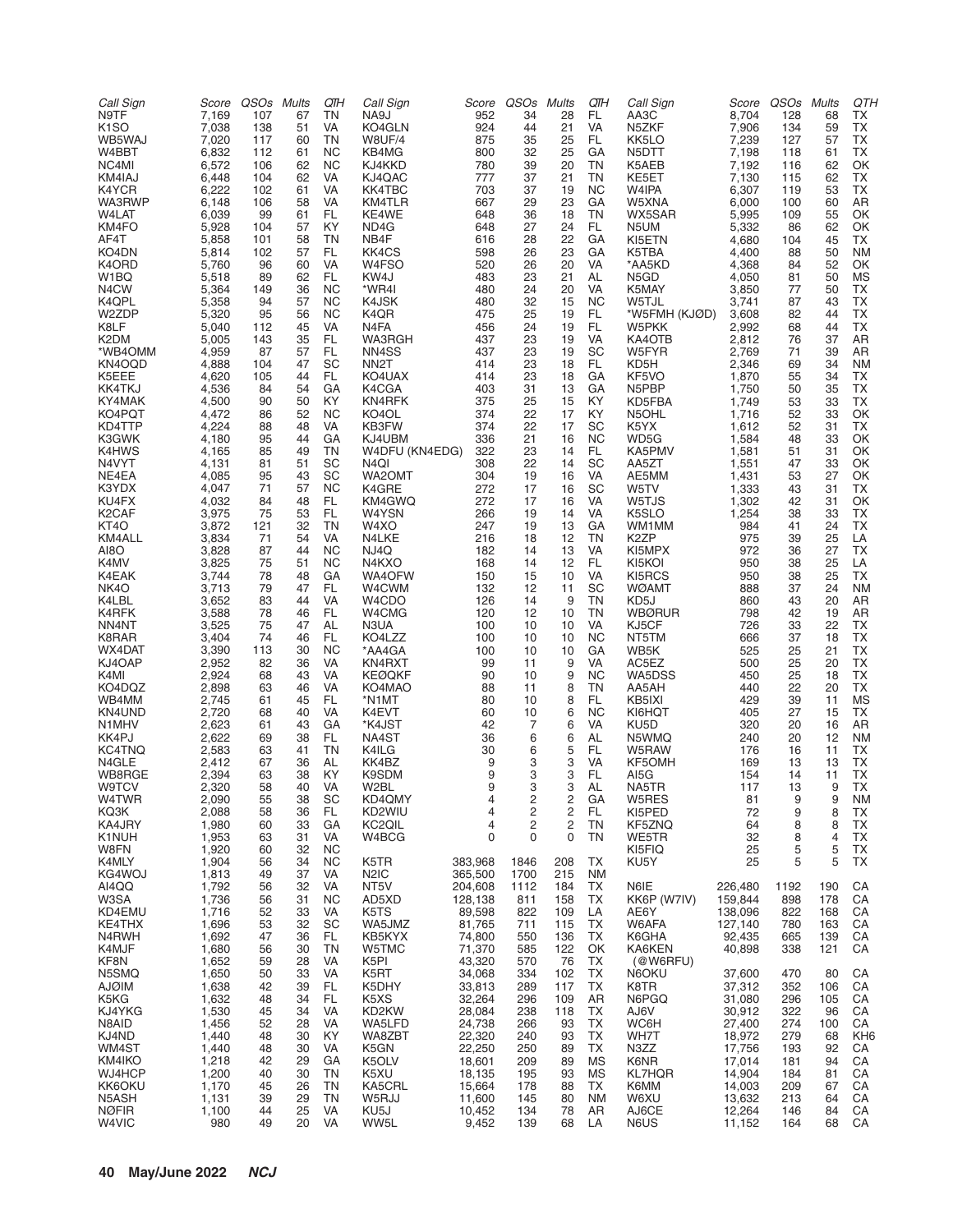| Call Sign                                 | Score            | QSOs                    | Mults      | QTH                    | Call Sign              |                    | Score QSOs  | Mults               | QTH                    | Call Sign                    | Score QSOs       |                   | <b>Mults</b>      | QTH       |
|-------------------------------------------|------------------|-------------------------|------------|------------------------|------------------------|--------------------|-------------|---------------------|------------------------|------------------------------|------------------|-------------------|-------------------|-----------|
| K6TLH<br>KE6FQC                           | 8,556<br>8,487   | 124<br>123              | 69<br>69   | CA<br>CA               | KF7ADK<br>K9PY         | 10,340<br>8,925    | 188<br>119  | 55<br>75            | MT<br><b>OR</b>        | N8ET<br>K8RYU                | 58,254<br>49,450 | 511<br>430        | 114<br>115        | OН<br>OH  |
| AG6AU                                     | 7,980            | 133                     | 60         | CA                     | K7BA                   | 8,778              | 133         | 66                  | WA                     | W8MET                        | 38,000           | 400               | 95                | OH        |
| N6ZFO                                     | 7,540            | 130                     | 58         | CA                     | W4IDX                  | 7,375              | 125         | 59                  | AZ                     | N8FYL                        | 33,418           | 341               | 98                | MI        |
| N7WLC                                     | 7,035            | 105                     | 67         | CA                     | N7AME                  | 6,834              | 134         | 51                  | <b>WA</b>              | W8TB                         | 30,580           | 278               | 110               | OН        |
| WA6URY<br>K6RO                            | 5,684<br>4,851   | 98<br>99                | 58<br>49   | CA<br>CA               | K7SS<br>KE6GFI         | 6,116<br>5,565     | 139<br>105  | 44<br>53            | WA<br>AZ               | AA8OY<br>K8MQP (W8MJ) 27,048 | 29,748           | 402<br>294        | 74<br>92          | OH<br>MI  |
| WA7BNM                                    | 4,800            | 100                     | 48         | CA                     | N7LR                   | 4,628              | 89          | 52                  | AZ                     | W8ASA                        | 18,612           | 198               | 94                | OH        |
| AD6WL                                     | 4,418            | 94                      | 47         | CA                     | W7KNX                  | 4,512              | 94          | 48                  | OR                     | N8OZY                        | 17,415           | 215               | 81                | WV        |
| KJ6JUS                                    | 4,183            | 89                      | 47         | CA                     | N7VS                   | 4,200              | 84          | 50                  | 0R                     | N4RA                         | 16,878           | 174               | 97                | WV        |
| KA5WSS<br>K <sub>2</sub> DM <sub>S</sub>  | 3,285<br>3,036   | 73<br>66                | 45<br>46   | CA<br>CA               | N7TPR<br>AC7AF         | 4,100<br>4,046     | 82<br>119   | 50<br>34            | <b>WA</b><br><b>WY</b> | W8MK<br>AB8OU                | 15,840<br>15,288 | 198<br>168        | 80<br>91          | MI<br>OН  |
| K6KTS                                     | 2,600            | 65                      | 40         | CA                     | <b>WA7PDC</b>          | 4,000              | 80          | 50                  | MT                     | KI8N                         | 15,023           | 181               | 83                | OН        |
| K6ASN                                     | 2,262            | 58                      | 39         | CA                     | W7TMD                  | 3,922              | 74          | 53                  | ID                     | N8CJ                         | 12,012           | 182               | 66                | OH        |
| KS6F                                      | 2.166            | 57                      | 38         | CA                     | K7JQ                   | 3,476              | 79          | 44                  | AZ                     | WB8TCB                       | 10,854           | 162               | 67                | OН        |
| KN6DRN<br>AF5T                            | 2,052<br>1,855   | 54<br>53                | 38<br>35   | CA<br>CA               | WC7Q<br><b>WAØPFC</b>  | 3,450<br>2,960     | 75<br>80    | 46<br>37            | <b>WA</b><br>UT        | KD8TNF<br>ND <sub>8</sub> D  | 10,020<br>9,779  | 167<br>127        | 60<br>77          | OН<br>OН  |
| W6JLV                                     | 1,782            | 54                      | 33         | CA                     | WØFLZ                  | 2,760              | 69          | 40                  | <b>WA</b>              | N8PPF                        | 9,636            | 146               | 66                | OH        |
| KM6DKE                                    | 1,768            | 52                      | 34         | CA                     | N7EPD                  | 2,726              | 58          | 47                  | WA                     | W8KNO                        | 8,610            | 123               | 70                | OН        |
| WC6Q                                      | 1,750            | 50                      | 35         | CA                     | WA7YAZ                 | 2,405              | 65          | 37                  | UT                     | AE8TF                        | 8,211            | 119               | 69                | MI        |
| K6MUG<br>W4EF                             | 1,728<br>1,674   | 54<br>54                | 32<br>31   | CA<br>CA               | W7DCM<br>KI7AAY        | 2,337<br>2,331     | 57<br>63    | 41<br>37            | AZ<br>WA               | N8PWM<br>N <sub>8</sub> HP   | 6,930<br>6,902   | 198<br>119        | 35<br>58          | MI<br>OH  |
| <b>KN6IUW</b>                             | 1,645            | 47                      | 35         | CA                     | KI7WGA                 | 1,749              | 53          | 33                  | 0R                     | KM8AM                        | 6,713            | 137               | 49                | OH        |
| WB6MUZ                                    | 1,568            | 49                      | 32         | CA                     | WU6W                   | 1,700              | 50          | 34                  | NV                     | K3JT                         | 6,468            | 147               | 44                | WV        |
| W6JBR<br>K6BBQ                            | 1,260            | 45                      | 28         | CA                     | <b>KTØP</b>            | 1,680              | 56          | 30                  | MT                     | N8QNT                        | 6,120            | 102               | 60                | OH        |
| N3KA                                      | 1,150<br>1,131   | 46<br>39                | 25<br>29   | CA<br>CA               | K7STU<br>N2GA          | 1,643<br>1,568     | 53<br>49    | 31<br>32            | <b>NV</b><br>NV        | W8XY<br>KA8NJW               | 5,472<br>5,194   | 96<br>98          | 57<br>53          | OH<br>WV  |
| KB6ODH                                    | 1,014            | 39                      | 26         | CA                     | KF7ZZ                  | 1,568              | 49          | 32                  | UT                     | KE8E                         | 4,785            | 87                | 55                | OН        |
| N6JSO                                     | 864              | 36                      | 24         | CA                     | KQ7TJ                  | 1,540              | 44          | 35                  | <b>NV</b>              | K8NW                         | 4,784            | 104               | 46                | OH        |
| AE6YB                                     | 726              | 33                      | 22         | CA                     | K7JSG                  | 1,504              | 47          | 32                  | UT                     | W8LYO                        | 4,150            | 83                | 50                | OH        |
| K6PGH<br>WM7C                             | 722<br>696       | 38<br>29                | 19<br>24   | CA<br>CA               | AG7AB<br>KB9LHT        | 1,485<br>1,404     | 45<br>54    | 33<br>26            | AZ<br>AZ               | KD8YNG<br>NF8M               | 4,040<br>4,004   | 101<br>77         | 40<br>52          | OН<br>MI  |
| N6VOH                                     | 595              | 35                      | 17         | CA                     | W7STV                  | 1,276              | 44          | 29                  | <b>WA</b>              | N8BZN                        | 3,542            | 77                | 46                | MI        |
| N6TTV                                     | 588              | 28                      | 21         | CA                     | KF7GMV                 | 1,247              | 43          | 29                  | ID                     | KE8VU                        | 3,330            | 74                | 45                | OH        |
| WA6FWN<br>N6GWH                           | 588<br>580       | 28<br>29                | 21<br>20   | CA<br>CA               | W7TUE<br>W7PEB         | 1,247<br>1,232     | 43<br>44    | 29<br>28            | AZ<br>OR               | W1PD                         | 2,470            | 65                | 38                | OH        |
| N <sub>5</sub> KO                         | 560              | 28                      | 20         | CA                     | N7LRG                  | 1,200              | 50          | 24                  | WA                     | AC8WC<br>W8TGR               | 2,304<br>2,244   | 64<br>68          | 36<br>33          | MI<br>MI  |
| NI6P                                      | 513              | 27                      | 19         | CA                     | K7KXO                  | 1,102              | 38          | 29                  | <b>WA</b>              | AF8A                         | 2,052            | 76                | 27                | OH        |
| AG6VH                                     | 480              | 24                      | 20         | CA                     | NW5H                   | 888                | 37          | 24                  | NV                     | K8NVR                        | 2,046            | 66                | 31                | OН        |
| K6TOR<br>KA6W                             | 459<br>442       | 27<br>26                | 17<br>17   | CA<br>CA               | KI7RES<br>N7EEL        | 858<br>777         | 33<br>37    | 26<br>21            | UT<br><b>WA</b>        | AD8HN<br>N8WCP               | 1,989<br>1,700   | 51<br>50          | 39<br>34          | OН<br>OH  |
| AJ6QH                                     | 416              | 26                      | 16         | CA                     | KT7P                   | 775                | 31          | 25                  | AZ                     | N5MKY                        | 1,666            | 49                | 34                | MI        |
| K6ACV                                     | 408              | 24                      | 17         | CA                     | K7DBN                  | 651                | 31          | 21                  | UT                     | N8AVX                        | 1,617            | 49                | 33                | MI        |
| N6SAC                                     | 396              | 22                      | 18         | CA                     | <b>WØOR</b>            | 621                | 27          | 23                  | AZ                     | WB8YHD                       | 1,344            | 42                | 32                | OH        |
| K6CSL<br>K6KM (@W6SRR)                    | 391<br>368       | 23<br>23                | 17<br>16   | CA<br>CA               | WA7JNJ<br>N1NYT        | 576<br>576         | 32<br>32    | 18<br>18            | WA<br>MT               | K9NW<br>W4ZIP                | 1,296<br>1,216   | 48<br>38          | 27<br>32          | OН<br>OН  |
| KG6MXE                                    | 285              | 19                      | 15         | CA                     | N7MHR                  | 546                | 26          | 21                  | 0R                     | KA8TOA                       | 1,144            | 44                | 26                | OH        |
| K7ELH                                     | 208              | 16                      | 13         | CA                     | KK <sub>1</sub> J      | 525                | 25          | 21                  | AZ                     | N8MRS                        | 1,053            | 39                | 27                | OН        |
| N6ORB                                     | 170              | 17                      | 10         | CA                     | <b>KC7RR</b>           | 475                | 25          | 19                  | AZ                     | KE8NBC<br>AA8RK              | 760              | 38                | 20                | OH        |
| KF6NCX<br>WY6R                            | 110<br>110       | 11<br>11                | 10<br>10   | CA<br>CA               | KK7A<br>K7TPH          | 464<br>459         | 29<br>27    | 16<br>17            | ID<br>ID               | N8IH                         | 693<br>589       | 33<br>31          | 21<br>19          | MI<br>MI  |
| W2GZQ                                     | 108              | 12                      | 9          | CA                     | <b>KL7KK</b>           | 448                | 28          | 16                  | KL7                    | N5WCS                        | 504              | 28                | 18                | MI        |
| K6ELE                                     | 99               | 11                      | 9          | CA                     | <b>KG7WFQ</b>          | 442                | 26          | 17                  | <b>WA</b>              | KE8QCC                       | 468              | 26                | 18                | MI        |
| KD6GWH<br>K6ESS                           | 80<br>72         | 10<br>9                 | 8<br>8     | CA<br>CA               | WB6JJJ<br>KB7AK        | 442<br>437         | 26<br>23    | 17<br>19            | OR.<br>WA              | KD8JQE<br>WB8JAY             | 399<br>364       | 21<br>26          | 19<br>14          | OН<br>OH  |
| N3RC                                      | 55               | 11                      | 5          | CA                     | KE7ZAC                 | 432                | 24          | 18                  | WA                     | KV8Z                         | 304              | 19                | 16                | OH        |
| K9JM                                      | 36               | 6                       | 6          | CA                     | W7DMW                  | 414                | 23          | 18                  | UT                     | N8AJM                        | 300              | 20                | 15                | MI        |
| K6MI                                      | 35               | 7                       | 5          | CA                     | N7GND                  | 384                | 24          | 16                  | OR                     | WS8M                         | 286              | 22                | 13                | OH        |
| AJ6UU<br>W6NKR                            | 25<br>9          | 5<br>3                  | 5<br>3     | CA<br>CA               | AF7VC<br>W7AUM         | 289<br>260         | 17<br>20    | 17<br>13            | AZ<br>WA               | KG9NZ<br>N4XLD               | 285<br>255       | 19<br>17          | 15<br>15          | OH<br>MI  |
| W6EDT                                     | 4                | $\overline{\mathbf{c}}$ | 2          | CA                     | KI7TT                  | 247                | 19          | 13                  | WA                     | *K8ZT                        | 225              | 15                | 15                | OH        |
| W6RKC                                     | $\mathbf{1}$     | 1                       | 1          | CA                     | KJ7UMY                 | 247                | 19          | 13                  | AZ                     | KB8QAS                       | 224              | 16                | 14                | MI        |
| K6CTA<br>W6ZAR                            | $\mathbf{1}$     | 1                       | 1          | CA                     | KJ7LAN<br>W6AGZ        | 238                | 17          | 14                  | WA                     | WA8YZB                       | 84               | 14                | 6                 | MI        |
| KN6NBT                                    | 1<br>$\mathbf 0$ | 1<br>0                  | 1<br>0     | CA<br>CA               | NN5NN                  | 221<br>102         | 17<br>17    | 13<br>6             | OR<br><b>WY</b>        | KD8OSM<br>N8NX               | 12<br>1          | 4<br>$\mathbf{1}$ | 3<br>$\mathbf{1}$ | MI<br>MI  |
|                                           |                  |                         |            |                        | W7TX                   | 81                 | 9           | 9                   | ID                     |                              |                  |                   |                   |           |
| K7RL                                      | 389,620          | 1610                    | 242        | WA                     | KD7WNV                 | 80                 | 10          | 8                   | WA                     | K9BGL                        | 173,628          | 954               | 182               | IL        |
| ND7K (KI6RRN)358,433<br>N9RV              | 258,726          | 1579<br>1391            | 227<br>186 | AZ<br>МT               | K7DAE<br>KI7AUH        | 70<br>48           | 10<br>8     | 7<br>6              | ID<br>WA               | K9ZO<br>W9QL                 | 161,164          | 937               | 172               | IL        |
| N7RQ                                      | 174,410          | 1070                    | 163        | AZ                     | <b>KGØAL</b>           | 36                 | 6           | 6                   | MT                     | <b>WD9CIR</b>                | 90,190<br>79,883 | 622<br>629        | 145<br>127        | IL<br>IL  |
| W7ZZ                                      | 125,852          | 862                     | 146        | WA                     | W7MTL                  | 35                 | 7           | 5                   | 0R                     | N7ZZ                         | 41,409           | 321               | 129               | WI        |
| W7QDM                                     | 119,709          | 849                     | 141        | ID                     | KJ7WRG                 | 30                 | 6           | 5                   | OR                     | N9DR                         | 39,930           | 330               | 121               | IN        |
| KT7E (KE7AUB)114,456<br>K <sub>2</sub> RD | 82,000           | 753<br>656              | 152<br>125 | <b>OR</b><br><b>NV</b> | *N6HI<br><b>KF7KTC</b> | 16<br>1            | 4<br>1      | $\overline{4}$<br>1 | AZ<br>NV               | KD9GY<br>K9UR                | 37,151<br>29,260 | 383<br>385        | 97<br>76          | IL<br>IN  |
| KI6QDH                                    | 59,622           | 523                     | 114        | WY                     | AB7WP                  | 0                  | 0           | $\mathbf 0$         | AZ                     | <b>KØPG</b>                  | 27,454           | 259               | 106               | IL        |
| <b>KL7SB</b>                              | 29,760           | 465                     | 64         | KL7                    |                        |                    |             |                     |                        | N9UPU                        | 23,490           | 261               | 90                | WI        |
| KD7HU                                     | 25,029           | 309                     | 81         | МT                     | N8II                   | 259,584            | 1352        | 192                 | WV                     | KG9JP                        | 18,864           | 262               | 72                | WI        |
| NG7M<br>W8MYL                             | 23,736<br>19,383 | 344<br>273              | 69<br>71   | UT<br>WY               | KW8N<br>ND8DX          | 240,178<br>175,570 | 1189<br>970 | 202<br>181          | OН<br>OН               | WA9LEY<br>K9DUR              | 17,688<br>16,617 | 201<br>191        | 88<br>87          | IL.<br>IN |
| KA7T                                      | 16,560           | 230                     | 72         | ID                     | N8BV                   | 85,966             | 811         | 106                 | OН                     | N9GH                         | 15,048           | 171               | 88                | WI        |
| AC7JW                                     | 12,139           | 199                     | 61         | UT                     | NA8V                   | 84,940             | 548         | 155                 | ΜI                     | K9PG                         | 13,500           | 150               | 90                | IL.       |
| AF7NX                                     | 11,627           | 151                     | 77         | OR                     | W4KD                   | 83,127             | 687         | 121                 | OH                     | <b>K9MMS</b>                 | 13,179           | 191               | 69                | IL.       |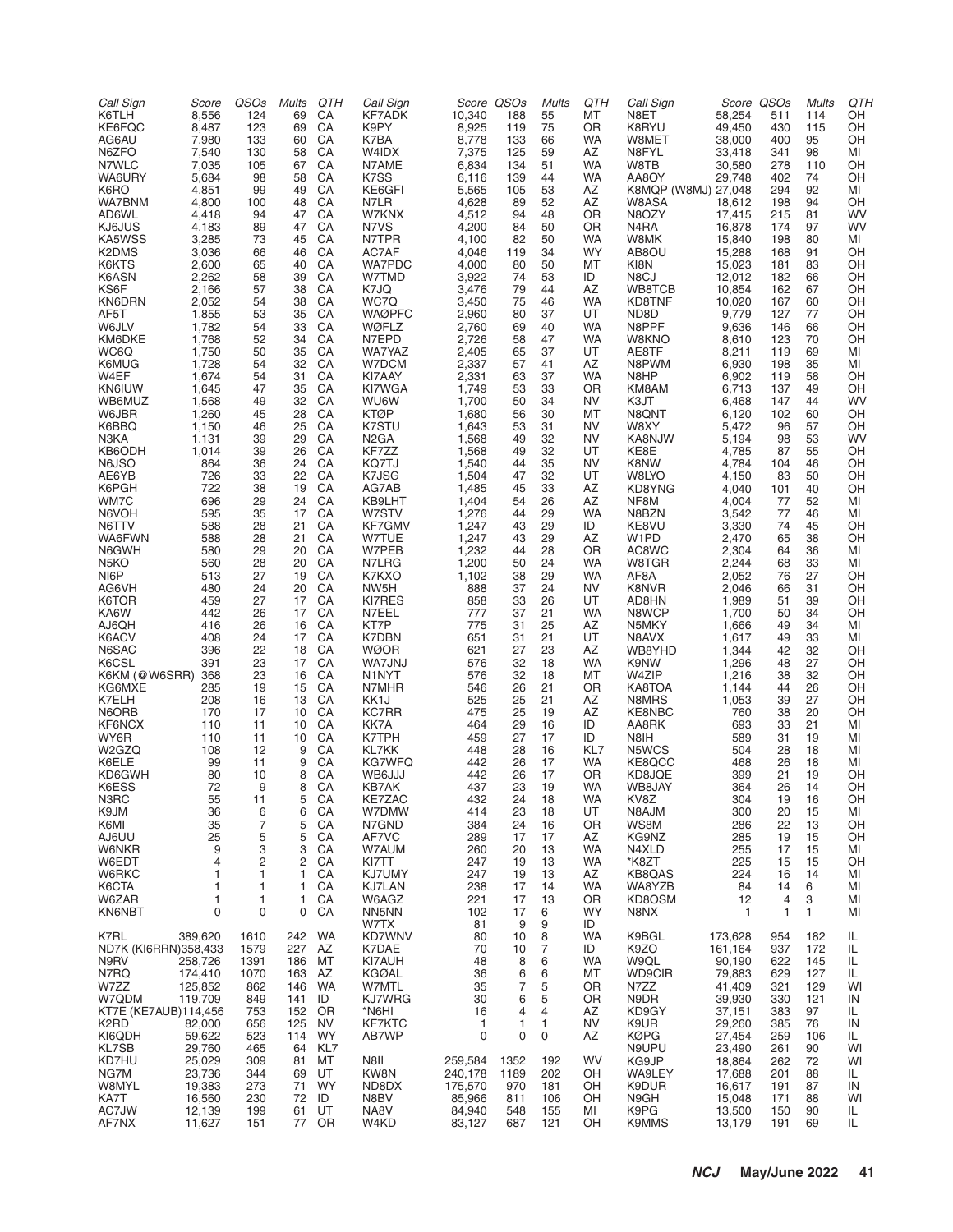| Call Sign                           |                    | Score QSOs  | Mults      | QTH             | Call Sign                      |                  | Score QSOs | Mults          | QTH                    | Call Sign                     | Score              | QSOs Mults   | QTH                    |  |
|-------------------------------------|--------------------|-------------|------------|-----------------|--------------------------------|------------------|------------|----------------|------------------------|-------------------------------|--------------------|--------------|------------------------|--|
| W9DZ<br>KD9DZT                      | 13,072<br>10,001   | 172<br>137  | 76<br>73   | IN<br>WI        | <b>NWØM</b><br>AIØM            | 18,000<br>17,854 | 200<br>226 | 90<br>79       | <b>MO</b><br><b>MN</b> | VE5SF<br>VE4VT                | 205,368<br>199,348 | 1194<br>1159 | SK<br>172<br>172<br>МB |  |
| WO9G                                | 9,424              | 152         | 62         | IN              | <b>KØOP</b>                    | 17,395           | 245        | 71             | ND                     | VE3PJ                         | 158,240            | 989          | ON<br>160              |  |
| W9FY                                | 8,127              | 129         | 63         | IL              | <b>KØNR</b>                    | 15,879           | 201        | 79             | CO                     | VE3DZ                         | 134,846            | 706          | ON<br>191              |  |
| <b>KC9JML</b>                       | 7,670              | 118         | 65         | IN              | KIØF                           | 15,789           | 277        | 57             | <b>MN</b>              | VE4EA                         | 84,064             | 568          | 148 MB                 |  |
| K9MA<br>KB9OZI                      | 6,800<br>6,771     | 136<br>111  | 50<br>61   | WI<br>IN        | KØEA<br><b>KBØNES</b>          | 15,228<br>14,359 | 324<br>173 | 47<br>83       | ΜN<br><b>MN</b>        | VE3YT                         | 47,601             | 387          | 123 ON                 |  |
| NJ9Q                                | 6,750              | 125         | 54         | IL              | KØTI                           | 12,782           | 166        | 77             | <b>MN</b>              | VA3LR<br>VE3TW                | 43,709<br>43,424   | 401<br>368   | 109 ON<br>118 ON       |  |
| W9WGN                               | 6,696              | 108         | 62         | IL              | <b>KØMPH</b>                   | 12,191           | 167        | 73             | <b>MN</b>              | VE3WG                         | 33,005             | 287          | 115 ON                 |  |
| K9GA                                | 6,528              | 96          | 68         | IL              | K3PA                           | 11,730           | 345        | 34             | KS                     | VE3VN                         | 30,012             | 244          | 123 ON                 |  |
| N9ESR                               | 5,760              | 96          | 60         | IL              | <b>WØYJT</b>                   | 11,664           | 162        | 72             | KS                     | VE3KP                         | 23,210             | 211          | 110 ON                 |  |
| <b>W9TC</b><br>KD9ERS               | 4,770<br>4,640     | 90<br>80    | 53<br>58   | IN<br>IL        | AFØZ<br><b>NØHDR</b>           | 11,622<br>11,040 | 149<br>120 | 78<br>92       | ΜN<br><b>MN</b>        | VE3KTB                        | 19,646<br>14,184   | 209          | 94 ON<br>ON            |  |
| KB9CKH                              | 3,910              | 85          | 46         | IL              | WB9YLZ                         | 10,366           | 146        | 71             | <b>MN</b>              | VE3HZ<br>VE6AO (VE6TC) 12,978 |                    | 197<br>206   | 72<br>63 AB            |  |
| NF9Z                                | 3,872              | 88          | 44         | IL              | <b>AAØCW</b>                   | 8,664            | 114        | 76             | CO                     | VE3RVZ                        | 9,472              | 148          | 64 ON                  |  |
| K9CJ                                | 3,276              | 84          | 39         | IL              | <b>KDØJLE</b>                  | 7,722            | 117        | 66             | CO                     | VE7CV                         | 9,174              | 139          | 66 BC                  |  |
| AJ9C                                | 2,560              | 64          | 40         | IN              | *KEØWPA                        | 7,626            | 123        | 62             | <b>MN</b>              | VE3TM                         | 9,030              | 129          | ON<br>70               |  |
| KC9YL<br>*KD9NYE                    | 2,360<br>2,291     | 59<br>79    | 40<br>29   | WI<br>IL        | <b>AAØFO</b><br>KØJJM          | 7,239<br>7,076   | 127<br>122 | 57<br>58       | ΚS<br>KS               | VE2IAA<br>VE3IDT              | 8,640<br>8,378     | 160<br>142   | QC<br>54<br>ON<br>59   |  |
| NV9X                                | 2,052              | 54          | 38         | IL              | WA1FMM                         | 6,720            | 105        | 64             | CO                     | VA3OKG                        | 7,372              | 97           | ON<br>76               |  |
| KC9EOQ                              | 2,028              | 52          | 39         | IL              | <b>KKØSD</b>                   | 6,490            | 110        | 59             | <b>SD</b>              | VE3VY                         | 7,085              | 109          | ON<br>65               |  |
| KD9DBQ                              | 1,908              | 53          | 36         | IL              | N4VI                           | 6,477            | 127        | 51             | CO                     | VE3OMV                        | 6,903              | 117          | ON<br>59               |  |
| N <sub>9</sub> CK                   | 1,734              | 51          | 34         | WI              | <b>NØTXW</b>                   | 6,136            | 104        | 59             | <b>MN</b>              | VE6CA                         | 5,593              | 119          | 47 AB                  |  |
| W8NWG<br>KD9RPB                     | 1,666<br>1,666     | 49<br>49    | 34<br>34   | IL<br>IN        | W7KAM<br><b>KCØVDY</b>         | 5,880<br>4,500   | 98<br>90   | 60<br>50       | MO<br>CO               | VO <sub>1</sub> AX            | 5,452<br>5,130     | 116          | NL<br>47<br>ON<br>54   |  |
| WA9TMU                              | 1,600              | 50          | 32         | IN              | <b>NØVRM</b>                   | 4,134            | 78         | 53             | <b>MN</b>              | VA3IJK<br>VE6LQ               | 5,115              | 95<br>93     | AB<br>55               |  |
| WB9HFK                              | 1,568              | 49          | 32         | IL              | <b>KØROD</b>                   | 4,116            | 84         | 49             | <b>MN</b>              | VE2HEW                        | 4,949              | 101          | QC<br>49               |  |
| KD9QGE                              | 1,334              | 46          | 29         | IL              | <b>KØRJW</b>                   | 3,950            | 79         | 50             | <b>MN</b>              | VA2QR                         | 4,650              | 93           | QC<br>50               |  |
| WA9BFH                              | 1,305              | 45          | 29         | WI              | <b>NØGN</b>                    | 3,825            | 75         | 51             | <b>NE</b>              | VA6HEM                        | 4,550              | 130          | AB<br>35               |  |
| W9LSE<br>WG9L                       | 1,152<br>1,050     | 48<br>42    | 24<br>25   | WI<br>IL        | KYØO<br><b>KMØF</b>            | 3,780<br>3,760   | 84<br>94   | 45<br>40       | <b>MO</b><br><b>SD</b> | VA2KD<br>VA3RSA               | 4,104<br>3,995     | 76<br>85     | QC<br>54<br>ON<br>47   |  |
| KB9S                                | 713                | 31          | 23         | WI              | <b>KØBHJ</b>                   | 3,634            | 79         | 46             | <b>MN</b>              | VA7USD                        | 3,280              | 82           | 40 BC                  |  |
| N9AUP                               | 696                | 29          | 24         | IL              | WQØN                           | 3,528            | 63         | 56             | <b>MN</b>              | VE3QEE                        | 2,928              | 61           | 48 ON                  |  |
| N8HWV                               | 690                | 30          | 23         | WI              | <b>WAØVPJ</b>                  | 3,404            | 74         | 46             | <b>MN</b>              | VA3KRJ                        | 2,613              | 67           | ON<br>39               |  |
| KD9MS                               | 682                | 31          | 22         | IL.             | K9CLD                          | 3,234            | 77         | 42             | CO                     | <b>VE7KPM</b>                 | 2,430              | 54           | BC<br>45               |  |
| WQ9F<br>K9QC                        | 612<br>468         | 34<br>26    | 18<br>18   | IL.<br>WI       | <b>WØWLA</b><br>N9HDE          | 3,124<br>3,036   | 71<br>66   | 44<br>46       | CO<br>IA               | VE4SF<br>VE3ETE               | 2,310<br>2,301     | 70<br>59     | 33 MB<br>39<br>ON      |  |
| KD9LVR                              | 360                | 24          | 15         | WI              | <b>NØMDC</b>                   | 2,730            | 65         | 42             | <b>MN</b>              | VA3KRT                        | 1,700              | 50           | ON<br>34               |  |
| KD9MHJ                              | 320                | 20          | 16         | IL.             | <b>AJØCM</b>                   | 2,288            | 52         | 44             | <b>MN</b>              | VA3CBU                        | 1,316              | 47           | ON<br>28               |  |
| N9AJD                               | 304                | 19          | 16         | IN              | <b>NØSTP</b>                   | 2,205            | 63         | 35             | <b>MN</b>              | VA3RKM                        | 1,302              | 42           | ON<br>31               |  |
| *AF9J                               | 270<br>266         | 18<br>19    | 15<br>14   | WI<br>WI        | <b>AEØIB</b>                   | 2,200            | 55         | 40             | <b>MO</b>              | VA6TVA                        | 966                | 46           | AB<br>21               |  |
| W9MXQ<br>W9AS                       | 221                | 17          | 13         | IL              | KØXM<br><b>WØBH</b>            | 2,109<br>1,960   | 57<br>49   | 37<br>40       | <b>MO</b><br>KS        | VE3BZ<br>*VE3DQN              | 960<br>950         | 40<br>38     | ON<br>24<br>25<br>ON   |  |
| N9DMS                               | 187                | 17          | 11         | IL              | <b>KEØUNV</b>                  | 1,815            | 55         | 33             | <b>MO</b>              | VE2LJV                        | 840                | 40           | QC<br>21               |  |
| KD9M                                | 176                | 16          | 11         | IL              | <b>KØKPS</b>                   | 1,760            | 55         | 32             | CO                     | VE3UGT                        | 792                | 36           | ON<br>22               |  |
| N9OQC                               | 120                | 12          | 10         | IL              | KØLAF                          | 1,296            | 48         | 27             | <b>MO</b>              | VE5ZC                         | 792                | 36           | SK<br>22               |  |
| W9PI<br>K9SOR                       | 120<br>112         | 12<br>14    | 10<br>8    | IL<br>WI        | <b>KØJP</b><br><b>NØFY</b>     | 1,176<br>1,161   | 42<br>43   | 28<br>27       | <b>MN</b><br><b>MO</b> | VE9WRS<br><b>VE3IMU</b>       | 780<br>735         | 30<br>35     | NB<br>26<br>ON<br>21   |  |
| KC9MZ                               | 90                 | 10          | 9          | IL              | *NDØC                          | 1,161            | 43         | 27             | <b>MN</b>              | *VE3KJQ                       | 651                | 31           | ON<br>21               |  |
| W7TAN                               | 88                 | 11          | 8          | IL              | N7SE                           | 1,150            | 50         | 23             | CO                     | VA3BAH                        | 468                | 26           | ON<br>18               |  |
| AA9RK                               | 63                 | 9           | 7          | WI              | <b>KGØE</b>                    | 900              | 36         | 25             | <b>MN</b>              | VE3GRA                        | 462                | 22           | ON<br>21               |  |
| *W9GPB                              | 50                 | 10          | 5          | IL              | *KØRJK                         | 880              | 40         | 22             | CO                     | VA3EEB                        | 450                | 25           | ON<br>18               |  |
| KD9LWR<br>KD9UDV                    | 49<br>48           | 7<br>8      | 7<br>6     | IN<br>IN        | <b>KDØWUQ</b><br><b>KDØPYG</b> | 875<br>800       | 35<br>32   | 25<br>25       | <b>ND</b><br><b>MO</b> | VE3PYJ<br>VA6RCN              | 375<br>285         | 25<br>19     | ON<br>15<br>AB<br>15   |  |
| KM9M                                | 9                  | 3           | 3          | IL              | <b>KFØGV</b>                   | 744              | 31         | 24             | <b>MN</b>              | VE7PT                         | 204                | 17           | 12 BC                  |  |
| KD9HPN                              | 9                  | 3           | 3          | IN              | KD5FQF                         | 731              | 43         | 17             | CO                     | VE7BGP                        | 176                | 16           | BC<br>11               |  |
|                                     |                    |             |            |                 | <b>NØAXZ</b>                   | 660              | 33         | 20             | <b>MO</b>              | VA3GE                         | 165                | 15           | ON<br>11               |  |
| <b>KØEU</b>                         | 318,155            | 1615        | 197        | CO              | K7BG                           | 630              | 30         | 21             | <b>SD</b>              | VE3ZDR                        | 154                | 14           | 11<br>ON               |  |
| KØUK<br>N7WY                        | 181,560<br>129,220 | 1020<br>910 | 178<br>142 | CO<br>MO        | <b>WØWTF</b><br><b>NØZTO</b>   | 546<br>527       | 26<br>31   | 21<br>17       | MN<br>CO               | VY1FC<br>VA3OOL               | 72<br>25           | 9<br>5       | 8<br>YT<br>5<br>ON     |  |
| <b>NØXT</b>                         | 107,864            | 776         | 139        | <b>MN</b>       | <b>KBØGT</b>                   | 512              | 32         | 16             | <b>MN</b>              |                               |                    |              |                        |  |
| <b>KØAP</b>                         | 101,472            | 604         | 168        | ΚS              | <b>KBØJIT</b>                  | 504              | 28         | 18             | CO                     | ZF2PG (K8PGJ) 218,855         |                    | 1295         | ZF<br>169              |  |
| WØETT                               | 68,103             | 483         | 141        | CO              | <b>KDØWAN</b>                  | 374              | 22         | 17             | MO                     | HH2AA (KØBBC) 47,672          |                    | 472          | 101 HH                 |  |
| <b>NIØK</b>                         | 67,800             | 600         | 113        | <b>MN</b>       | <b>KFØDRB</b>                  | 357              | 21         | 17             | IA                     | KP4JRS                        | 7,585              | 205          | 37 KP4                 |  |
| WJØW (KH6XX) 42,951<br><b>NØHJZ</b> | 34,740             | 417<br>386  | 103<br>90  | <b>ND</b><br>MN | <b>WBØMLI</b><br><b>KCØDZP</b> | 350<br>208       | 25<br>16   | 14<br>13       | <b>MO</b><br>ΚS        | XE <sub>2</sub> N             | 4                  | 2            | 2 XE                   |  |
| <b>NØTA</b>                         | 30,660             | 292         | 105        | CO              | <b>KEØMCM</b>                  | 187              | 17         | 11             | CO                     | PY2NY                         | 6,283              | 103          | DX<br>61               |  |
| W8XAL                               | 30,303             | 333         | 91         | CO              | <b>KBØKQI</b>                  | 180              | 18         | 10             | CO                     | EA5DFV                        | 1,050              | 35           | 30 DX                  |  |
| <b>NØKO</b>                         | 28,820             | 262         | 110        | MO              | <b>NØRMJ</b>                   | 144              | 24         | 6              | MN                     | EA3HSO                        | 169                | 13           | 13 DX                  |  |
| W4IFI                               | 28,704             | 416         | 69         | CO              | KJØP                           | 144              | 12         | 12             | ΜN                     | JF2FIU                        | 1                  | -1           | $\mathbf{1}$<br>DX     |  |
| <b>NØOK</b><br><b>NØAT</b>          | 27,328<br>26,180   | 224<br>340  | 122<br>77  | <b>MN</b><br>MN | NN5SD (KØJV)<br><b>KDØNEO</b>  | 120<br>110       | 15<br>11   | 8<br>10        | <b>SD</b><br>MO        | *QRP                          |                    |              |                        |  |
| <b>NØUY</b>                         | 25,584             | 246         | 104        | <b>MN</b>       | <b>KØLSA</b>                   | 84               | 12         | 7              | CO                     |                               |                    |              |                        |  |
| <b>WØAAE</b>                        | 24,412             | 359         | 68         | <b>MN</b>       | <b>KDØFED</b>                  | 56               | 8          | $\overline{7}$ | <b>MO</b>              |                               |                    |              |                        |  |
| <b>KFØUR</b>                        | 20,216             | 266         | 76         | CO              | <b>KFØHGO</b>                  | 16               | 4          | 4              | <b>SD</b>              |                               |                    |              |                        |  |
|                                     |                    |             |            |                 | WØYQG                          | 16               | 4          | 4              | <b>MO</b>              |                               |                    |              |                        |  |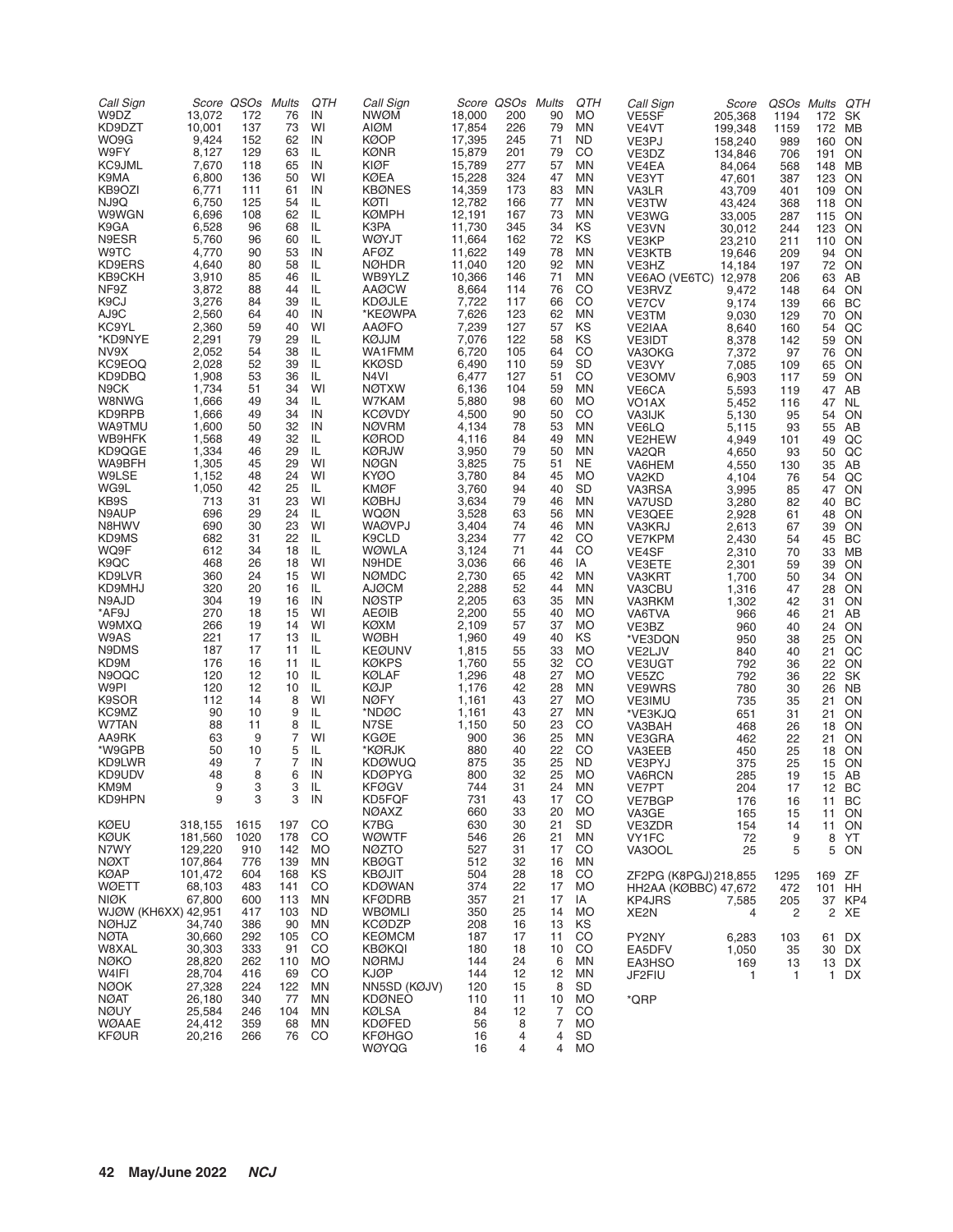| Call Sign<br>K1JB                                            | <b>Single-Operator Assisted Scores</b><br>110,664 | Score QSOs Mults<br>696         | 159                           | QTH<br>MЕ                           | Call Sign<br>N3SD<br>N3FJP                                                    | 15,960<br>14,472                     | Score QSOs Mults<br>399<br>201  | 40<br>72                   | QTH<br>PA<br>MD            | Call Sign<br>WB4UBK                               | Score<br>11,613                            | QSOs Mults<br>147              | 79                         | QTH<br>FL                                        |
|--------------------------------------------------------------|---------------------------------------------------|---------------------------------|-------------------------------|-------------------------------------|-------------------------------------------------------------------------------|--------------------------------------|---------------------------------|----------------------------|----------------------------|---------------------------------------------------|--------------------------------------------|--------------------------------|----------------------------|--------------------------------------------------|
| WA1BXY<br>AK1MD<br>K1VMT<br>K2RB<br>W1DYJ                    | 85,728<br>56,992<br>31,164<br>24,386<br>19,055    | 564<br>416<br>371<br>274<br>185 | 152<br>137<br>84<br>89<br>103 | RI<br>MA<br>VT<br><b>CT</b><br>МA   | W3UL<br>W <sub>2</sub> CDO<br>KB <sub>3</sub> Z<br>K3AU (K2YWE)11,760<br>WY3A | 12,792<br>12,642<br>12.615<br>11,455 | 156<br>147<br>145<br>147<br>145 | 82<br>86<br>87<br>80<br>79 | MD<br>MD<br>PA<br>MD<br>PA | K4FT<br>W4UT<br>KB4S<br>K <sub>1</sub> GG<br>N3AC | 10,769<br>9,159<br>8,712<br>5,978<br>5,940 | 121<br>129<br>132<br>98<br>132 | 89<br>71<br>66<br>61<br>45 | SC<br>ΤN<br>VA<br>VA<br>VA                       |
| WA1ZYX<br>ND <sub>1</sub> X<br>AC1EV                         | 16,400<br>16,368<br>5,488                         | 200<br>186<br>98                | 82<br>88<br>56                | <b>NH</b><br><b>CT</b><br><b>NH</b> | W2NAF<br>KA3D<br>K3NM                                                         | 10,608<br>9,796<br>9,514             | 156<br>124<br>134               | 68<br>79<br>71             | PA<br>PA<br>PA             | NA4J<br>WD4FMG<br>N4QWF                           | 5,917<br>5,658<br>5,170                    | 97<br>82<br>94                 | 61<br>69<br>55             | NС<br>VA<br>VA                                   |
| K <sub>1</sub> X <sub>S</sub><br>N <sub>1</sub> ERS<br>WB1DX | 5,358<br>5,049<br>4,719                           | 94<br>99<br>121                 | 57<br>51<br>39                | CТ<br>МA<br>MA                      | W2DLT<br>KB3ORR<br>K3ZA                                                       | 9,240<br>7,626<br>6,498              | 154<br>123<br>114               | 60<br>62<br>57             | PA<br>PA<br>PA             | K <sub>2</sub> KW<br>WA4IPU<br><b>KØDSL</b>       | 4,818<br>4,779<br>4,250                    | 146<br>81<br>85                | 33<br>59<br>50<br>53       | VA<br>FL<br>FL                                   |
| K <sub>1</sub> SM<br>W <sub>1</sub> UJ<br>AG2K               | 2,888<br>1,776<br>1,032                           | 76<br>48<br>43                  | 38<br>37<br>24                | МA<br>МA<br><b>CT</b><br><b>CT</b>  | KC3RPO<br>W3NRJ<br>N3AML                                                      | 6,188<br>6,177<br>5,922              | 119<br>87<br>94                 | 52<br>71<br>63             | MD<br>MD<br>MD             | WA4VGZ<br>KK4ODQ<br>NS4X<br>KI4KWR                | 4,187<br>4,080<br>4,056                    | 79<br>85<br>104                | 48<br>39                   | ΤN<br>VA<br>TN                                   |
| K1NAS<br>NR1T<br>W1KM                                        | 195<br>121<br>77                                  | 15<br>11<br>11                  | 13<br>11<br>$\overline{7}$    | <b>CT</b><br>MA                     | AG3I<br>AJ3M<br>WA1HEW                                                        | 5,664<br>4,428<br>2,673              | 96<br>82<br>81                  | 59<br>54<br>33             | PA<br>MD<br>PA             | WW3A<br>WJ1T<br>WA4AH                             | 4,042<br>3,950<br>3,828<br>3,696           | 86<br>79<br>87<br>77           | 47<br>50<br>44<br>48       | AL<br>FL<br>VA<br>FL.                            |
| KA2K<br>W2MKM<br>K3TS                                        | 139,812<br>107,300<br>74,347                      | 764<br>725<br>559               | 183<br>148<br>133             | <b>NJ</b><br><b>NJ</b><br><b>NJ</b> | N3XL<br>W3TAS<br>NN3RP                                                        | 2,160<br>1,952<br>1,820              | 60<br>61<br>70                  | 36<br>32<br>26             | MD<br>DE<br>DC             | KY4GS<br>WU4B<br>KC4D                             | 3,480<br>2,840<br>2,691                    | 87<br>71<br>69                 | 40<br>40<br>39             | SC<br>GA<br>VA                                   |
| AA2MU<br>WR <sub>2</sub> G<br>K2RET                          | 53,280<br>51,090<br>49,392                        | 555<br>393<br>343               | 96<br>130<br>144              | <b>NY</b><br>NJ<br><b>NJ</b>        | W2MC<br>N3NQP<br>K3FH                                                         | 989<br>945<br>828                    | 43<br>35<br>36                  | 23<br>27<br>23             | PA<br>PA<br>PA             | KO4QZY<br>KN4BIT<br>N3CW                          | 2,223<br>2,128<br>2,090                    | 57<br>56<br>55                 | 39<br>38<br>38             | GA<br><b>NC</b><br>VA                            |
| KE2D<br>N <sub>2</sub> RC<br>K <sub>2</sub> CJ               | 45,144<br>27,956<br>26,784                        | 396<br>241<br>248               | 114<br>116<br>108             | <b>NJ</b><br><b>NY</b><br><b>NJ</b> | N3NCY<br>W3BHL<br>KC3MYO                                                      | 476<br>460<br>256                    | 28<br>23<br>16                  | 17<br>20<br>16             | PA<br>PA<br>PA             | K4LDC<br>K6ES<br>K4WWP                            | 2.040<br>1,820<br>1,715                    | 51<br>52<br>49                 | 40<br>35<br>35             | GA<br><b>NC</b><br>VA                            |
| <b>WB2NFL</b><br>NN <sub>2</sub> N <sub>N</sub><br>N2HMM     | 25,149<br>21,114<br>20,437                        | 249<br>207<br>191               | 101<br>102<br>107             | <b>NY</b><br><b>NY</b><br><b>NJ</b> | *W3IDT<br>KB3LYB<br>KB3NJB                                                    | 168<br>56<br>12                      | 14<br>8<br>4                    | 12<br>7<br>3               | MD<br>PA<br>PA             | W4PK<br>KC5CMX<br>KF4FMQ                          | 1,568<br>1,540<br>1,053                    | 49<br>44<br>39                 | 32<br>35<br>27             | VA<br>FL.<br>KY                                  |
| AB <sub>2</sub> E<br>K3WHD<br>KF2FK                          | 13,650<br>4,717<br>3,320                          | 210<br>89<br>83                 | 65<br>53<br>40                | <b>NJ</b><br><b>NY</b><br><b>NY</b> | K4AB<br>N4ZZ                                                                  | 247,357<br>222,906                   | 1243<br>1149                    | 199<br>194                 | AL<br>TN                   | KO4JES<br>KK4DQO<br>KO4IJH                        | 546<br>400<br>368                          | 26<br>25<br>23                 | 21<br>16<br>16             | FL<br>GA<br>VA                                   |
| KN <sub>2</sub> X<br>KD2KEH<br>K2ANZ                         | 2,924<br>2,835<br>2,747                           | 68<br>63<br>67                  | 43<br>45<br>41                | <b>NY</b><br><b>NY</b><br><b>NY</b> | AD4EB<br>ND4Y<br>N <sub>1</sub> LN                                            | 177,707<br>143,603<br>131,648        | 893<br>881<br>704               | 199<br>163<br>187          | TN<br>KY<br><b>NC</b>      | KY4KD<br>KN4JJA<br>*WC4J                          | 308<br>187<br>144                          | 22<br>17<br>12                 | 14<br>11<br>12             | KY<br>AL<br>VA                                   |
| KD2PTX<br>N <sub>2</sub> NKX<br>K2QB                         | 2,652<br>1,680<br>1,369                           | 68<br>48<br>37                  | 39<br>35<br>37                | <b>NY</b><br><b>NY</b><br><b>NY</b> | NR4L<br>K3DNE<br>W4LT                                                         | 128,586<br>127,673<br>100,832        | 739<br>793<br>736               | 174<br>161<br>137          | TN<br>SC<br>FL             | W4LAN<br>K3KZU<br>KT4Q                            | 120<br>70<br>56                            | 12<br>10<br>8                  | 10<br>7<br>$\overline{7}$  | VA<br>KY<br>AL                                   |
| W <sub>2</sub> IOC<br>W2TI<br>K <sub>2</sub> QMF             | 962<br>814<br>667                                 | 37<br>37<br>29                  | 26<br>22<br>23                | NJ<br><b>NY</b><br><b>NY</b>        | N4IQ<br>N4XL<br>K4XL<br>N3HEE                                                 | 92,364<br>89,430<br>86,877<br>86,112 | 537<br>542<br>591<br>552        | 172<br>165<br>147<br>156   | SC<br>SC<br>VA<br>SC       | W2TAD<br>W4TKZ                                    | 48<br>48                                   | 8<br>8                         | 6<br>6                     | FL.<br>AL                                        |
| KA2YRA<br>NJ1F<br>AE2DB                                      | 476<br>432<br>240                                 | 34<br>24<br>20                  | 14<br>18<br>12                | NY<br><b>NY</b><br>NY.              | KE4Q<br>WX4W<br>KE4KY                                                         | 74,925<br>64,944<br>57,570           | 675<br>492<br>505               | 111<br>132<br>114          | FL<br>KY<br>KY             | WBØTEV<br>K5RM<br>K5KJ                            | 169,180<br>82,662<br>61,476                | 769<br>599<br>436              | 220<br>138<br>141          | ТX<br>AR<br><b>TX</b>                            |
| K2DW<br>W3LL                                                 | 4<br>153,300                                      | 2<br>876                        | $\overline{2}$<br>175         | <b>NY</b><br>MD                     | KG4IGC<br>KM4HI<br>N3MN                                                       | 56,448<br>48,972<br>43,018           | 448<br>308<br>314               | 126<br>159<br>137 VA       | SC<br>FL.                  | KG5VK<br>W6FB<br>K5NZ                             | 58,086<br>24,600<br>20,196                 | 461<br>246<br>198              | 126<br>100<br>102          | <b>TX</b><br>LA<br>TX                            |
| N3QE<br>N3AD<br>NF3R<br>K3MM                                 | 148,216<br>141,341<br>138,444<br>99,462           | 776<br>817<br>834<br>726        | 191<br>173<br>166<br>137      | MD<br><b>PA</b><br>PA<br>MD         | K4BBH<br>N6DW<br>NE8P                                                         | 38,227<br>37,855<br>32,300           | 301<br>335<br>323               | 127<br>113<br>100          | GA<br>VA<br>FL.            | K5TIA<br>KJ5T<br>WX7V<br><b>WD0GTY</b>            | 7,107<br>5,500<br>5,084<br>3,773           | 103<br>100<br>82<br>77         | 69<br>55<br>62<br>49       | $\mathsf{I} \mathsf{X}$<br>TX<br><b>TX</b><br>OK |
| K3WJV<br>AA3B<br>AK3B                                        | 89,760<br>88,560<br>76,428                        | 528<br>615<br>579               | 170<br>144<br>132             | <b>PA</b><br><b>PA</b><br><b>MD</b> | WN4AFP<br>AC4MC<br>N4CWZ                                                      | 30,210<br>28,890<br>27,798           | 265<br>270<br>339               | 114<br>107<br>82           | SC<br>SC<br><b>NC</b>      | WD5ENH<br>NQ5M<br>WA5LXS                          | 3,150<br>2,774<br>2,574                    | 75<br>73<br>66                 | 42<br>38<br>39             | ТX<br>OK<br><b>TX</b>                            |
| NE3F<br>WX3B<br>N3AAA                                        | 67,257<br>64,080<br>59,631                        | 423<br>534<br>417               | 159<br>120<br>143             | PA<br>MD<br>PA                      | N4NTO<br>KM4CH<br>W4KW                                                        | 27,318<br>26,418<br>24,038           | 314<br>259<br>238               | 87<br>102<br>101           | <b>NC</b><br>KY<br>TN      | AB5KM<br>KB5GI<br>AC5MG                           | 1,715<br>1,610<br>1,394                    | 49<br>46<br>41                 | 35<br>35<br>34             | TX<br>OK<br>TX                                   |
| K3EW<br>W3MA<br>AA3R                                         | 42,160<br>39,615<br>33,431                        | 340<br>285<br>331               | 124<br>139<br>101             | MD<br>PA<br>DE                      | K4QQG<br>AC4MG<br>KT3T                                                        | 22,932<br>21,670<br>20,072           | 234<br>197<br>193               | 98<br>110<br>104           | SC<br>GA<br>FL.            | K5LGX<br><b>AD0K</b><br>K <sub>1</sub> DW         | 1,100<br>912<br>660                        | 44<br>38<br>33                 | 25<br>24<br>20             | TX<br><b>TX</b><br>LA                            |
| NW3Y<br>KC3QVQ<br>K300                                       | 32,076<br>31,968<br>31,968                        | 297<br>333<br>288               | 108<br>96<br>111              | DE<br>MD<br><b>PA</b>               | W4EE<br>K5VIP<br>K4SHW<br>KS4X                                                | 19,482<br>18,870<br>18,818<br>18,360 | 191<br>185<br>194<br>170        | 102<br>102<br>97<br>108    | FL.<br>VA<br>GA<br>TN      | KG5LRB<br>KI5MOO<br>N5VHT                         | 260<br>180<br>156                          | 20<br>15<br>13                 | 13<br>12<br>12             | <b>NM</b><br>TX<br>LA                            |
| WA3AER<br>N3AM<br>K3CY                                       | 26,752<br>25,272<br>25,200                        | 304<br>243<br>280               | 88<br>104<br>90               | MD<br>MD<br>PA                      | W4BTW<br>NN4RB<br>KD2SXD                                                      | 17,820<br>17,600<br>16,320           | 198<br>200<br>170               | 90<br>88<br>96             | <b>NC</b><br>VA<br>FL      | K5IX<br>W6DMW                                     | 20<br>86,135                               | 5<br>535                       | $\overline{4}$<br>161      | <b>TX</b><br>CA                                  |
| <b>W3MAM</b><br>N3DUE<br>K3WW<br>N3QXC                       | 22,590<br>21,364<br>19,158<br>18,275              | 251<br>218<br>206<br>215        | 90<br>98<br>93<br>85          | MD<br>MD<br>PA<br>PA                | K4VTE<br>KB4KBS<br>W4SDX                                                      | 16,262<br>15,092<br>14,938           | 173<br>196<br>194               | 94<br>77<br>77             | GA<br>GА<br>ΤN             | WE6Z<br>WX5S<br>NW6P (W6BG)15,066<br>K6EI         | 28,120<br>26,611                           | 296<br>299<br>186<br>148       | 95<br>89<br>81             | CA<br>CA<br>CA<br>CA                             |
| AA3K<br>K3MAW                                                | 18,228<br>17,954                                  | 217<br>191                      | 84<br>94                      | <b>PA</b><br><b>MD</b>              | KG4TEI<br>KJ4YLR<br>K4FTO                                                     | 12,784<br>12,312<br>11,786           | 188<br>162<br>142               | 68<br>76<br>83             | AL<br>KY<br>VA             | W1RH<br>WD6T                                      | 11,988<br>11,692<br>10,064                 | 148<br>136                     | 81<br>79<br>74             | CA<br>CA                                         |